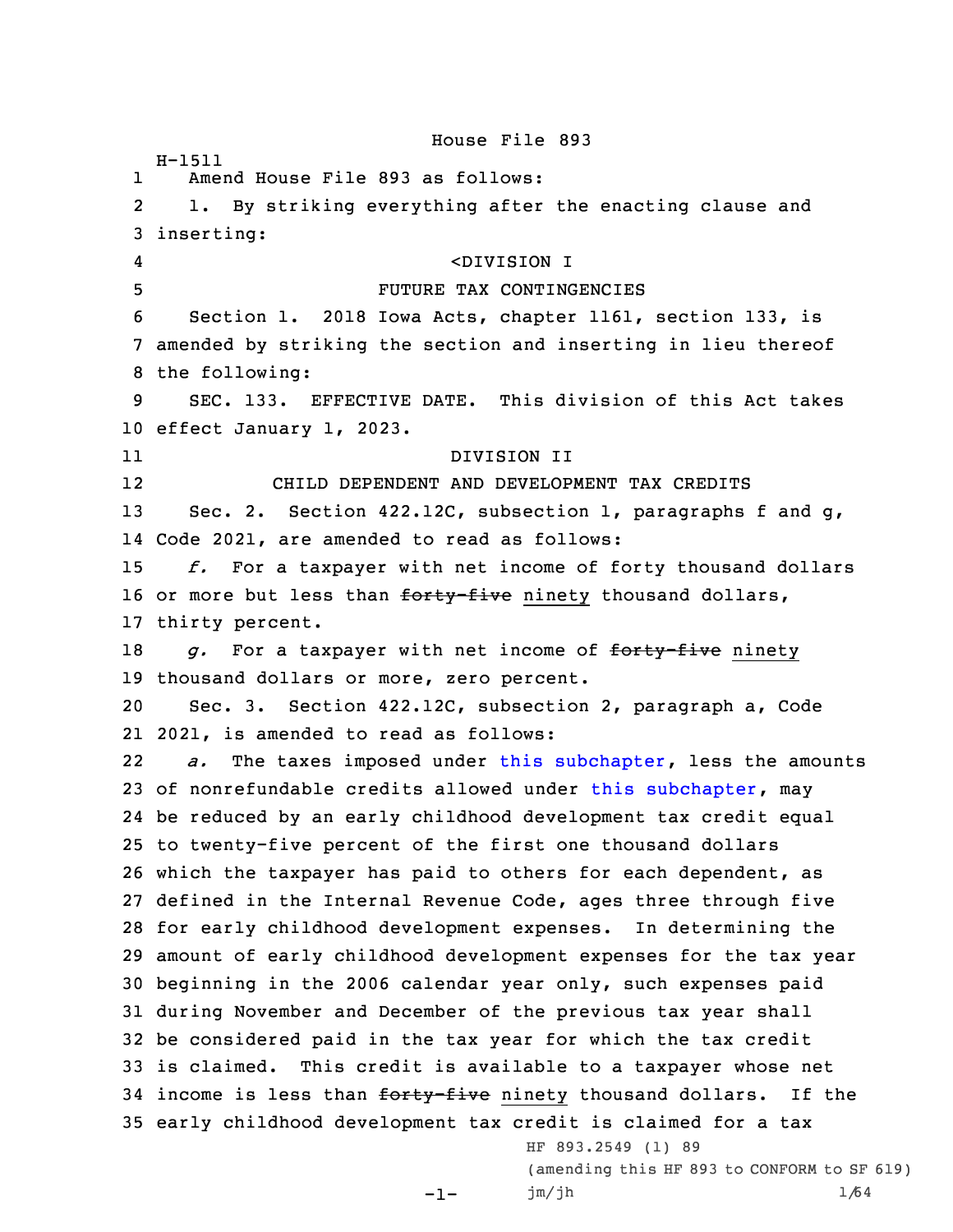year, the taxpayer and the taxpayer's spouse shall not claim the child and dependent care credit under [subsection](https://www.legis.iowa.gov/docs/code/422.12C.pdf) 1. Sec. 4. RETROACTIVE APPLICABILITY. This division of this Act applies retroactively to tax years beginning on or after January 1, 2021. DIVISION III COVID-19 RELATED GRANTS —— TAXATION Sec. 5. Section 422.7, subsection 62, Code 2021, is amended to read as follows: 62. *a.* Subtract, to the extent included, the amount of ll any <del>financial assistance</del> qualifying COVID-19 grant <del>provided to</del> 12 <del>an eligible small</del> issued to an individual or business by the 13 economic development authority under the Iowa small business relief grant program created during calendar year 2020 to provide financial assistance to eligible small businesses 16 economically impacted by the COVID-19 pandemic, the Iowa finance authority, or the department of agriculture and land stewardship. *b.* For purposes of this subsection, *"qualifying COVID-19 grant"* includes any grant that was issued between March 17, 2020, and December 31, 2021, identified by the department by rule under <sup>a</sup> grant program created to primarily provide COVID-19 related financial assistance to economically impacted individuals and businesses located in this state, and administered by the economic development authority, Iowa finance authority, or the department of agriculture and land stewardship. *c.* The economic development authority, Iowa finance authority, or the department of agriculture and land stewardship shall notify the department of any COVID-19 grant program that may qualify under this subsection in the manner and form prescribed by the department. *d.* This subsection is repealed January 1, 2024, and does not apply to tax years beginning on or after that date. Sec. 6. Section 422.35, subsection 30, Code 2021, is amended HF 893.2549 (1) 89 (amending this HF 893 to CONFORM to SF 619)

```
-2-
jm/jh 2/64
```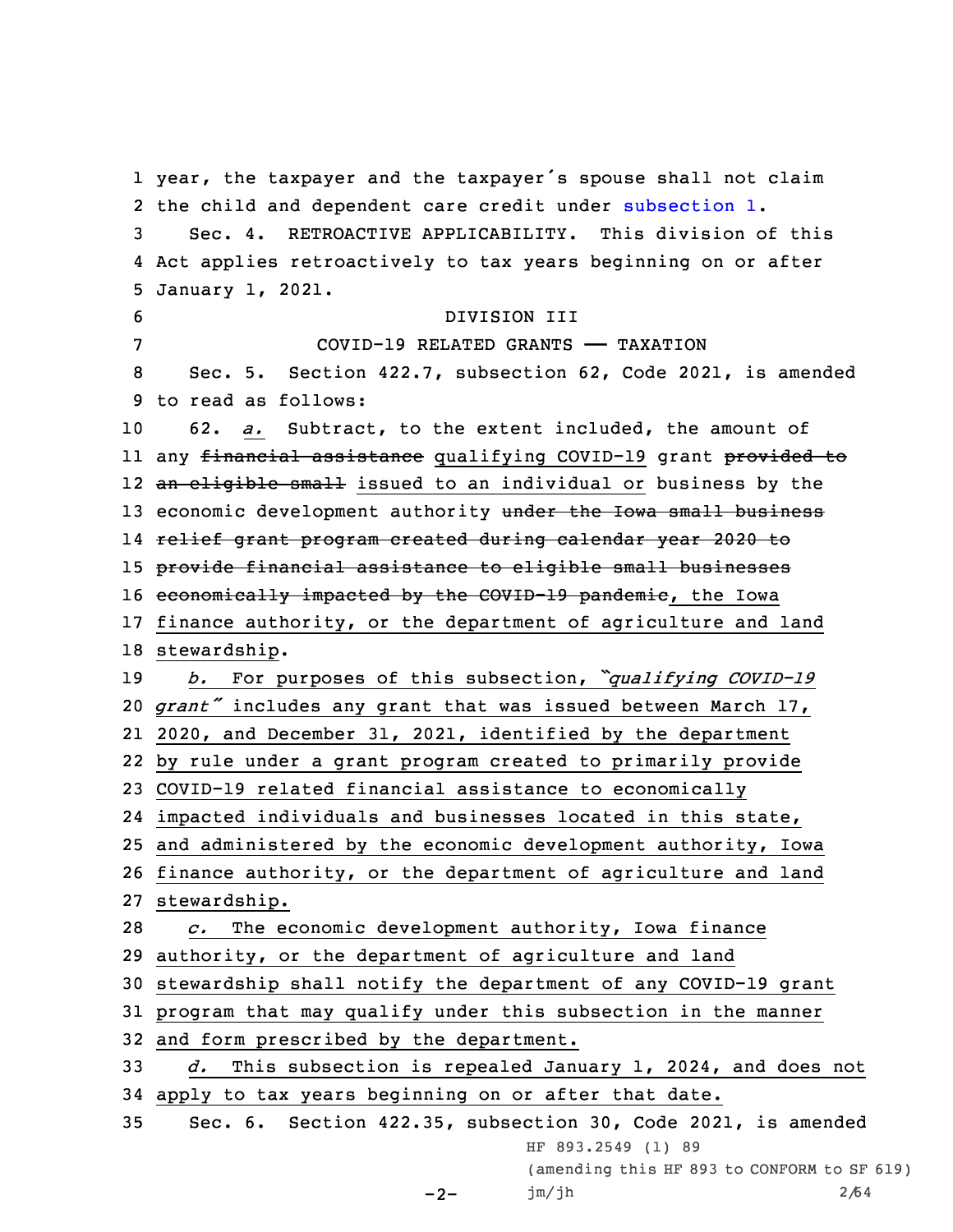1 to read as follows:

2 30. *a.* Subtract, to the extent included, the amount of 3 any financial assistance qualifying COVID-19 grant provided 4 <del>to an eligible small</del> issued to a business by the economic 5 development authority under the Iowa small business relief grant program created during calendar year 2020 to provide financial assistance to eligible small businesses economically 8 impacted by the COVID-19 pandemic, the Iowa finance authority, or the department of agriculture and land stewardship. *b.* For purposes of this subsection, *"qualifying COVID-19 grant"* means the same as defined in section 422.7, subsection 62, paragraph *"b"*. *c.* The economic development authority, Iowa finance authority, or the department of agriculture and land stewardship shall notify the department of any COVID-19 grant program that may qualify under this subsection in the manner and form prescribed by the department. *d.* This subsection is repealed January 1, 2024, and does not apply to tax years beginning on or after that date. Sec. 7. EFFECTIVE DATE. This division of this Act, being deemed of immediate importance, takes effect upon enactment. 22 Sec. 8. RETROACTIVE APPLICABILITY. This division of this Act applies retroactively to March 17, 2020, for tax years ending on or after that date. DIVISION IV FEDERAL PAYCHECK PROTECTION PROGRAM Sec. 9. FEDERAL PAYCHECK PROTECTION PROGRAM. Notwithstanding any other provision of the law to the contrary, for any tax year ending after March 27, 2020, Division N, Tit. II, subtit. B, §276 and §278(a), of the federal Consolidated Appropriations Act, 2021, Pub. L. No. 116-260, applies in computing net income for state tax purposes under section 422.7 or 422.35. Sec. 10. EFFECTIVE DATE. This division of this Act, being deemed of immediate importance, takes effect upon enactment.  $-3-$ HF 893.2549 (1) 89 (amending this HF 893 to CONFORM to SF 619) jm/jh 3/64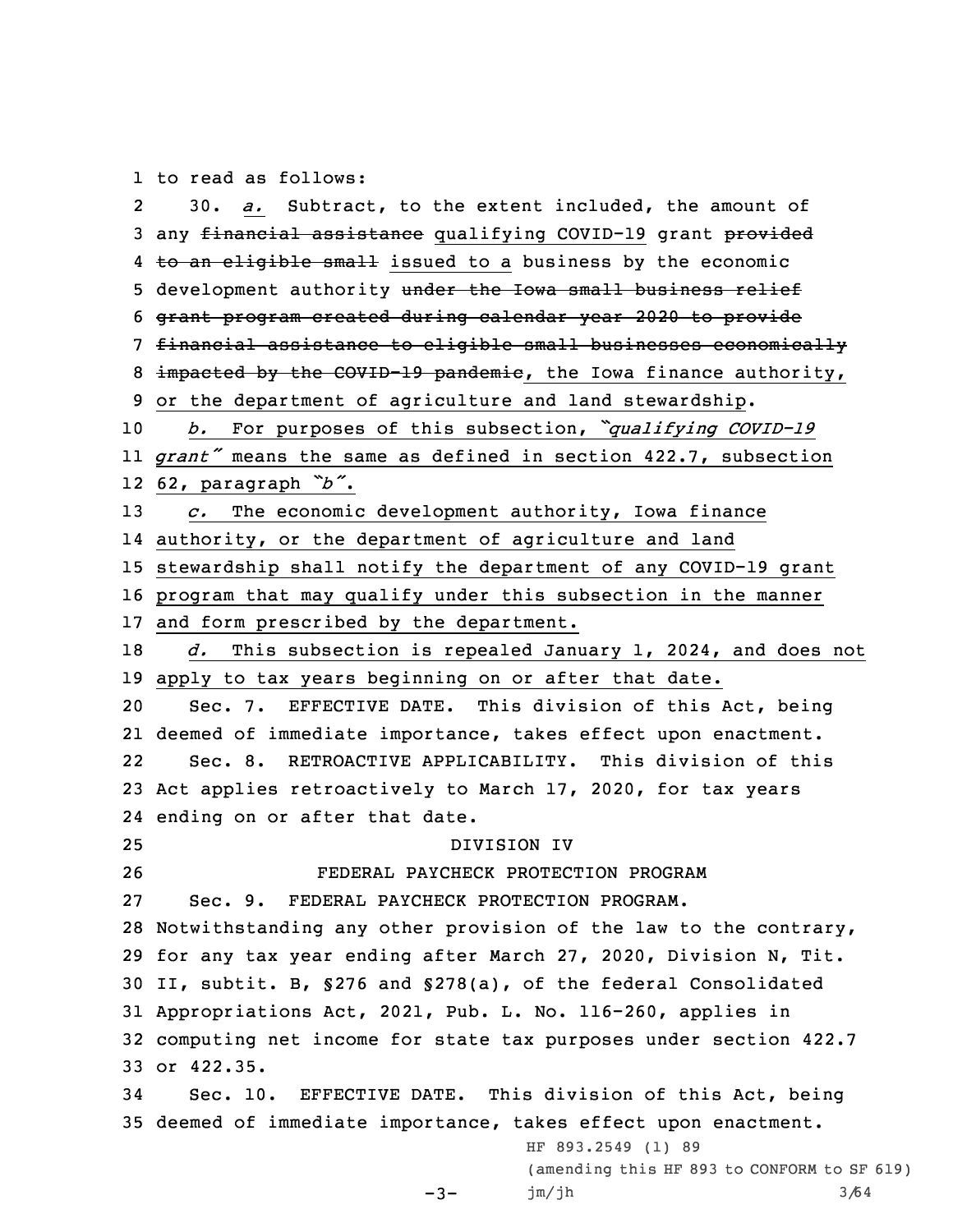## DIVISION V

2

1

## STATE INHERITANCE TAX

3 Sec. 11. Section 450.10, Code 2021, is amended by adding the 4 following new subsection:

 NEW SUBSECTION. 7. *a.* In lieu of each rate of tax imposed in subsections 1 through 4, for property passing from the estate of <sup>a</sup> decedent dying on or after January 1, 2021, but before January 1, 2022, there shall be imposed <sup>a</sup> rate of tax equal to the applicable tax rate in subsections 1 through 4, reduced by twenty percent, and rounded to the nearest one-hundredth of one percent.

12 *b.* In lieu of each rate of tax imposed in subsections 1 through 4, for property passing from the estate of <sup>a</sup> decedent dying on or after January 1, 2022, but before January 1, 2023, there shall be imposed <sup>a</sup> rate of tax equal to the applicable tax rate in subsections 1 through 4, reduced by forty percent, and rounded to the nearest one-hundredth of one percent.

 *c.* In lieu of each rate of tax imposed in subsections 1 through 4, for property passing from the estate of <sup>a</sup> decedent dying on or after January 1, 2023, but before January 1, 2024, there shall be imposed <sup>a</sup> rate of tax equal to the applicable tax rate in subsections 1 through 4, reduced by sixty percent, and rounded to the nearest one-hundredth of one percent.

24 *d.* In lieu of each rate of tax imposed in subsections 1 through 4, for property passing from the estate of <sup>a</sup> decedent dying on or after January 1, 2024, but before January 1, 2025, there shall be imposed <sup>a</sup> rate of tax equal to the applicable tax rate in subsections 1 through 4, reduced by eighty percent, and rounded to the nearest one-hundredth of one percent.

30 Sec. 12. NEW SECTION. **450.98 Tax repealed.**

 Effective January 1, 2025, this chapter shall not apply to property of estates of decedents dying on or after January 1, 2025. The inheritance tax shall not be imposed under this chapter in the event the decedent dies on or after January 1, 2025, and, to this extent, this chapter is repealed.

 $-4-$ 

HF 893.2549 (1) 89 (amending this HF 893 to CONFORM to SF 619)  $jm/jh$  4/64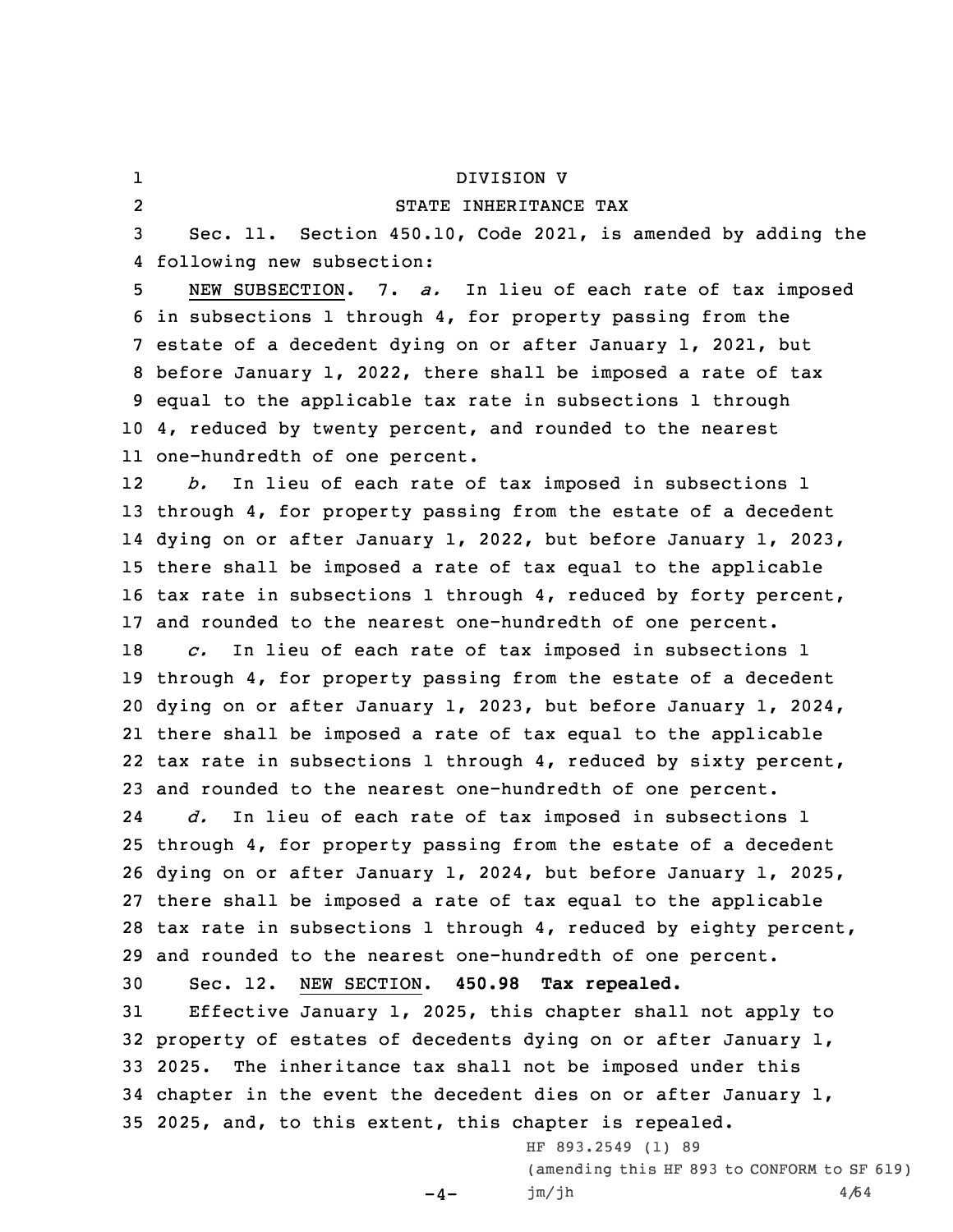1Sec. 13. NEW SECTION. **450B.8 Tax repealed.**

2 Effective January 1, 2025, this chapter shall not apply to property of estates of decedents dying on or after January 1, 4 2025. The qualified use inheritance tax shall not be imposed under this chapter in the event the decedent dies on or after January 1, 2025, and, to this extent, this chapter is repealed. Sec. 14. DEPARTMENT OF REVENUE. The department of revenue is directed to review references to Code chapters 450 and 450B and submit proposed corrections to such references in bill form to the general assembly by the 2022 regular session of the eighty-ninth general assembly. 12 Sec. 15. EFFECTIVE DATE. This division of this Act, being deemed of immediate importance, takes effect upon enactment. 14 Sec. 16. RETROACTIVE APPLICABILITY. This division of this Act applies retroactively to the estates of decedents dying on or after January 1, 2021. DIVISION VI **HOUSING TRUST FUND**  Sec. 17. Section 428A.8, subsection 3, Code 2021, is amended to read as follows: 21 3. Notwithstanding [subsection](https://www.legis.iowa.gov/docs/code/428A.8.pdf) 2, the amount of money that shall be transferred pursuant to this [section](https://www.legis.iowa.gov/docs/code/428A.8.pdf) to the housing 23 trust fund in any one fiscal year shall not exceed three seven million dollars. Any money that otherwise would be transferred pursuant to this [section](https://www.legis.iowa.gov/docs/code/428A.8.pdf) to the housing trust fund in excess of that amount shall be deposited in the general fund of the 27 state. DIVISION VII HIGH QUALITY JOBS PROGRAM —— DAY CARE CENTERS Sec. 18. Section 15.327, Code 2021, is amended by adding the following new subsection: NEW SUBSECTION. 016. *"Licensed center"* means the same as defined in section 237A.1. Sec. 19. Section 15.329, Code 2021, is amended by adding the following new subsection:

 $-5-$ 

HF 893.2549 (1) 89 (amending this HF 893 to CONFORM to SF 619)  $jm/jh$  5/64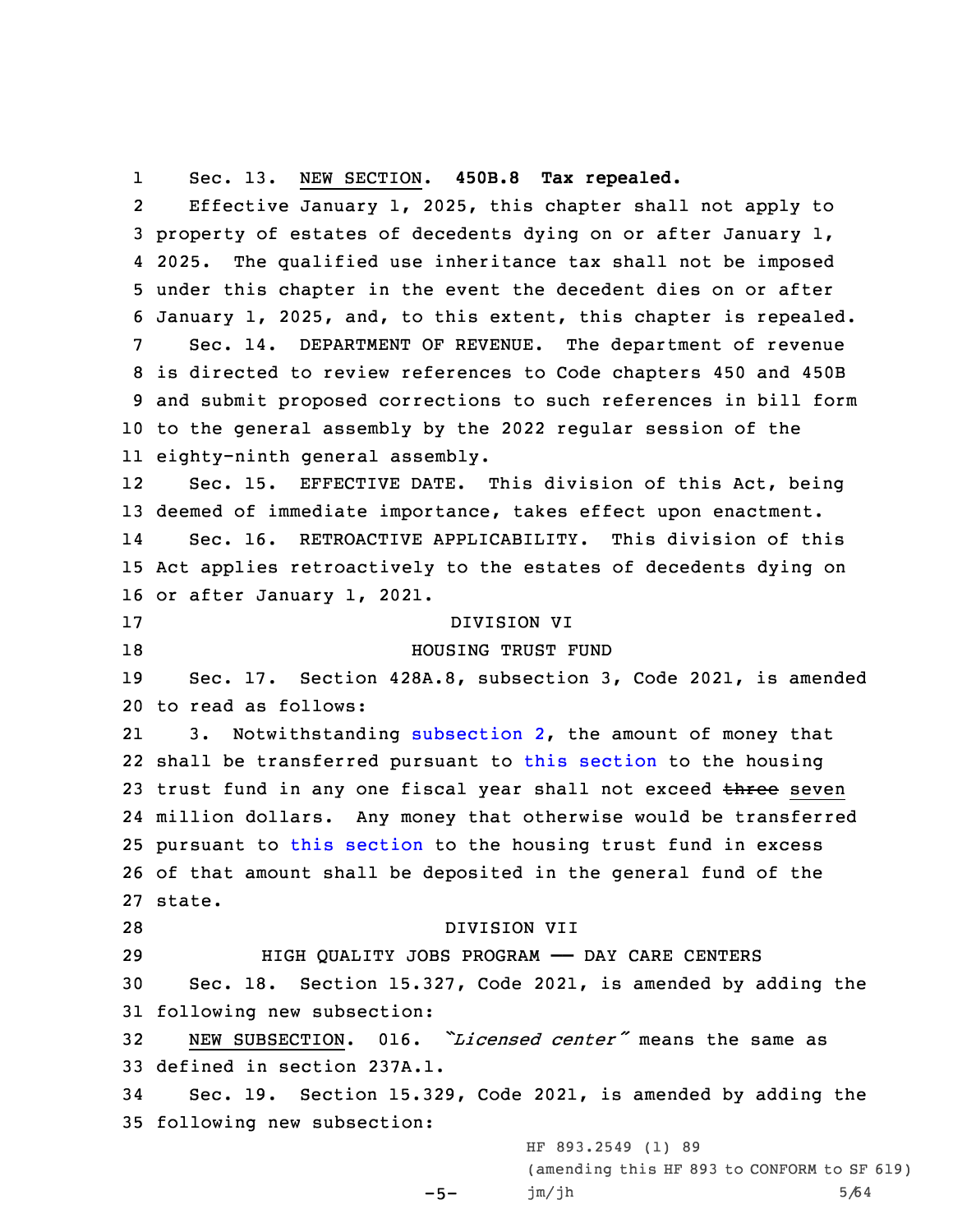1 NEW SUBSECTION. 3A. In addition to the factors in subsection 3, in determining the eligibility of <sup>a</sup> business to participate in the program the authority may consider whether <sup>a</sup> proposed project will provide <sup>a</sup> licensed center for use by the business's employees. DIVISION VIII 7 TELEHEALTH Sec. 20. Section 514C.34, subsection 1, Code 2021, is amended by adding the following new paragraphs: NEW PARAGRAPH. *0a. "Covered person"* means the same as defined in section 514J.102. 12 NEW PARAGRAPH. *00a. "Facility"* means the same as defined in section 514J.102. 14 NEW PARAGRAPH. *0c. "Health carrier"* means the same as defined in section 514J.102. Sec. 21. Section 514C.34, subsection 1, paragraph c, Code 2021, is amended to read as follows: *c. "Telehealth"* means the delivery of health care services through the use of real-time interactive audio and video, or other real-time interactive electronic media, regardless of where the health care professional and the covered person are 22 each located. "Telehealth" does not include the delivery of health care services delivered solely through an audio-only telephone, electronic mail message, or facsimile transmission. Sec. 22. Section 514C.34, Code 2021, is amended by adding the following new subsection: NEW SUBSECTION. 3A. *a.* A health carrier shall reimburse <sup>a</sup> health care professional and <sup>a</sup> facility for health care services provided by telehealth to <sup>a</sup> covered person for <sup>a</sup> mental health condition, illness, injury, or disease on the same basis and at the same rate as the health carrier would apply to the same health care services for <sup>a</sup> mental health condition, illness, injury, or disease provided in person to <sup>a</sup> covered person by the health care professional or the facility. *b.* As <sup>a</sup> condition of reimbursement pursuant to paragraph HF 893.2549 (1) 89 (amending this HF 893 to CONFORM to SF 619)

 $-6-$ 

jm/jh 6/64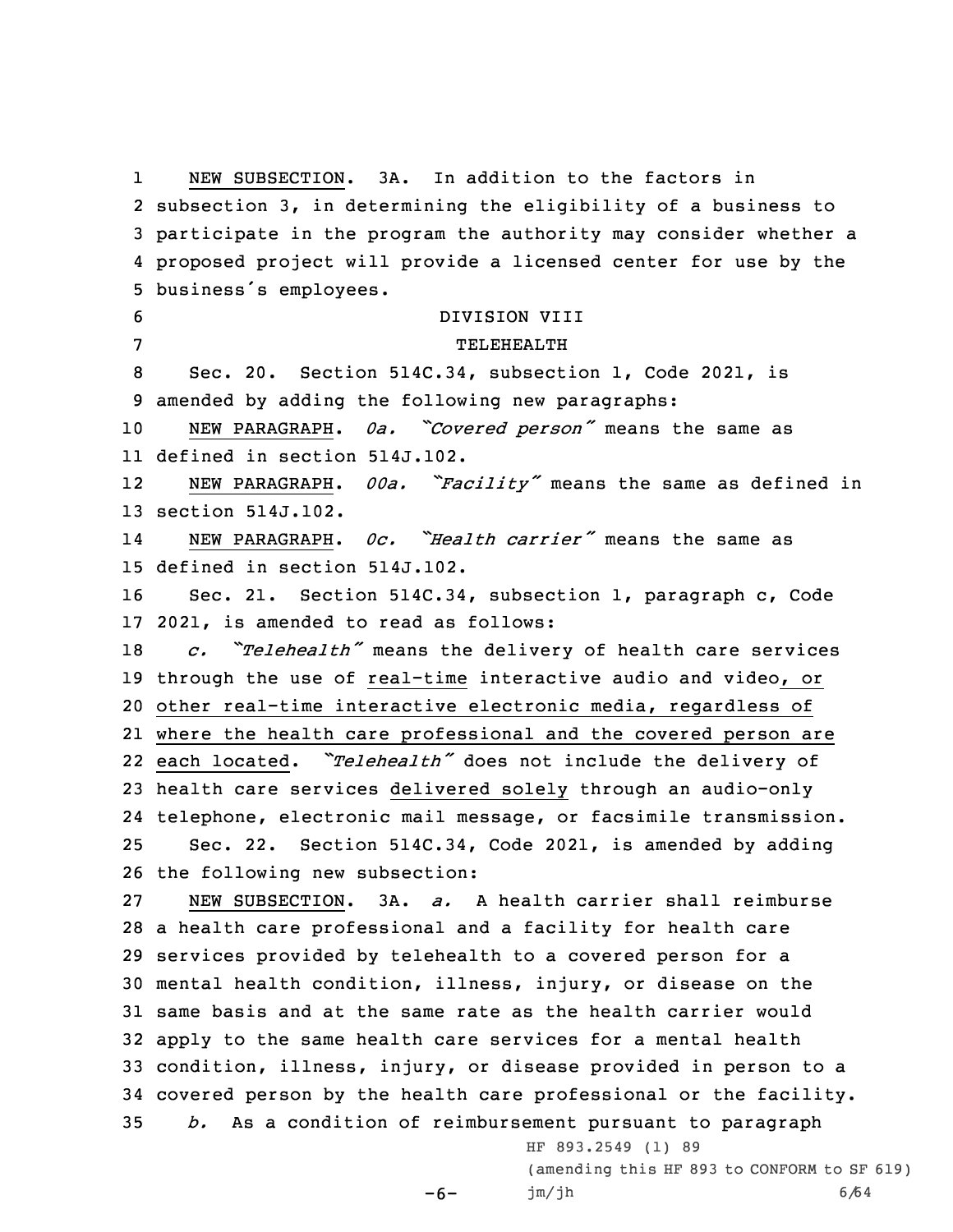*"a"*, <sup>a</sup> health carrier shall not require that an additional health care professional be located in the same room as <sup>a</sup> covered person while health care services for <sup>a</sup> mental health condition, illness, injury, or disease are provided via telehealth by another health care professional to the covered 6 person.

 Sec. 23. EFFECTIVE DATE. This division of this Act, being deemed of immediate importance, takes effect upon enactment. Sec. 24. RETROACTIVE APPLICABILITY. This division of this Act applies to health care services for <sup>a</sup> mental health condition, illness, injury, or disease provided by <sup>a</sup> health care professional or <sup>a</sup> facility to <sup>a</sup> covered person by telehealth on or after January 1, 2021. 14 DIVISION IX HIGH QUALITY JOBS AND RENEWABLE CHEMICAL PRODUCTION TAX CREDITS Sec. 25. Section 15.119, subsection 2, paragraph a, subparagraphs (2) and (3), Code 2021, are amended to read as 18 follows: (2) In allocating tax credits pursuant to this [subsection](https://www.legis.iowa.gov/docs/code/15.119.pdf) 20 for each fiscal year of the fiscal period beginning July  $1_r$ 21 <del>2016, and ending June 30, 2021</del> the fiscal year beginning July 1, 2021, and for each fiscal year thereafter, the authority 23 shall not allocate more than one hundred five seventy million 24 dollars for purposes of this paragraph. This subparagraph (2) 25 is repealed July  $1, 2021.$  $\left(3\right)$   $\left(4\right)$  In allocating tax credits pursuant to this

27 subsection for the fiscal year beginning July 1, 2021, and 28 ending June 30, 2022, the authority shall not allocate more 29 than one hundred five million dollars for purposes of this 30 paragraph if the aggregate amount of renewable chemical 31 production tax credits under [section](https://www.legis.iowa.gov/docs/code/15.319.pdf) 15.319 that were awarded 32 on or after July 1, 2018, but before July 1, 2021, equals or 33 exceeds twenty-seven million dollars. 34 (b) As soon as practicable after June 30, 2021, the 35 authority shall notify the general assembly of the aggregate HF 893.2549 (1) 89

 $-7-$ 

(amending this HF 893 to CONFORM to SF 619) jm/jh 7/64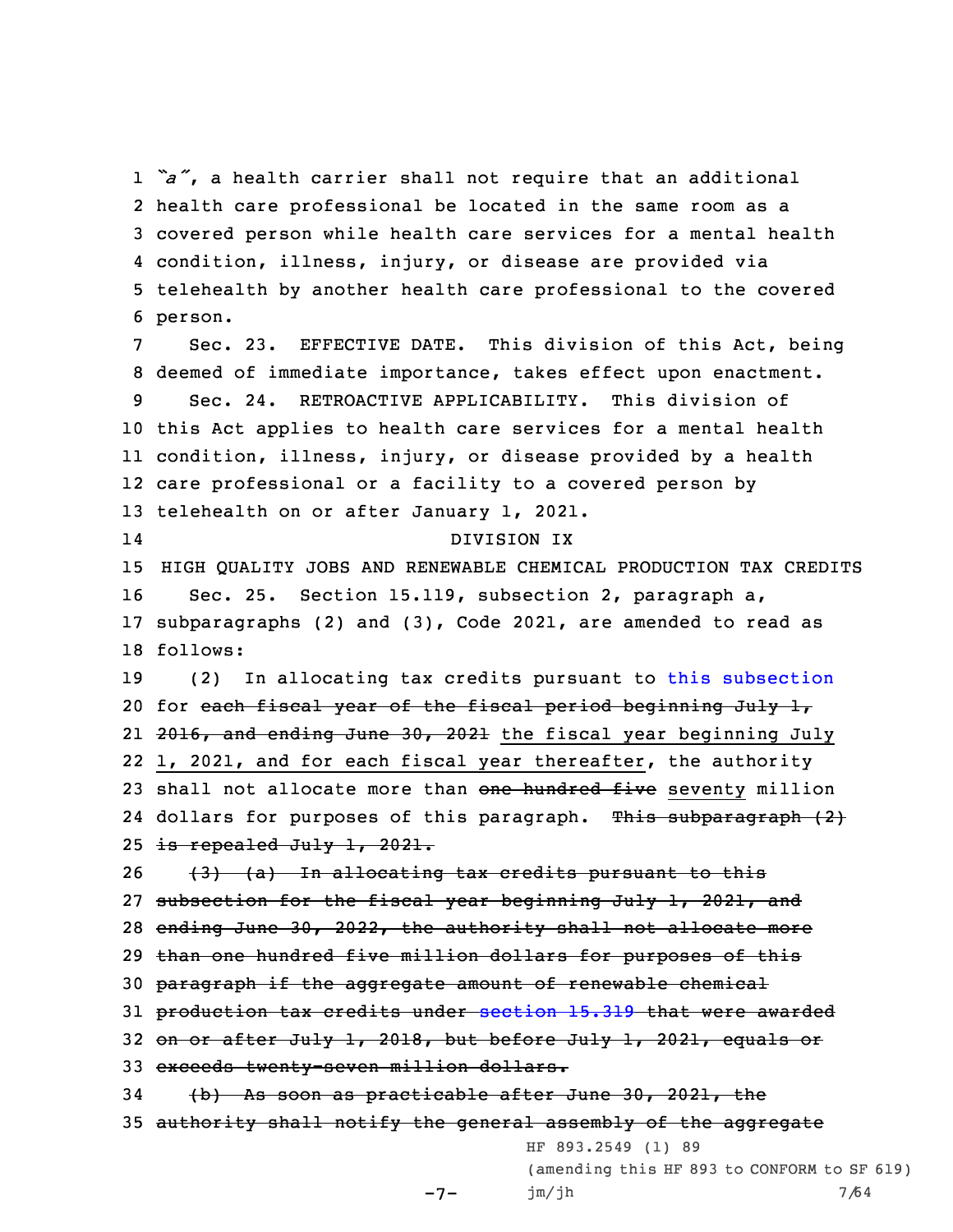amount of renewable chemical production tax credits awarded 2 <del>under [section](https://www.legis.iowa.gov/docs/code/15.319.pdf) 15.319 on or after July 1, 2018, but before</del> 3 July 1, 2021, and whether or not the tax credit allocation limitation described in subparagraph division (a) is applicable. (c) This subparagraph (3) is repealed July 1, 2022. Sec. 26. Section 15.119, subsection 2, paragraph h, Code 2021, is amended to read as follows: *h.* The renewable chemical production tax credit program administered pursuant to sections 15.315 [through](https://www.legis.iowa.gov/docs/code/15.315.pdf) 15.322. In allocating tax credits pursuant to this [subsection](https://www.legis.iowa.gov/docs/code/15.119.pdf) for the fiscal year beginning July 1, 2021, and for each fiscal year 13 thereafter, the authority shall not allocate more than ten five million dollars for purposes of this paragraph. This paragraph is repealed July 1, 2030. Sec. 27. EFFECTIVE DATE. This division of this Act, being deemed of immediate importance, takes effect upon enactment. 18 DIVISION X HIGH QUALITY JOBS —— ELIGIBILITY REQUIREMENTS Sec. 28. HIGH QUALITY JOBS —— REDUCTIONS IN OPERATIONS. 21 1. Notwithstanding section 15.329, subsection 1, paragraph "b", subparagraph (2), the economic development authority shall not presume that <sup>a</sup> reduction in operations is <sup>a</sup> reduction in operations while simultaneously applying for assistance with regard to <sup>a</sup> business that submits an application on or before June 30, 2022, if the business demonstrates to the satisfaction of the authority all of the following: a. That the reduction in operations occurred after March 1, 29 2020. b. That the reduction in operations was caused by the COVID-19 pandemic. 2. The economic development authority shall consider whether the benefit of the project proposed by <sup>a</sup> business under subsection 1 outweighs any negative impact related to the business's reduction in operations. The business shall HF 893.2549 (1) 89 (amending this HF 893 to CONFORM to SF 619)

```
-8-
```
jm/jh 8/64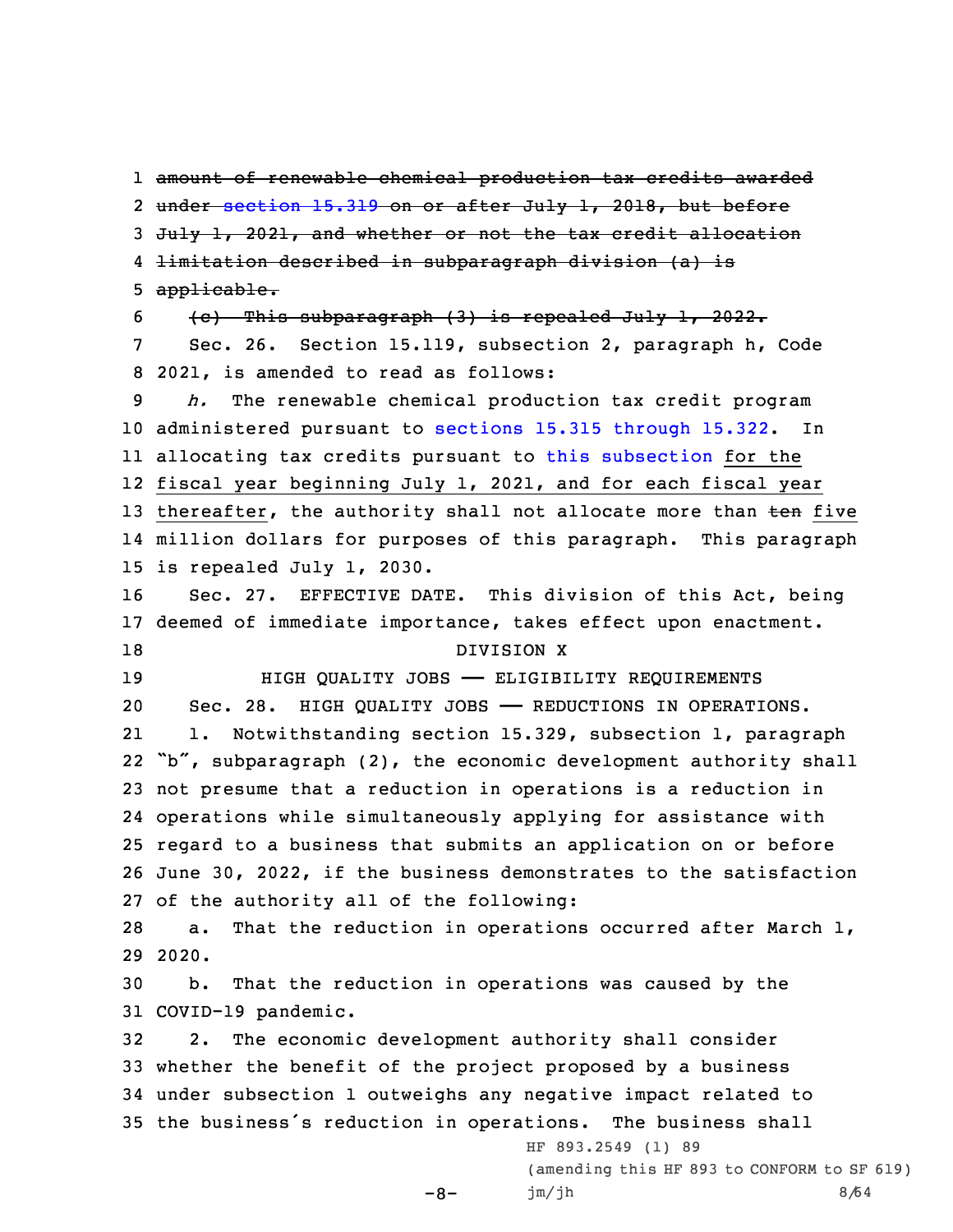remain subject to all other eligibility requirements pursuant to section 15.329. 3. This section is repealed July 1, 2022. 4 DIVISION XI MANUFACTURING 4.0 Sec. 29. NEW SECTION. **15.371 Manufacturing 4.0 technology investment program.** 1. This section shall be known as and may be cited as the *"Manufacturing 4.0 Technology Investment Program"*. 2. For purposes of this section unless the context otherwise requires: 12 *a. "Financial assistance"* means the same as defined in section 15.102. 14 *b. "Manufacturing 4.0 technology investments"* means projects that are intended to lead to the adoption of, and integration of, smart technologies into existing manufacturing operations located in the state by mitigating the risk to the manufacturer of significant technology investments. Projects may include investments in specialized hardware, software, or other equipment intended to assist <sup>a</sup> manufacturer in increasing the manufacturer's productivity, efficiency, and competitiveness. 22 3. *a.* <sup>A</sup> manufacturing 4.0 technology investment fund is created within the state treasury under the control of the authority for the purpose of financing manufacturing 4.0 technology investments as described in this section. *b.* The fund may be administered as <sup>a</sup> revolving fund and may consist of any moneys appropriated by the general assembly for purposes of this section and any other moneys that are lawfully available to the authority. Any moneys appropriated to the fund shall be used for purposes of the manufacturing 4.0 technology investment program. The authority may use all other moneys in the fund, including interest, earnings, and recaptures, for purposes of this section. *c.* Notwithstanding section 8.33, moneys appropriated in this section that remain unencumbered or unobligated at the close of

-9-

(amending this HF 893 to CONFORM to SF 619) jm/jh 9/64

HF 893.2549 (1) 89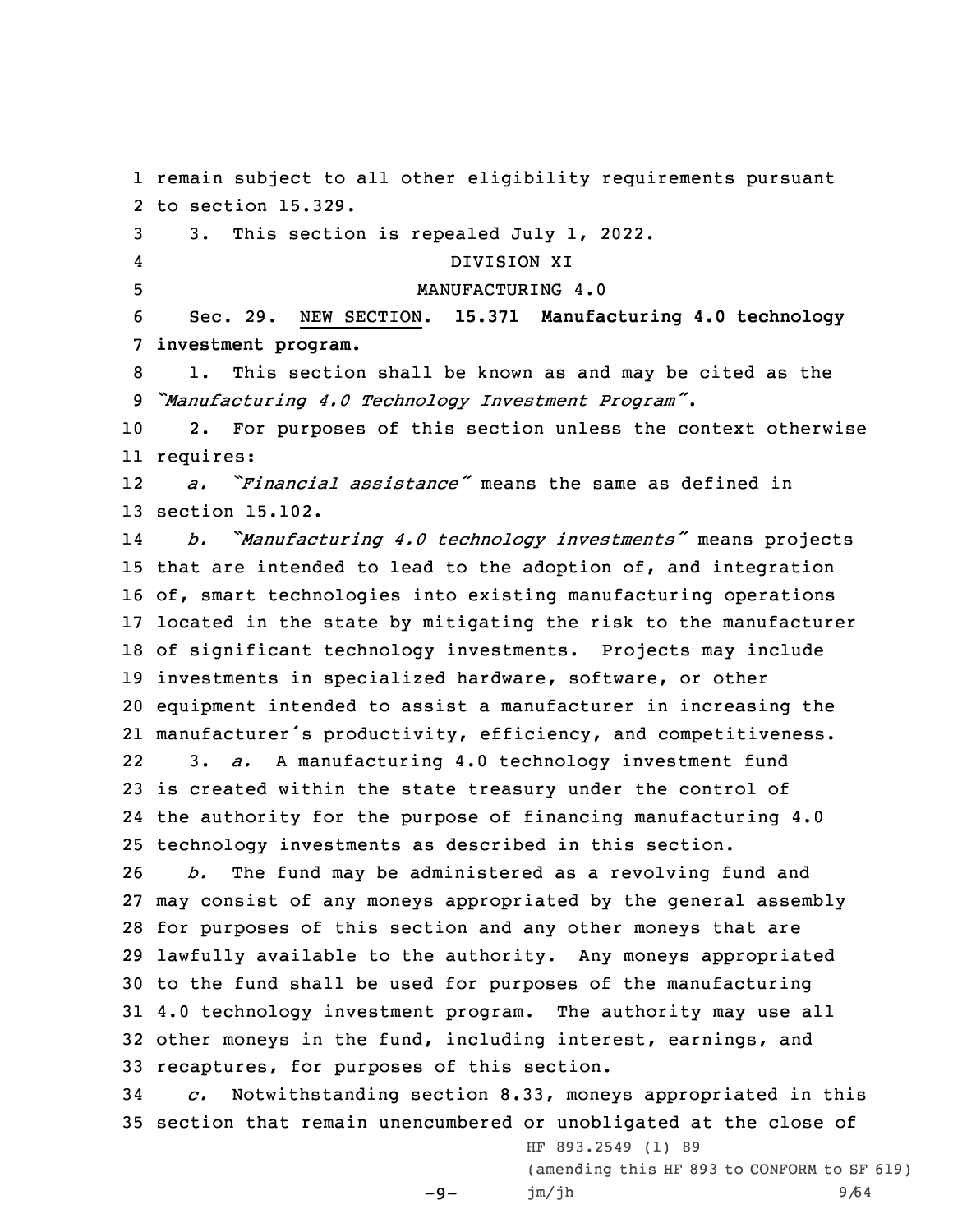1 the fiscal year shall not revert but shall remain available for 2 expenditure for the purposes designated until the close of the 3 succeeding fiscal year.

4 *d.* Notwithstanding any law to the contrary, the authority may transfer any unobligated and unencumbered moneys in the fund, except for moneys appropriated for purposes of this section, to any fund created pursuant to section 15.106A, subsection 1, paragraph *"o"*.

 4. The authority shall establish and administer <sup>a</sup> manufacturing 4.0 technology investment program and shall use moneys in the fund to award financial assistance to eligible manufacturers for manufacturing 4.0 technology investments. 5. To be eligible for <sup>a</sup> financial assistance award under the

14 manufacturing 4.0 technology investment program, <sup>a</sup> manufacturer 15 must do all of the following:

16 *a.* Manufacture goods at <sup>a</sup> facility located in this state. 17 *b.* Have <sup>a</sup> North American industry classification system 18 number within the manufacturing sector range of 31-33.

19 *c.* Have been an established business for <sup>a</sup> minimum of three 20 years prior to the date of application to the program.

21 *d.* Derive <sup>a</sup> minimum of fifty-one percent of the 22 manufacturer's gross revenue from the sale of manufactured 23 goods.

24 *e.* Employ <sup>a</sup> minimum of three full-time employees and no 25 more than seventy-five full-time employees across all of the 26 manufacturer's locations.

 *f.* Have an assessment of the manufacturer's proposed manufacturing 4.0 technology investment completed by the center for industrial research and service at Iowa state university of science and technology.

 *g.* Demonstrate the ability to provide matching financial support for the manufacturer's manufacturing 4.0 technology investment on <sup>a</sup> one-to-one basis. The matching financial support must be obtained from private sources.

35 6. Eligible manufacturers shall submit applications to the  $-10-$ HF 893.2549 (1) 89 (amending this HF 893 to CONFORM to SF 619) jm/jh 10/64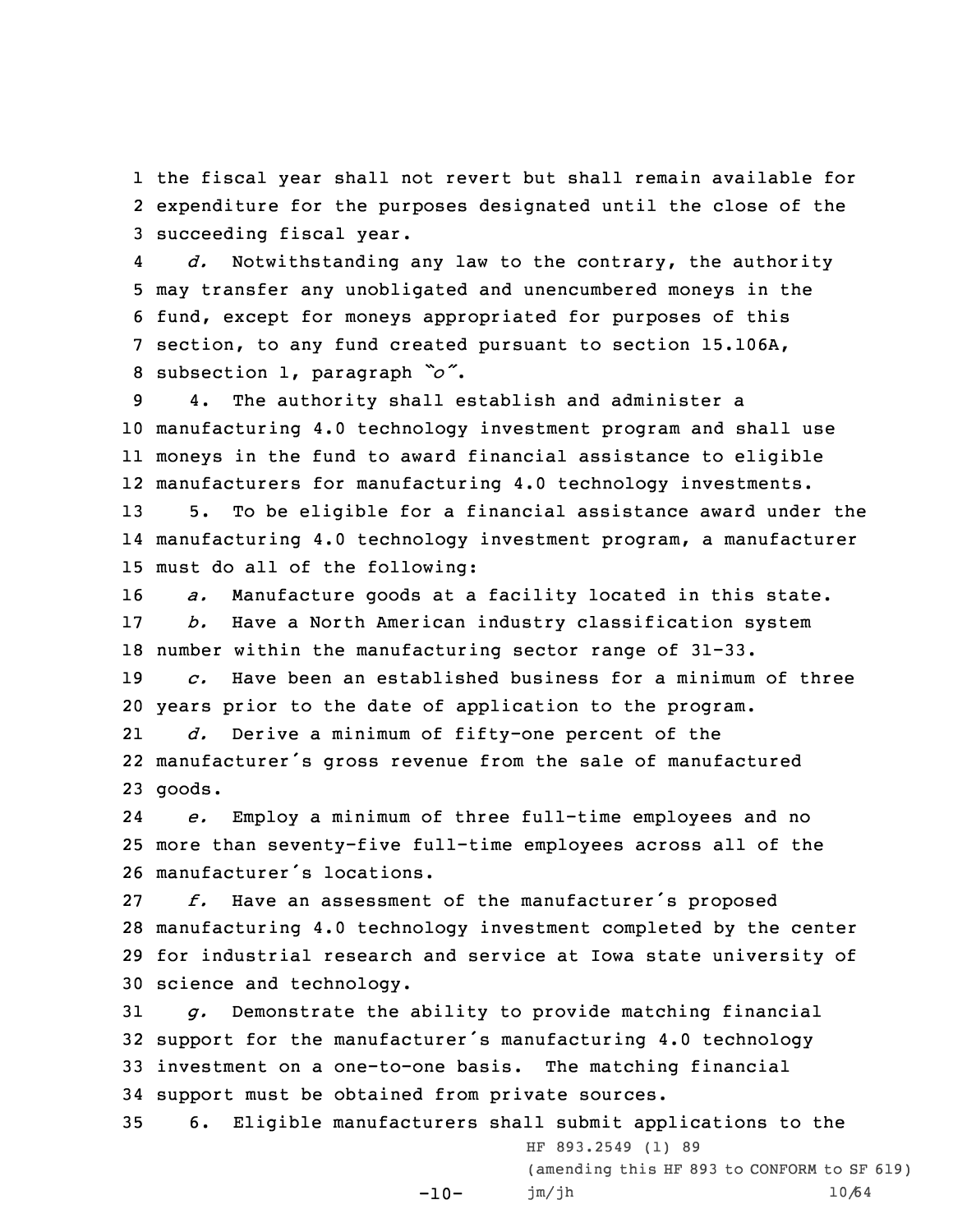1 manufacturing 4.0 technology investment program in the manner 2 prescribed by the authority by rule.

 7. *a.* The authority may accept applications during one or more application periods each fiscal year as determined by the authority. All completed applications shall be reviewed and scored on <sup>a</sup> competitive basis pursuant to rules adopted by the authority. The authority may engage an outside technical review panel to complete technical reviews of applications. The board shall review the recommendations of the authority and of the technical review panel, if applicable, and shall approve, defer, or deny each application.

12 *b.* In making recommendations to the board, the authority and 13 the technical review panel, if applicable, shall consider all 14 of the following:

 (1) The completeness of the manufacturer's application. (2) Whether the board should approve or deny an application. (3) If the board approves an application, the type and amount of financial assistance that should to be awarded to the applicant.

<sup>20</sup> (4) The percentage of the manufacturer's gross revenue 21 that is derived from the sale of manufactured goods pursuant 22 to subsection 5, paragraph *"d"*.

 (5) Whether the manufacturer's proposed manufacturing 4.0 technology investment is consistent with the assessment completed by the center for industrial research and service at Iowa state university of science and technology pursuant to subsection 5, paragraph *"f"*.

28 *c.* The board shall not approve an application for financial 29 assistance for <sup>a</sup> manufacturing 4.0 technology investment that 30 was made prior to the date of the application.

 8. From moneys appropriated to the manufacturing 4.0 technology investment fund from the general fund of the state and any other state moneys lawfully available to the authority for the manufacturing 4.0 technology investment program, the maximum amount of financial assistance awarded from such moneys

-11-

HF 893.2549 (1) 89 (amending this HF 893 to CONFORM to SF 619) jm/jh 11/64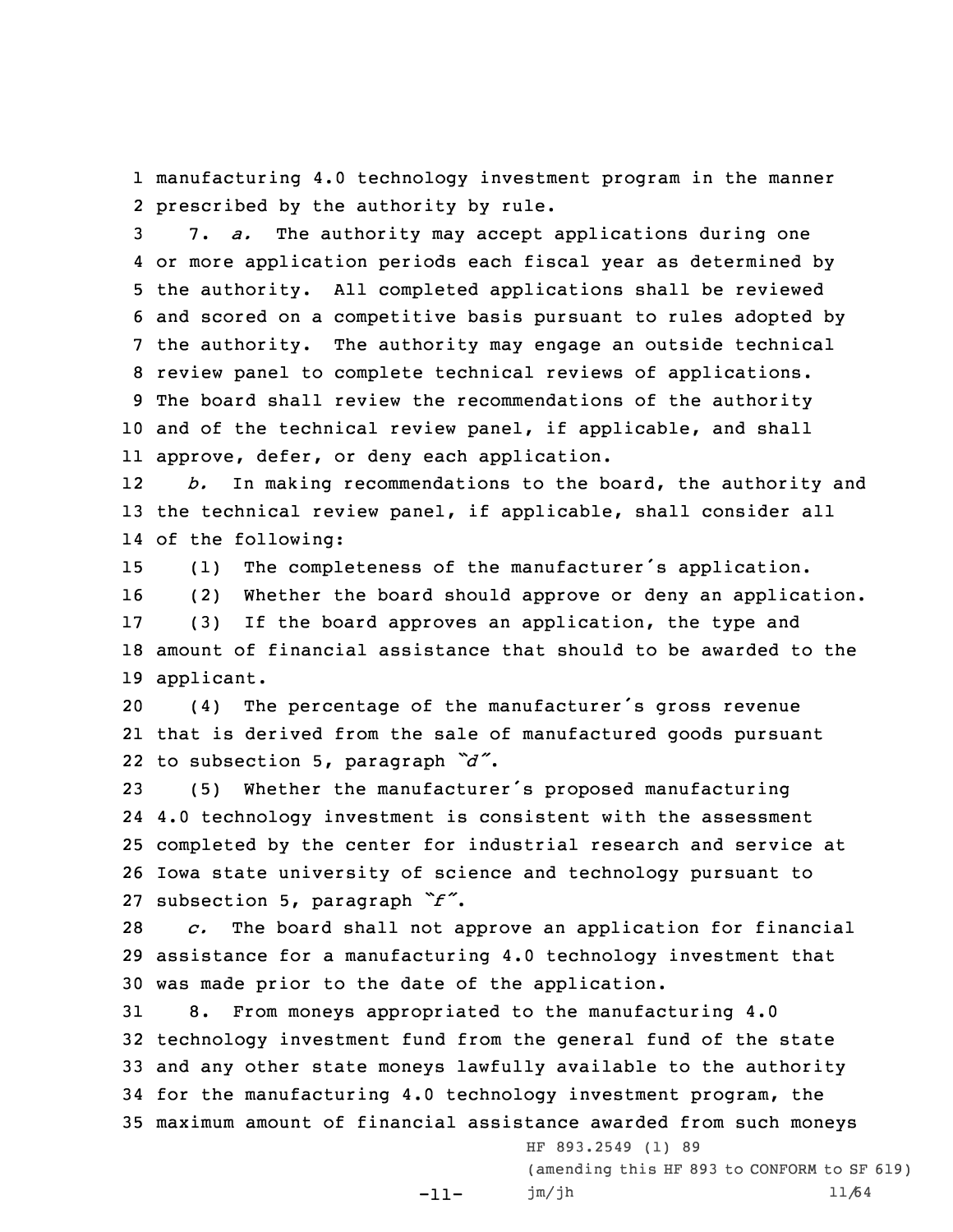to an eligible manufacturer shall not exceed seventy-five thousand dollars. 9. The authority shall adopt rules pursuant to chapter 17A necessary to implement and administer this section. DIVISION XII ENERGY INFRASTRUCTURE REVOLVING LOAN PROGRAM Sec. 30. Section 476.10A, subsection 2, Code 2021, is amended to read as follows: 2. Notwithstanding [section](https://www.legis.iowa.gov/docs/code/8.33.pdf) 8.33, any unexpended moneys remitted to the treasurer of state under this [section](https://www.legis.iowa.gov/docs/code/476.10A.pdf) shall be ll retained for the purposes designated. <del>Notwithstanding section</del> 12 <del>12C.7, subsection 2, interest or earnings on investments or</del> 13 time deposits of the moneys remitted under this [section](https://www.legis.iowa.gov/docs/code/476.10A.pdf) shall be retained and used for the purposes designated, pursuant to [section](https://www.legis.iowa.gov/docs/code/476.46.pdf) 476.46- Sec. 31. Section 476.46, subsection 2, paragraph e, subparagraph (3), Code 2021, is amended to read as follows: (3) Interest on the fund shall be deposited in the fund. 19 A portion of the interest on the fund, not to exceed fifty percent of the total interest accrued, shall be used for promotion and administration of the fund. 22 Sec. 32. Section 476.46, Code 2021, is amended by adding the following new subsections: 24 NEW SUBSECTION. 3. The Iowa energy center shall not initiate any new loans under this section after June 30, 2021. NEW SUBSECTION. 4. Loan payments received under this section on or after July 1, 2021, and any other moneys in the fund on or after July 1, 2021, shall be deposited in the energy infrastructure revolving loan fund created in section 476.46A. Sec. 33. NEW SECTION. **476.46A Energy infrastructure revolving loan program.** 1. *a.* An energy infrastructure revolving loan fund is created in the office of the treasurer of state and shall be administered by the Iowa energy center established in section

-12-

35 15.120.

HF 893.2549 (1) 89 (amending this HF 893 to CONFORM to SF 619) jm/jh 12/64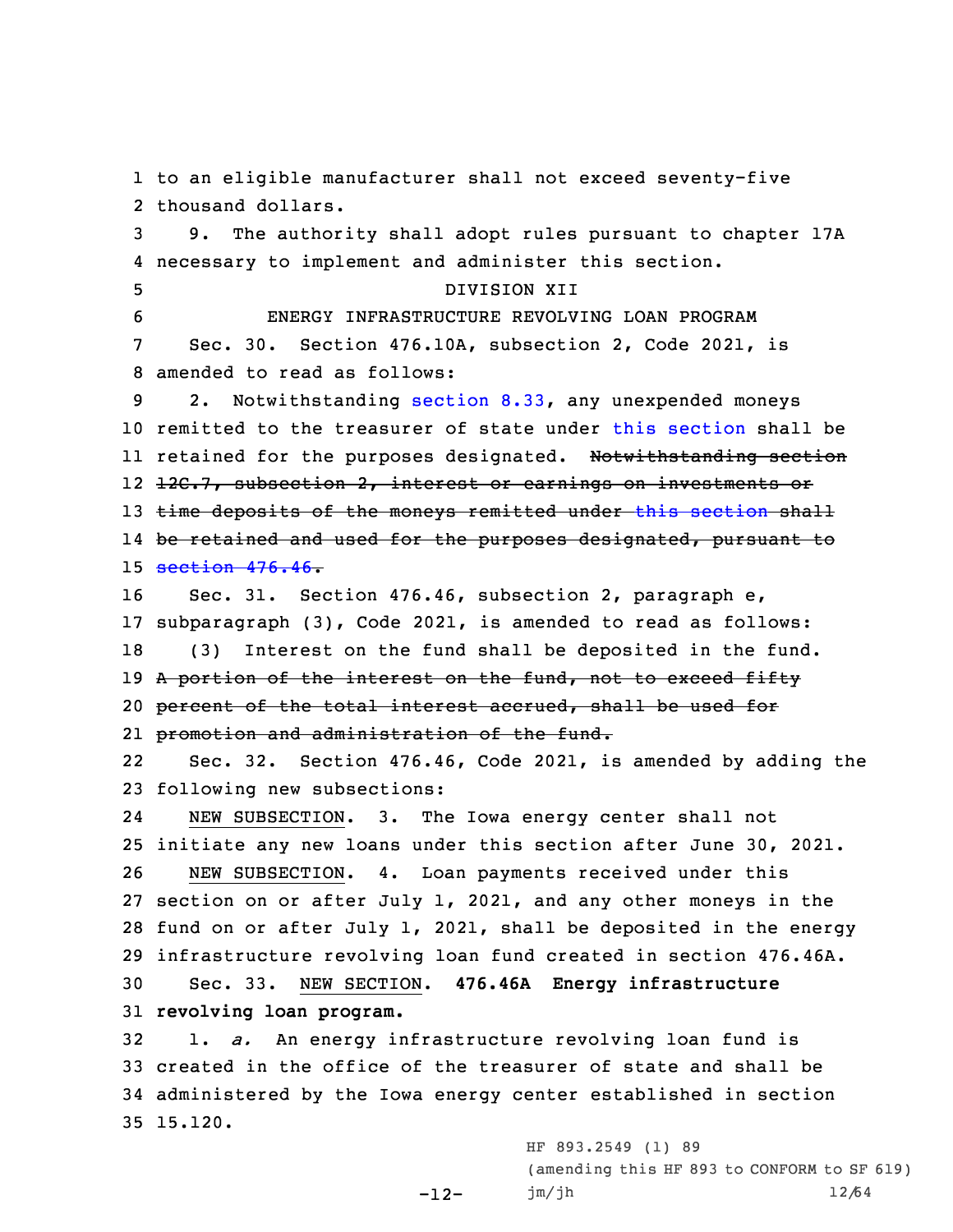1 *b.* The fund may be administered as <sup>a</sup> revolving fund and may 2 consist of any moneys appropriated by the general assembly for 3 purposes of this section and any other moneys that are lawfully 4 directed to the fund.

 *c.* Moneys in the fund shall be used to provide financial assistance for the development and construction of energy infrastructure, including projects that support electric or gas generation transmission, storage, or distribution; electric grid modernization; energy-sector workforce development; emergency preparedness for rural and underserved areas; the expansion of biomass, biogas, and renewable natural gas; innovative technologies; and the development of infrastructure for alternative fuel vehicles.

14 *d.* Notwithstanding section 8.33, moneys appropriated in this section that remain unencumbered or unobligated at the close of the fiscal year shall not revert but shall remain available for expenditure for the purposes designated until the close of the succeeding fiscal year.

19 *e.* Notwithstanding section 12C.7, subsection 2, interest or 20 earnings on moneys in the fund shall be credited to the fund. 21 2. *a.* The Iowa energy center shall establish and administer 22 an energy infrastructure revolving loan program to encourage 23 the development of energy infrastructure within the state. 24*b.* An individual, business, rural electric cooperative, or

 municipal utility located and operating in this state shall be eligible for financial assistance under the program. With the approval of the Iowa energy center governing board established under section 15.120, subsection 2, the economic development authority shall determine the amount and the terms of all financial assistance awarded to an individual, business, rural electric cooperative, or municipal utility under the program. All agreements and administrative authority sha11 be vested in the Iowa energy center governing board.

34 *c.* The economic development authority may use not more than 35 five percent of the moneys in the fund at the beginning of each

 $-13-$ 

HF 893.2549 (1) 89 (amending this HF 893 to CONFORM to SF 619) jm/jh 13/64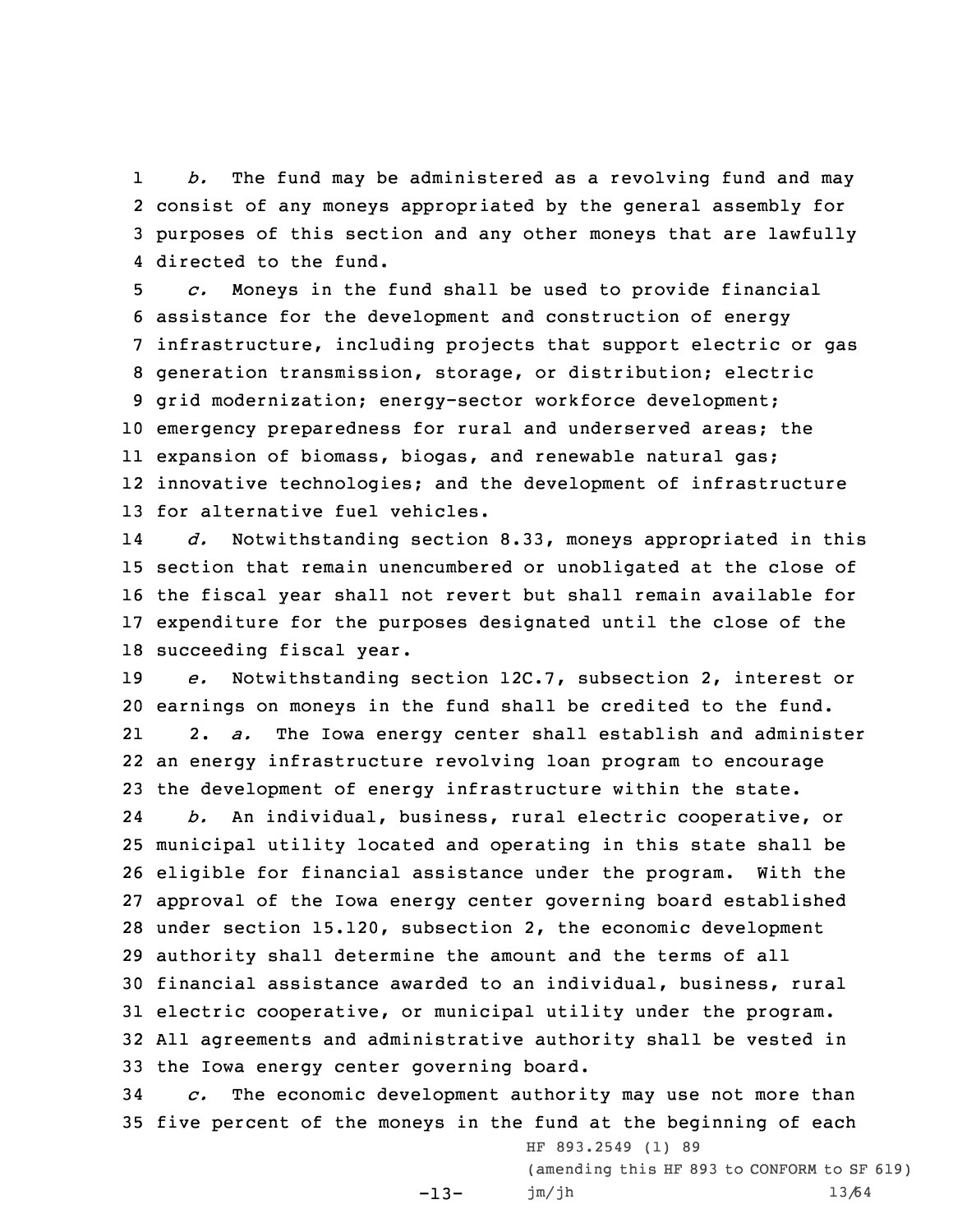1 fiscal year for purposes of administrative costs, marketing, 2 technical assistance, and other program support.

3 3. For the purposes of this section:

4 *a. "Energy infrastructure"* means land, buildings, physical 5 plant and equipment, and services directly related to the 6 development of projects used for, or useful for, electricity or 7 gas generation, transmission, storage, or distribution.

8 *b. "Financial assistance"* means the same as defined in 9 section 15.102.

 Sec. 34. ALTERNATE ENERGY REVOLVING LOAN FUND —— MONEYS TRANSFERRED AND APPROPRIATED. Any unencumbered or unobligated moneys remaining after June 30, 2021, in the alternate energy revolving loan fund created pursuant to section 476.46, are transferred and appropriated to the energy infrastructure revolving loan fund created pursuant to section 476.46A, to be used for purposes of the energy infrastructure revolving loan 17 program.

18 DIVISION XIII

## 19 WORKFORCE HOUSING TAX INCENTIVES

20 Sec. 35. Section 15.119, subsection 2, paragraph g, Code 21 2021, is amended to read as follows:

22 *g.* (1) The workforce housing tax incentives program administered pursuant to sections 15.351 [through](https://www.legis.iowa.gov/docs/code/15.351.pdf) 15.356. In allocating tax credits pursuant to this [subsection](https://www.legis.iowa.gov/docs/code/15.119.pdf), the 25 authority shall not allocate more than twenty-five thirty-five million dollars for purposes of this paragraph. Of the moneys 27 allocated under this paragraph, ten seventeen million five hundred thousand dollars shall be reserved for allocation to qualified housing projects in small cities, as defined in section 15.352, that are registered on or after July 1, 2017. (2) (a) Notwithstanding subparagraph (1), in allocating tax credits pursuant to this subsection for the fiscal year beginning July 1, 2021, and ending June 30, 2022, the authority shall not allocate more than forty million dollars for the purposes of this paragraph. Of the moneys allocated under HF 893.2549 (1) 89 (amending this HF 893 to CONFORM to SF 619)

-14-

jm/jh 14/64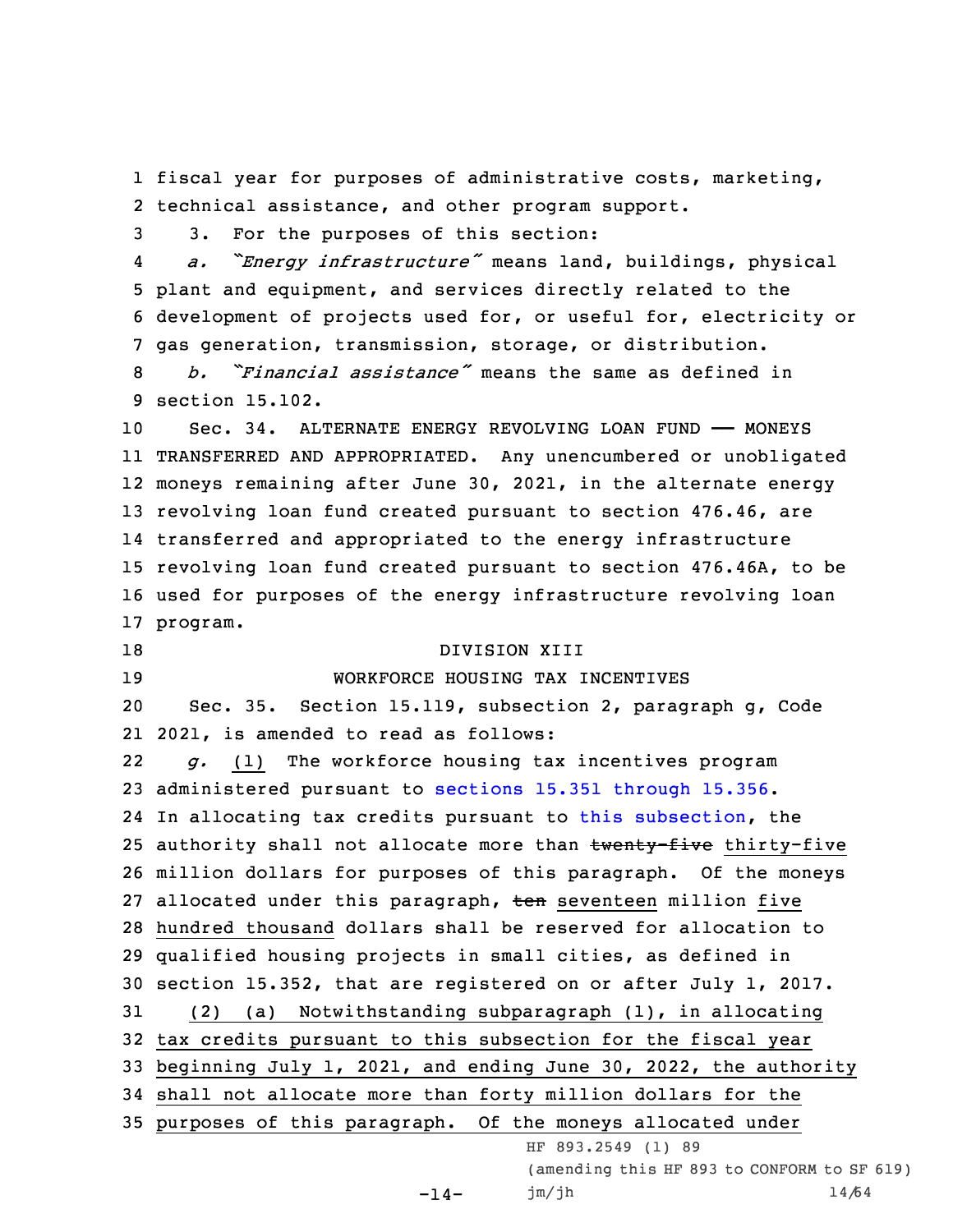this paragraph for the fiscal year beginning July 1, 2021, and ending June 30, 2022, twelve million dollars shall be reserved for allocation to qualified housing projects in small cities, as defined in section 15.352, that are registered on or after July 1, 2017. (b) This subparagraph is repealed July 1, 2022. Sec. 36. Section 15.354, subsection 3, paragraph d, Code 2021, is amended to read as follows: *d.* Upon completion of <sup>a</sup> housing project, an <sup>a</sup> housing business shall submit all of the following to the authority: 11 (1) An examination of the project in accordance with the American institute of certified public accountants' statements on standards for attestation engagements, completed by <sup>a</sup> certified public accountant authorized to practice in this 15 state, shall be submitted to the authority. (2) <sup>A</sup> statement of the final amount of qualifying new investment for the housing project. (3) Any information the authority deems necessary to ensure compliance with the agreement signed by the housing business pursuant to paragraph *"a"*, the requirements of this part, and rules the authority and the department of revenue adopt pursuant to section 15.356. Sec. 37. Section 15.354, subsection 3, paragraph e, subparagraph (1), Code 2021, is amended to read as follows: 25 (1) Upon review of the examination, and verification of the amount of the qualifying new investment, and review of any other information submitted pursuant to paragraph *"d"*, subparagraph (3), the authority may notify the housing business of the amount that the housing business may claim as <sup>a</sup> refund of the sales and use tax under section 15.355, [subsection](https://www.legis.iowa.gov/docs/code/15.355.pdf) 2, and may issue <sup>a</sup> tax credit certificate to the housing business stating the amount of workforce housing investment tax credits under section [15.355](https://www.legis.iowa.gov/docs/code/15.355.pdf), [subsection](https://www.legis.iowa.gov/docs/code/15.354.pdf) 3, the eligible housing business may claim. The sum of the amount that the housing business may claim as <sup>a</sup> refund of the sales and use tax and HF 893.2549 (1) 89 (amending this HF 893 to CONFORM to SF 619) jm/jh 15/64

 $-15-$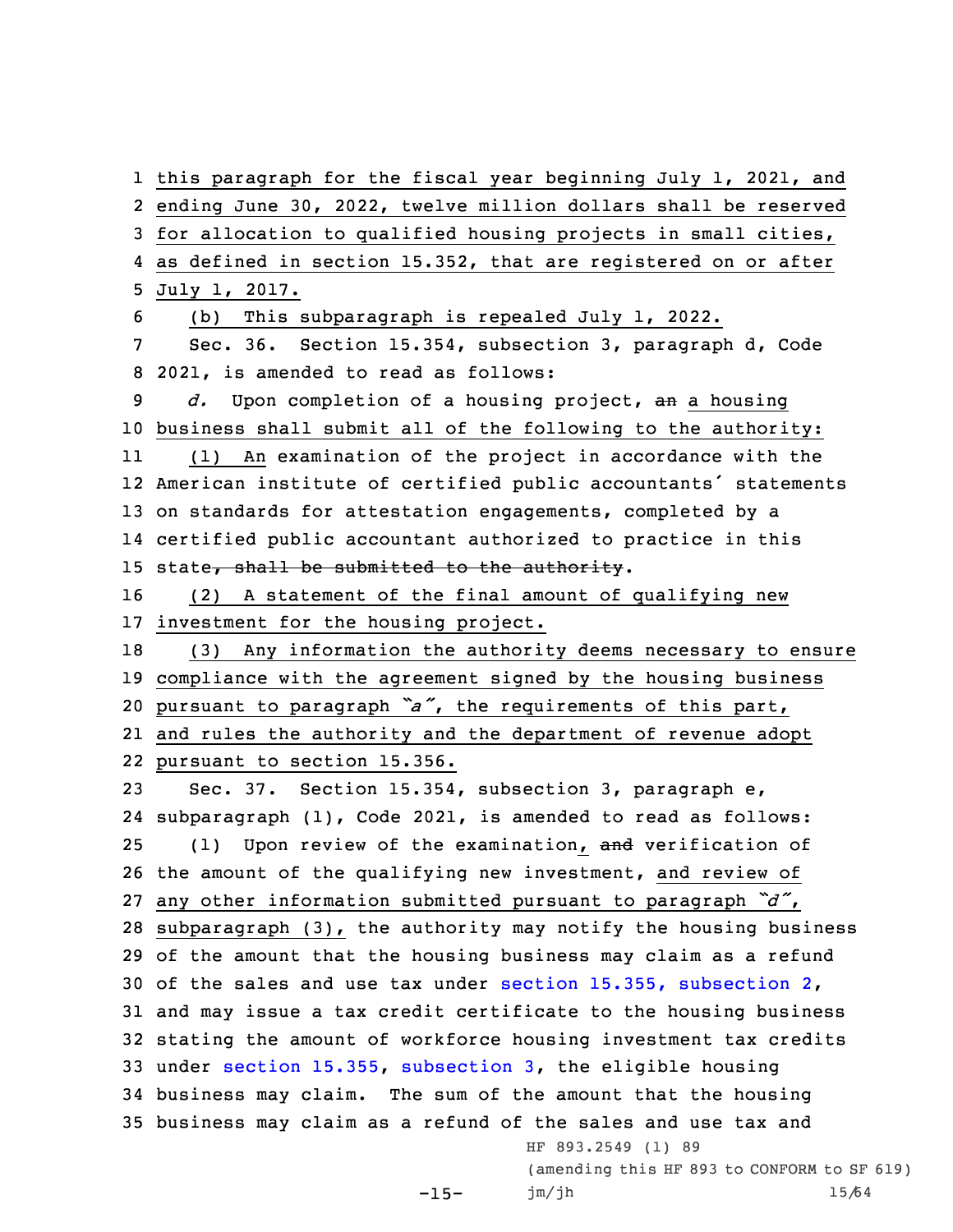1 the amount of the tax credit certificate shall not exceed the 2 amount of the tax incentive award.

3 Sec. 38. Section 15.354, subsection 6, paragraphs b and c, 4 Code 2021, are amended to read as follows:

5 *b.* Notwithstanding [subsection](https://www.legis.iowa.gov/docs/code/15.354.pdf) 1, the authority may accept 6 applications for disaster recovery housing projects on <sup>a</sup> 7 continuous basis establish a disaster recovery application

8 period following the declaration of <sup>a</sup> major disaster by the

9 president of the United States for <sup>a</sup> county in Iowa.

 *c.* Notwithstanding [subsection](https://www.legis.iowa.gov/docs/code/15.354.pdf) 2, paragraphs *"a"*, *"b"*, and *"d"*, upon Upon review of <sup>a</sup> housing business's application, and scoring of all applications received during <sup>a</sup> disaster recovery application period, the authority may make <sup>a</sup> tax incentive award to <sup>a</sup> disaster recovery housing project. The tax incentive award shall represent the maximum amount of tax incentives that the disaster recovery housing project may qualify for under the program. In determining <sup>a</sup> tax incentive award, the authority shall not use an amount of project costs that exceeds the amount included in the application of the housing business. Tax incentive awards shall be approved by the director of the authority.

22 Sec. 39. Section 15.355, subsection 2, Code 2021, is amended 23 to read as follows:

24 2. <sup>A</sup> housing business may claim <sup>a</sup> refund of the sales and use taxes paid under [chapter](https://www.legis.iowa.gov/docs/code//423.pdf) 423 that are directly related to <sup>a</sup> housing project and specified in the agreement. The refund available pursuant to this [subsection](https://www.legis.iowa.gov/docs/code/15.355.pdf) shall be as provided in section 15.331A, excluding [subsection](https://www.legis.iowa.gov/docs/code/15.355.pdf) 2, paragraph *"c"*, of that section. For purposes of the program, the term *"project completion"*, as used in section [15.331A](https://www.legis.iowa.gov/docs/code/15.331A.pdf), shall mean the date on which the authority notifies the department of revenue that 32 all applicable requirements of an the agreement entered into pursuant to section [15.354](https://www.legis.iowa.gov/docs/code/15.354.pdf), subsection 3, paragraph *"a"*, and all applicable requirements of this part, including the rules the authority and the department of revenue adopted pursuant to

 $-16-$ 

HF 893.2549 (1) 89 (amending this HF 893 to CONFORM to SF 619)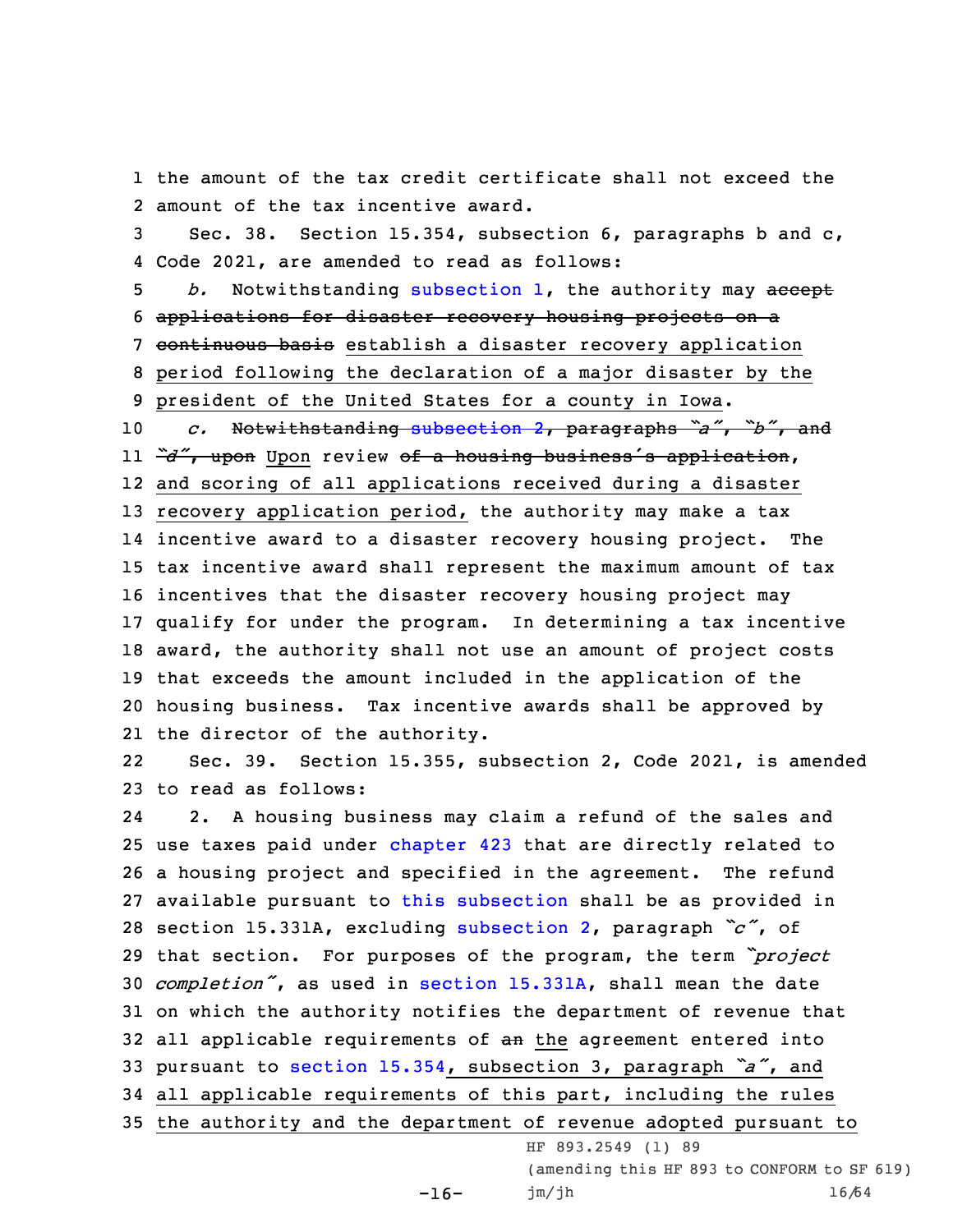1 section 15.356, are satisfied. 2 DIVISION XIV 3 BROWNFIELDS AND GRAYFIELDS 4 Sec. 40. Section 15.119, subsection 3, Code 2021, is amended 5 to read as follows: 6 3. In allocating the amount of tax credits authorized 7 pursuant to [subsection](https://www.legis.iowa.gov/docs/code/15.119.pdf) 1 among the programs specified in 8 subsection 2, the authority shall not allocate more than ten 9 fifteen million dollars for purposes of [subsection](https://www.legis.iowa.gov/docs/code/15.119.pdf) 2, paragraph 10 *"f"*. 11 Sec. 41. Section 15.293A, subsection 8, Code 2021, is 12 amended to read as follows: 13 8. This [section](https://www.legis.iowa.gov/docs/code/15.293A.pdf) is repealed on June 30, 2021 2031. 14 Sec. 42. Section 15.293B, Code 2021, is amended by adding 15 the following new subsection: 16 NEW SUBSECTION. 5A. *a.* Tax credits revoked under 17 subsection 3 including tax credits revoked up to five years 18 prior to the effective date of this division of this Act, and 19 tax credits not awarded under subsection 4 or 5, may be awarded 20 in the next annual application period established in subsection 21 1, paragraph *"c"*. 22 *b.* Tax credits awarded pursuant to paragraph *"a"* shall not 23 be counted against the limit under section 15.119, subsection 24 3. 25 Sec. 43. Section 15.293B, subsection 7, Code 2021, is 26 amended to read as follows: 27 7. This [section](https://www.legis.iowa.gov/docs/code/15.293B.pdf) is repealed on June 30, 2021 2031. 28 Sec. 44. EFFECTIVE DATE. The following, being deemed of 29 immediate importance, take effect upon enactment: 30 1. The section of this division of this Act amending section 31 15.293A, subsection 8. 32 2. The section of this division of this Act amending section 33 15.293B, subsection 7. 34 DIVISION XV 35 DOWNTOWN LOAN GUARANTEE PROGRAM HF 893.2549 (1) 89 (amending this HF 893 to CONFORM to SF 619)

```
-17-
 jm/jh 17/64
```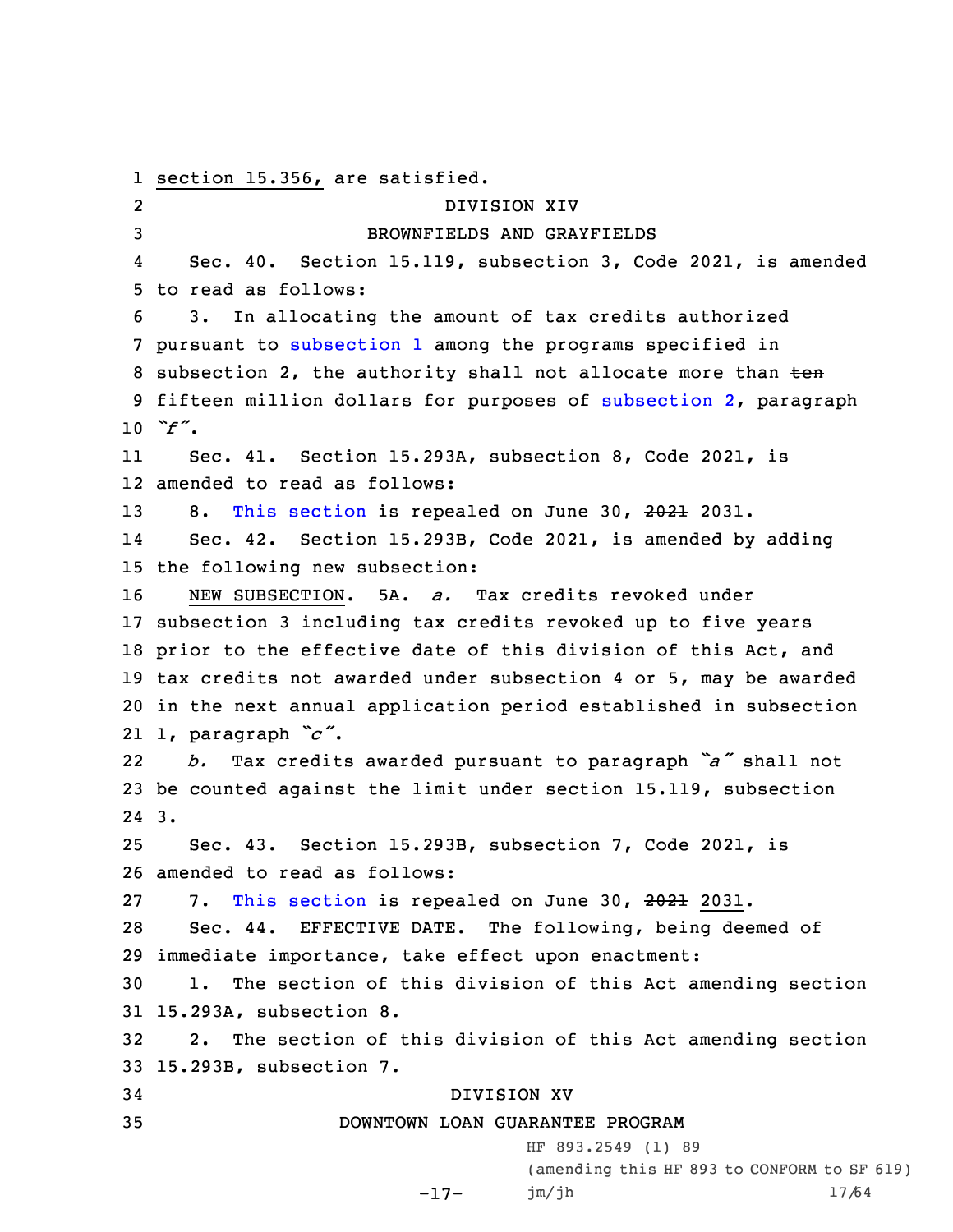1 Sec. 45. NEW SECTION. **15.431 Downtown loan guarantee** 2 **program.**

 1. The economic development authority, in partnership with the Iowa finance authority, shall establish and administer <sup>a</sup> downtown loan guarantee program to encourage Iowa downtown businesses and banks to reinvest and reopen following the COVID-19 pandemic.

8 2. In order for <sup>a</sup> loan to be guaranteed, all of the 9 following conditions must be true:

10 *a.* The loan finances an eligible downtown resource center 11 community catalyst building remediation grant project or main 12 street Iowa challenge grant within <sup>a</sup> designated district.

 *b.* The loan finances <sup>a</sup> rehabilitation project, or finances acquisition or refinancing costs associated with the project. *c.* At least twenty-five percent of the project costs are used for construction on the project or renovation.

17 *d.* The project includes <sup>a</sup> housing component.

18 *e.* The loan is used for construction of the project, 19 permanent financing of the project, or both.

20 *f.* <sup>A</sup> federally insured financial lending institution issued 21 the loan.

22 *g.* The loan does not reimburse the borrower for working 23 capital, operations, or similar expenses.

24 *h.* The project meets downtown resource center and main 25 street Iowa design review.

26 3. *a.* For <sup>a</sup> loan amount less than or equal to five hundred 27 thousand dollars, the economic development authority may 28 guarantee up to fifty percent of the loan amount.

 *b.* For <sup>a</sup> loan amount greater than five hundred thousand dollars, the economic development authority may provide <sup>a</sup> maximum loan guarantee of up to two hundred fifty thousand 32 dollars.

33 4. <sup>A</sup> project loan must be secured by <sup>a</sup> mortgage against the 34 project property.

35 5. The economic development authority may guarantee loans -18- HF 893.2549 (1) 89 (amending this HF 893 to CONFORM to SF 619) jm/jh 18/64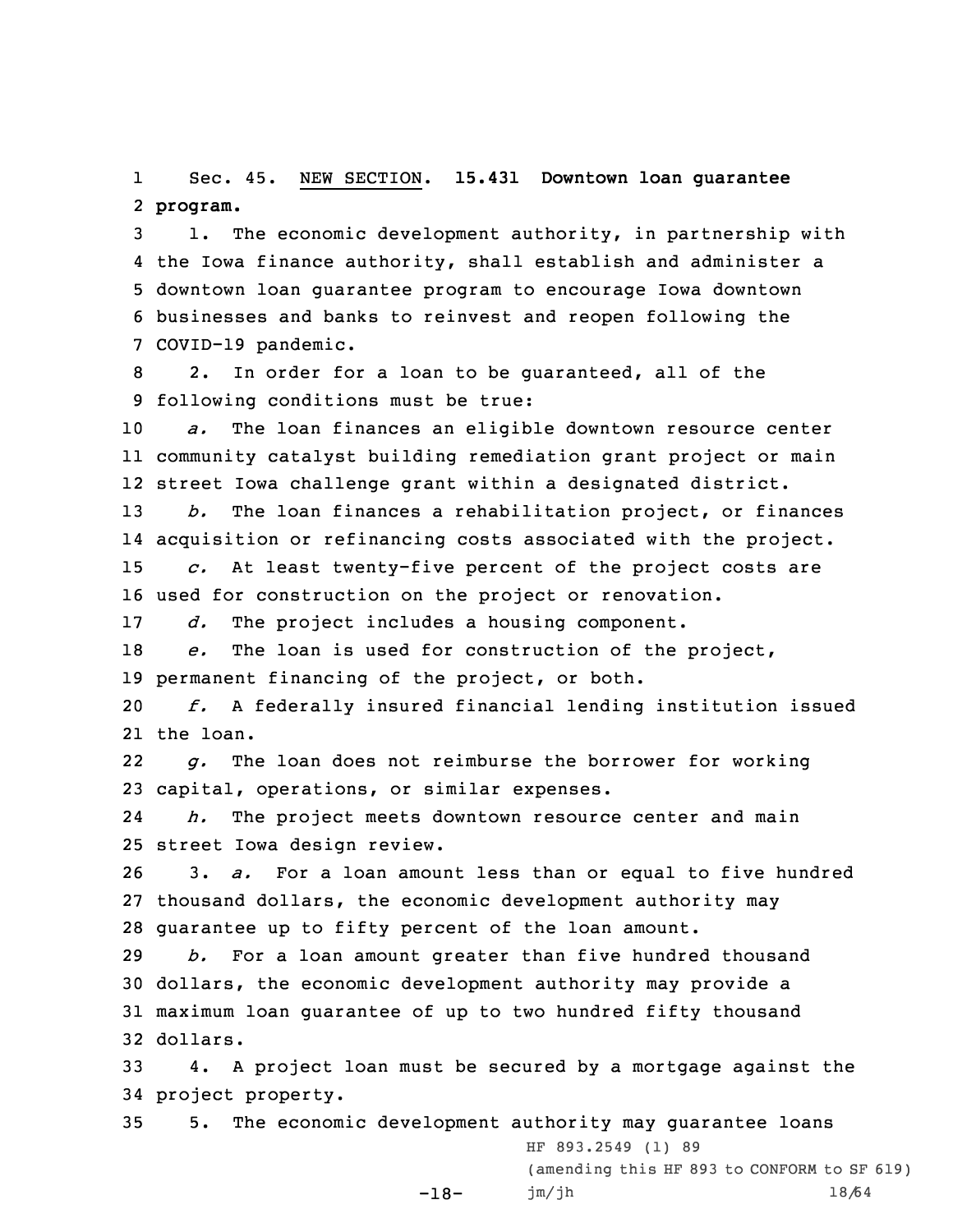for up to five years. The economic development authority may extend the loan guarantee for an additional five years if an underwriting review finds that an extension would be beneficial.

5 6. The lender shall pay an annual loan guarantee fee as set 6 forth by rule.

7 7. The economic development authority reserves the right 8 to deny <sup>a</sup> loan guarantee for unreasonable bank loan fees or 9 interest rate.

10 8. The loan must not be insured or guaranteed by another 11 local, state, or federal guarantee program.

12 9. The loan guarantee is not transferable if the loan or the 13 project is sold or transferred.

14 10. In the event of <sup>a</sup> loss due to default, the loan 15 guarantee proportionally pays the guarantee percentage of the 16 loss to the lender.

 11. Moneys for the program may consist of any moneys appropriated by the general assembly for purposes of this section, and any other moneys that are lawfully available to the economic development authority, including moneys transferred or deposited from other funds created pursuant to section 15.106A, subsection 1, paragraph *"o"*.

23 DIVISION XVI 24

DISASTER RECOVERY HOUSING ASSISTANCE

25 Sec. 46. NEW SECTION. **16.57A Transfer of unobligated or** 26 **unencumbered funds —— report.**

 1. Notwithstanding any other provision of law to the contrary, the authority may transfer any unobligated and unencumbered moneys in any revolving loan program fund created pursuant to section 16.46, 16.47, 16.48, or 16.49, for deposit in the disaster recovery housing assistance fund created in section 16.57B.

33 2. Notwithstanding section 8.39, and any other law to 34 the contrary, with the prior written consent and approval of 35 the governor, the executive director of the authority may

-19-

(amending this HF 893 to CONFORM to SF 619) jm/jh 19/64

HF 893.2549 (1) 89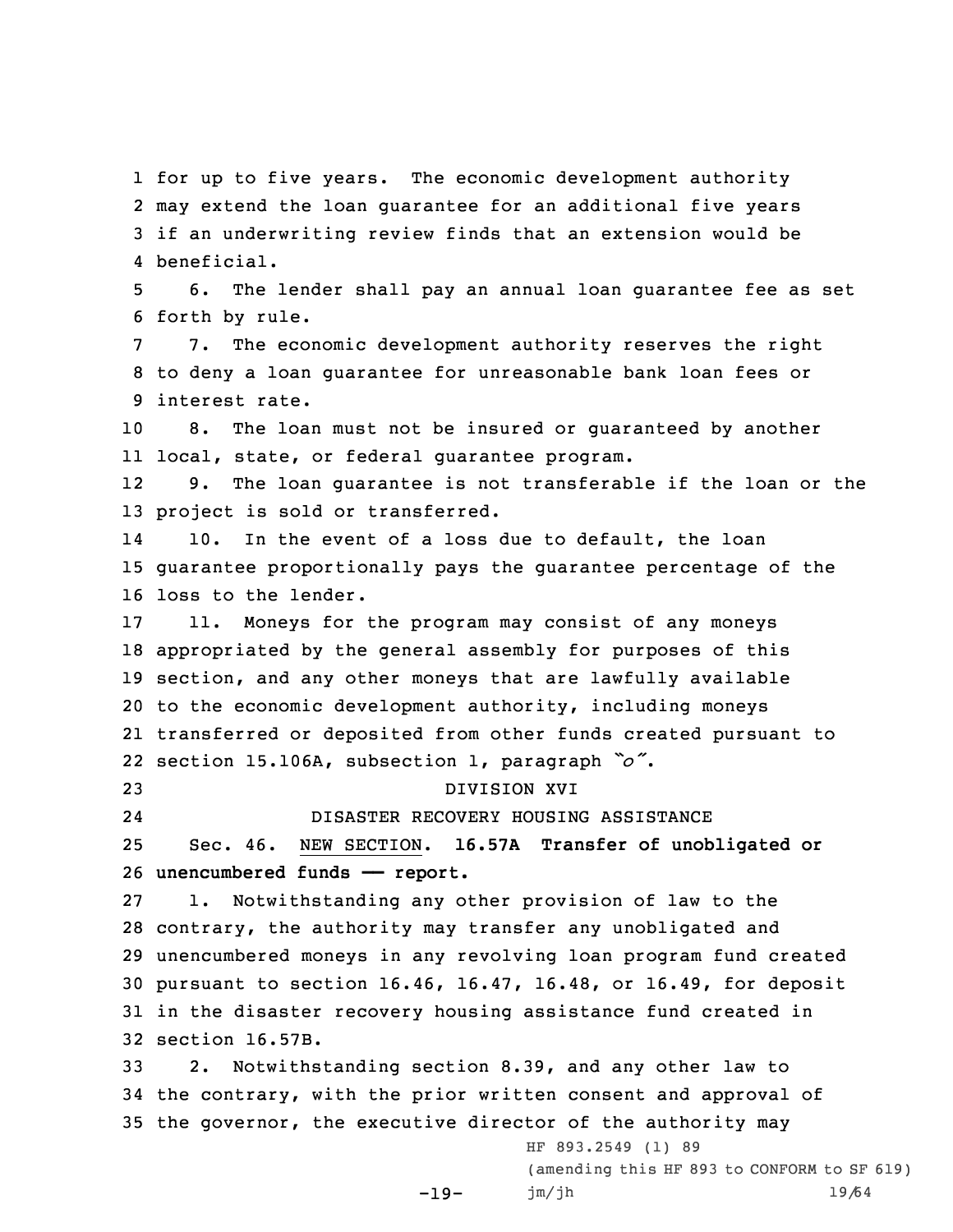transfer any unobligated and unencumbered moneys in any fund created pursuant to section 16.5, subsection 1, paragraph *"s"*, for deposit in the disaster recovery housing assistance fund created in section 16.57B. The prior written consent and approval of the director of the department of management shall not be required to transfer the unobligated and unencumbered 7 moneys.

 3. Notwithstanding section 8.39, and any other law to the contrary, with the prior written approval of the governor, the director of the economic development authority may transfer any unobligated and unencumbered moneys in any fund created pursuant to section 15.106A, subsection 1, paragraph *"o"*, for deposit in the disaster recovery housing assistance fund created in section 16.57B.

 4. Any transfer made under this section shall be reported in the same manner as provided in section 8.39, subsection 5. Sec. 47. NEW SECTION. **16.57B Disaster recovery housing assistance program —— fund.**

19 1. *Definitions.* As used in this section, unless the context 20 otherwise requires:

21 *a.* "*Disaster-affected home"* means <sup>a</sup> primary residence that is destroyed or damaged due to <sup>a</sup> natural disaster that occurs on or after the effective date of this division of this Act, and the primary residence is located in <sup>a</sup> county that is the subject of <sup>a</sup> state of disaster emergency proclamation by the governor that authorizes disaster recovery housing assistance. *b. "Fund"* means the disaster recovery housing assistance 28 fund.

 *c. "Local program administrator"* means any of the following: (1) The cities of Ames, Cedar Falls, Cedar Rapids, Council Bluffs, Davenport, Des Moines, Dubuque, Iowa City, Waterloo, and West Des Moines.

33 (2) <sup>A</sup> council of governments whose territory includes at 34 least one county that is the subject of <sup>a</sup> state of disaster 35 emergency proclamation by the governor that authorizes disaster

 $-20-$ 

HF 893.2549 (1) 89 (amending this HF 893 to CONFORM to SF 619) jm/jh 20/64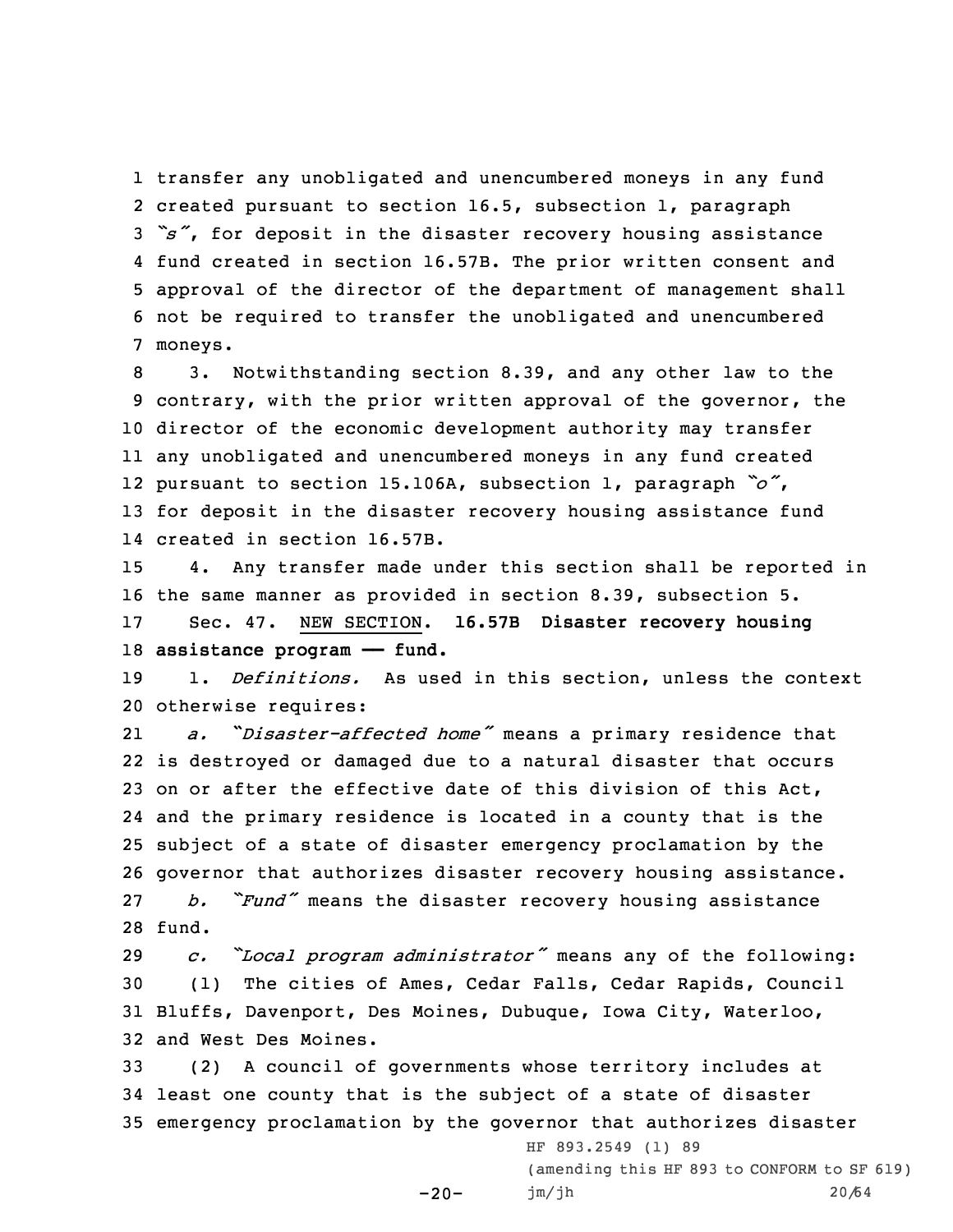1 recovery housing assistance or the eviction prevention program 2 under section 16.57C on or after the effective date of this 3 division of this Act.

4 (3) <sup>A</sup> community action agency as defined in section 216A.91 and whose territory includes at least one county that is the subject of <sup>a</sup> state of disaster emergency proclamation by the governor that authorizes disaster recovery housing assistance or the eviction prevention program under section 16.57C on or after the effective date of this division of this Act.

10 (4) <sup>A</sup> qualified local organization or governmental entity 11 as determined by rules adopted by the authority.

12 *d. "Program"* means the disaster recovery housing assistance 13 program.

14 *e. "Replacement housing"* means housing purchased by <sup>a</sup> homeowner or leased by <sup>a</sup> renter needed to replace <sup>a</sup> disaster-affected home that is destroyed or damaged beyond reasonable repair as determined by <sup>a</sup> local program administrator.

<sup>19</sup> *f. "State of disaster emergency"* means the same as described 20 in section 29C.6, subsection 1.

212. *Fund.*

22 *a.* (1) <sup>A</sup> disaster recovery housing assistance fund is created within the authority. The moneys in the fund shall be used by the authority for the development and operation of <sup>a</sup> forgivable loan and grant program for homeowners and renters with disaster-affected homes, and for the eviction prevention program pursuant to section 16.57C.

 (2) Notwithstanding section 12C.7, subsection 2, interest or earnings on moneys deposited in the fund shall be credited to the fund. Notwithstanding section 8.33, moneys credited to the fund shall not revert at the close of <sup>a</sup> fiscal year. *b.* Moneys transferred by the authority for deposit in the fund, moneys appropriated to the fund, and any other moneys available to and obtained or accepted by the authority for placement in the fund shall be deposited in the fund.

-21-

HF 893.2549 (1) 89 (amending this HF 893 to CONFORM to SF 619) jm/jh 21/64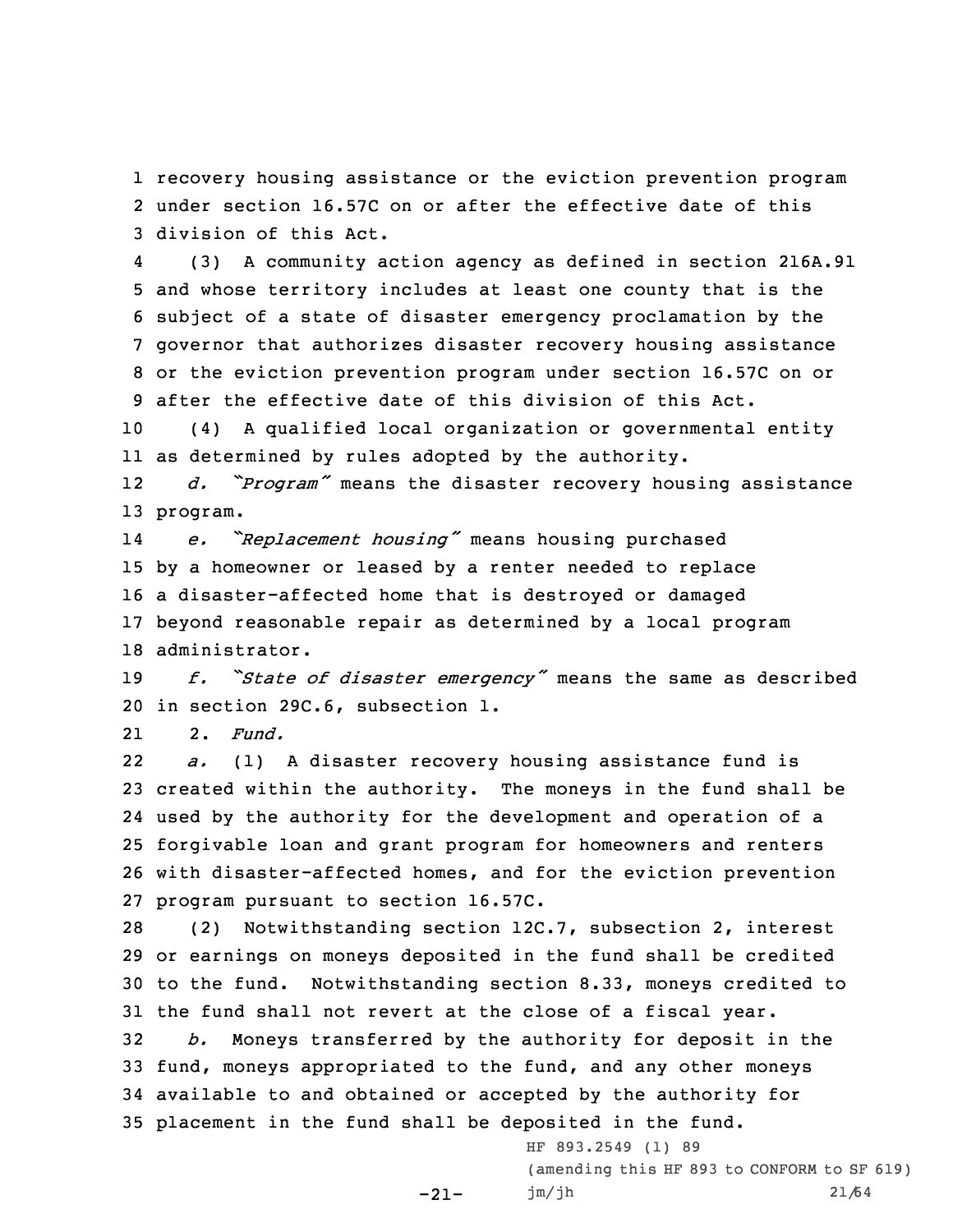1 *c.* The authority shall not use more than five percent of 2 the moneys in the fund on July 1 of <sup>a</sup> fiscal year for purposes 3 of administrative costs and other program support during the 4 fiscal year.

5 3. *Program.*

 *a.* The authority shall establish and administer <sup>a</sup> disaster recovery housing assistance program and shall use moneys in the fund to award forgivable loans to eligible homeowners and grants to eligible renters of disaster-affected homes. Moneys in the fund may be expended following <sup>a</sup> state of disaster emergency proclamation by the governor pursuant to section 29C.6 that authorizes disaster recovery housing assistance. *b.* The authority may enter into an agreement with one or more local program administrators to administer the program. 4. *Registration required.* To be considered for <sup>a</sup> forgivable loan or grant under the program, <sup>a</sup> homeowner or renter must register for the disaster case management program established pursuant to section 29C.20B. The disaster case manager may refer the homeowner or renter to the appropriate local program administrator.

215. *Homeowners.*

22 *a.* To be eligible for <sup>a</sup> forgivable loan under the program, 23 all of the following requirements shall apply:

24 (1) The homeowner's disaster-affected home must have sustained damage greater than the damage that is covered by the homeowner's property and casualty insurance policy insuring the home plus any other state or federal disaster-related financial assistance that the homeowner is eligible to receive.

29 (2) <sup>A</sup> local official must either deem the disaster-affected 30 home suitable for rehabilitation or damaged beyond reasonable 31 repair.

 (3) The disaster-affected home is not eligible for buyout by the county or city where the disaster-affected home is located, or the disaster-affected home is eligible for <sup>a</sup> buyout by the county or city where the disaster-affected home is located, but

-22-

HF 893.2549 (1) 89 (amending this HF 893 to CONFORM to SF 619) jm/jh 22/64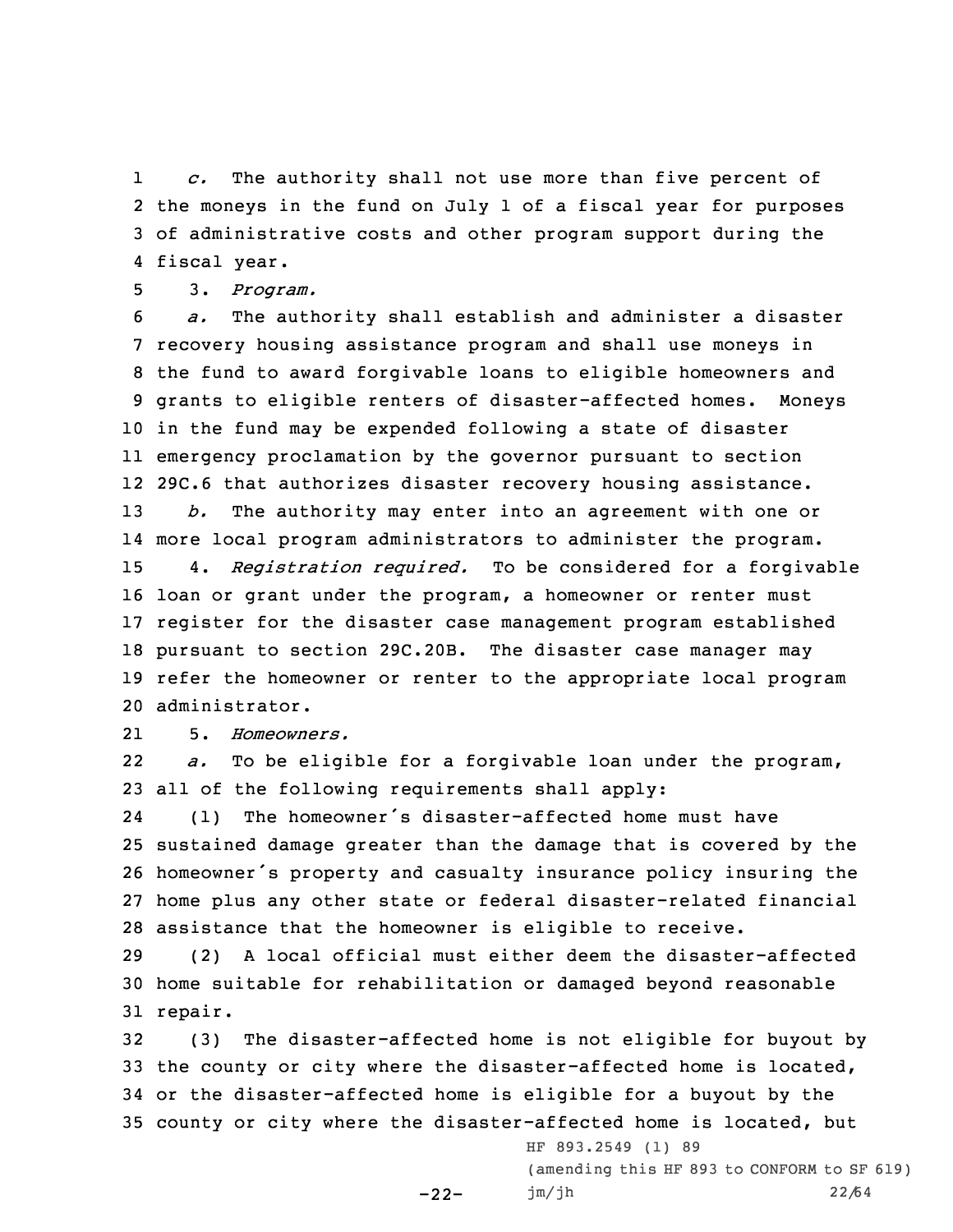1 the homeowner is requesting <sup>a</sup> forgivable loan for the repair 2 or rehabilitation of the homeowner's disaster-affected home in 3 lieu of <sup>a</sup> buyout.

4 (4) Assistance under the program must not duplicate 5 benefits provided by any local, state, or federal disaster 6 recovery assistance program.

 *b.* If <sup>a</sup> homeowner is referred to the authority or to <sup>a</sup> local program administrator by the disaster case manager of the homeowner, the authority may award <sup>a</sup> forgivable loan to the eligible homeowner for any of the following purposes:

11 (1) Repair or rehabilitation of the disaster-affected home. 12 (2) (a) Down payment assistance on the purchase of 13 replacement housing, and the cost of reasonable repairs to be 14 performed on the replacement housing to render the replacement 15 housing decent, safe, sanitary, and in good repair.

16 (b) Replacement housing shall not be located in <sup>a</sup> 17 one-hundred-year floodplain.

<sup>18</sup> (c) For purposes of this subparagraph, *"decent, safe,* <sup>19</sup> *sanitary, and in good repair"* means the same as described in <sup>24</sup> 20 C.F.R. §5.703.

21 *c.* The authority shall determine the interest rate for the 22 forgivable loan.

 *d.* If <sup>a</sup> homeowner who has been awarded <sup>a</sup> forgivable loan sells <sup>a</sup> disaster-affected home or replacement housing for which the homeowner received the forgivable loan prior to the end of the loan term, the remaining principal on the forgivable loan shall be due and payable pursuant to rules adopted by the authority.

29 6. *Renters.*

30 *a.* To be eligible for <sup>a</sup> grant under the program, all of the 31 following requirements shall apply:

 (1) <sup>A</sup> local program administrator either deems the disaster-affected home of the renter suitable for rehabilitation but unsuitable for current short-term habitation, or the disaster-affected home is damaged beyond

 $-23-$ 

(amending this HF 893 to CONFORM to SF 619) jm/jh 23/64

HF 893.2549 (1) 89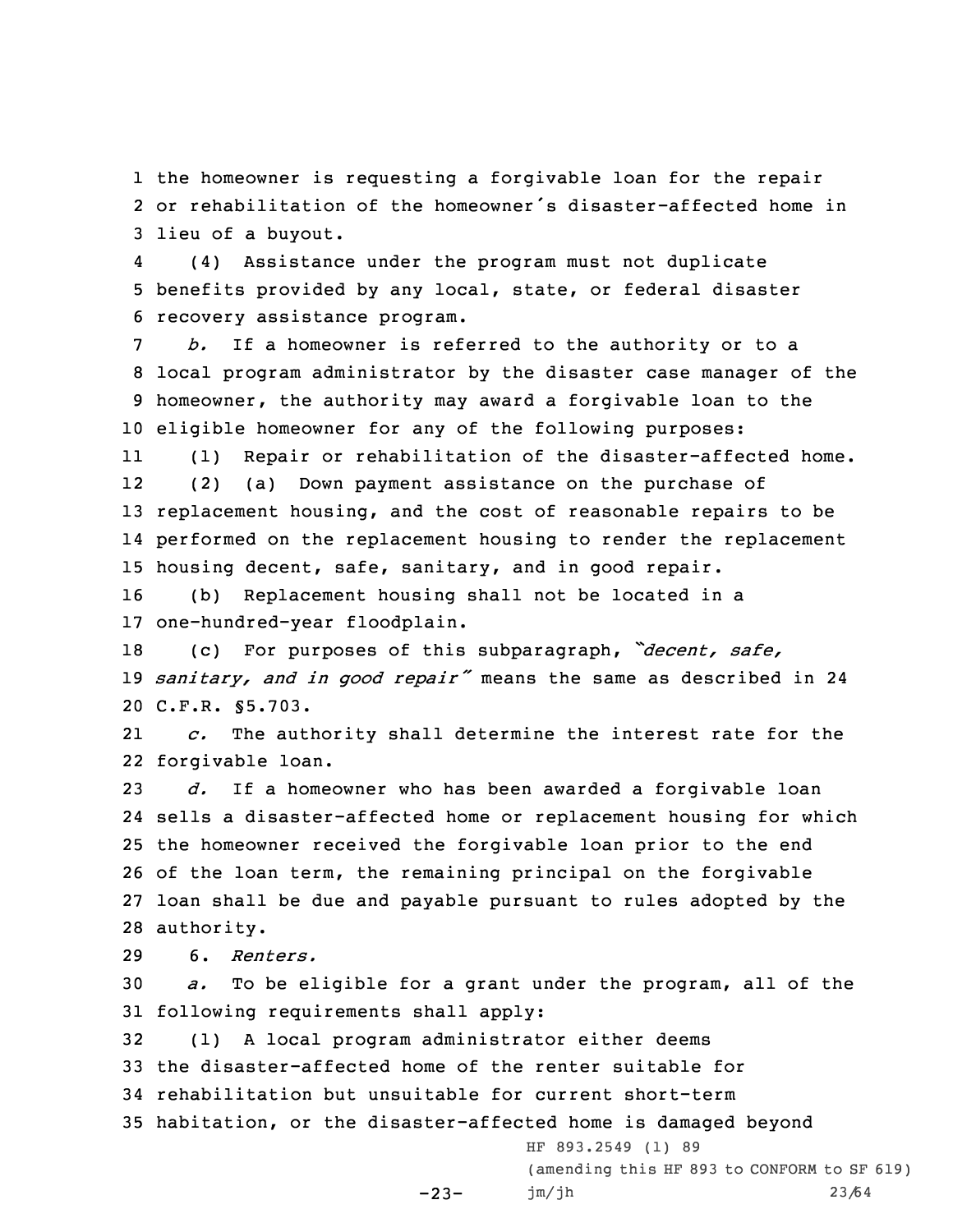1 reasonable repair.

2 (2) Assistance under the program must not duplicate 3 benefits provided by any local, state, or federal disaster 4 recovery assistance program.

 *b.* If <sup>a</sup> renter is referred to the authority or to <sup>a</sup> local program administrator by the disaster case manager of the renter, the authority may award <sup>a</sup> grant to the eligible renter to provide short-term financial assistance for the payment of rent for replacement housing.

 7. *Report.* On or before January 31 of each year, the authority shall submit <sup>a</sup> report to the general assembly that identifies all of the following for the calendar year immediately preceding the year of the report:

14 *a.* The date of each state of disaster emergency proclamation 15 by the governor that authorized disaster recovery housing 16 assistance under this section.

17 *b.* The total number of forgivable loans and grants awarded. 18 *c.* The total number of forgivable loans, and the amount of 19 each loan awarded for repair or rehabilitation.

 *d.* The total number of forgivable loans, and the amount of each loan, awarded for down payment assistance on the purchase of replacement housing and the cost of reasonable repairs to be performed on the replacement housing to render the replacement housing decent, safe, sanitary, and in good repair.

25 *e.* The total number of grants, and the amount of each grant, 26 awarded for rental assistance.

27 *f.* The total number of forgivable loans and grants awarded 28 in each county in which at least one homeowner or renter has 29 been awarded <sup>a</sup> forgivable loan or grant.

30 *g.* Each local program administrator involved in the 31 administration of the program.

-24-

32 *h.* The total amount of forgivable loan principal repaid. 33 Sec. 48. NEW SECTION. **16.57C Eviction prevention program.**

<sup>34</sup> 1. *a. "Eligible renter"* means <sup>a</sup> renter whose income meets 35 the qualifications of the program, who is at risk of eviction,

HF 893.2549 (1) 89

(amending this HF 893 to CONFORM to SF 619) jm/jh 24/64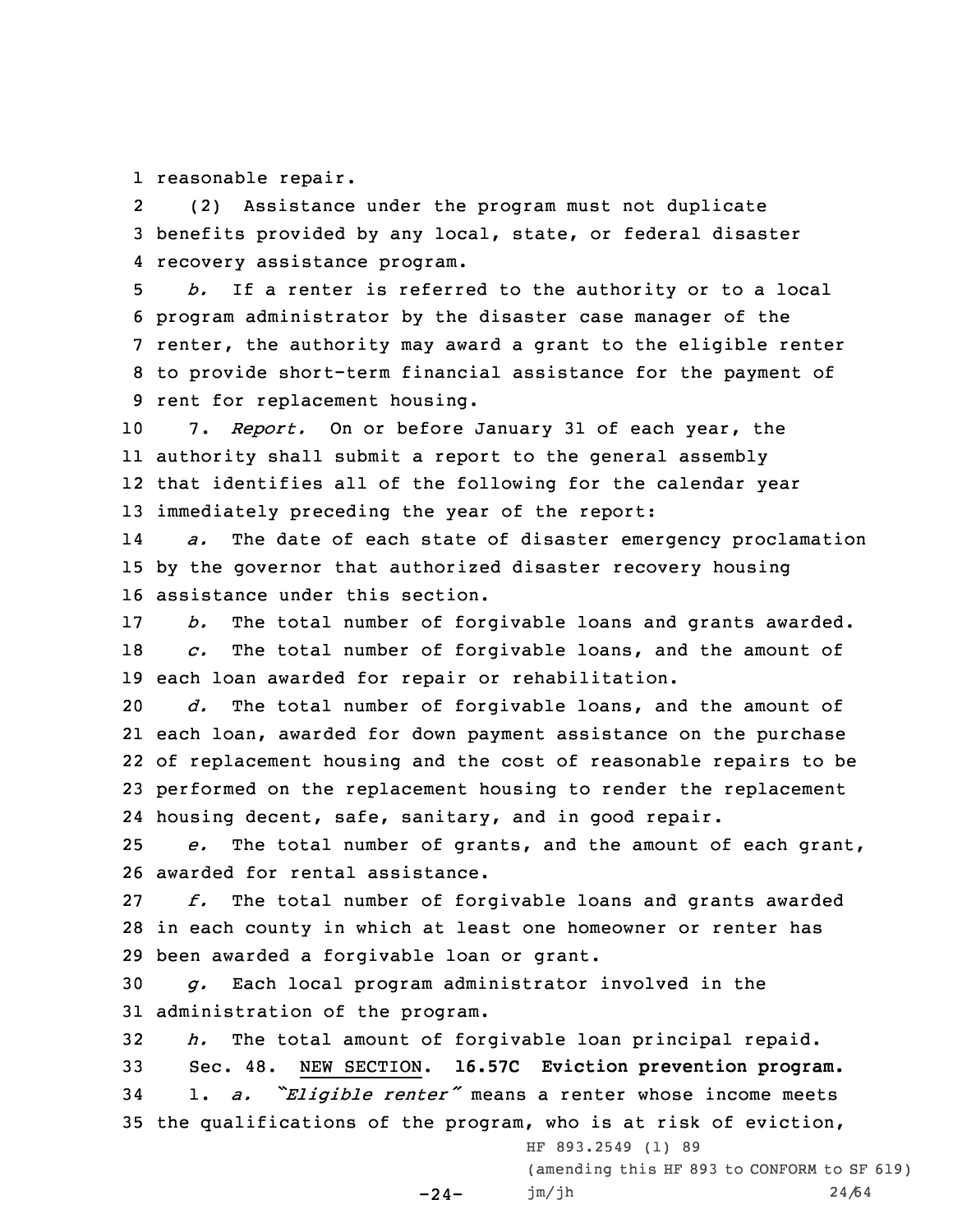1 and who resides in <sup>a</sup> county that is the subject of <sup>a</sup> state of 2 disaster emergency proclamation by the governor that authorizes 3 the eviction prevention program.

4 *b. "Eviction prevention partner"* means <sup>a</sup> qualified local 5 organization or governmental entity as determined by rule by 6 the authority.

 2. The authority shall establish and administer an eviction prevention program. Under the eviction prevention program, the authority shall award grants to eligible renters and to eviction prevention partners for purposes of this section. Grants may be awarded upon <sup>a</sup> state of disaster emergency proclamation by the governor that authorizes the eviction prevention program. Eviction prevention assistance shall be paid out of the fund established in section 16.57B.

 3. *a.* Grants awarded to eligible renters pursuant to this section shall be used for short-term financial rent assistance to keep eligible renters in the current residences of such 18 renters.

 *b.* Grants awarded to eviction prevention partners pursuant to this section shall be used to pay for rent or services provided to eligible renters for the purpose of preventing the eviction of eligible renters.

23 4. The authority may enter into an agreement with one or 24 more local program administrators to administer the program.

25 Sec. 49. NEW SECTION. **16.57D Rules.**

26 The authority shall adopt rules pursuant to chapter 17A to 27 implement and administer this part, including rules to do all 28 of the following:

29 1. Establish the maximum forgivable loan and grant amounts 30 awarded under the program.

31 2. Establish the terms of any forgivable loan provided under 32 the program.

33 3. Income qualifications of eligible renters in the 34 eviction prevention program.

 $-25-$ 

35 Sec. 50. CODE EDITOR DIRECTIVE. The Code editor shall HF 893.2549 (1) 89

> (amending this HF 893 to CONFORM to SF 619) jm/jh 25/64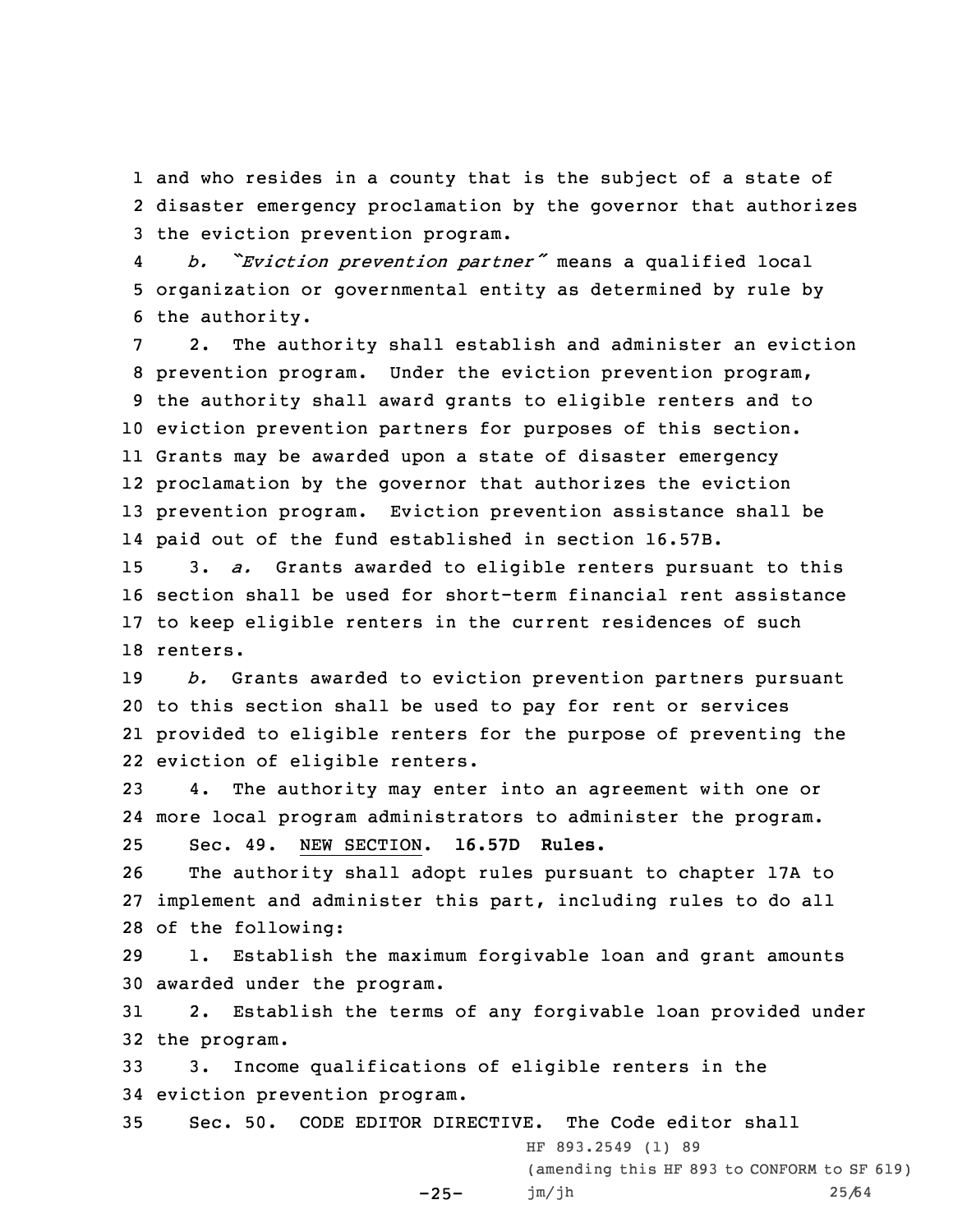designate sections 16.57A through 16.57D, as enacted by this division of this Act, as <sup>a</sup> new part within chapter 16, subchapter VIII, and may redesignate the new and preexisting parts, replace references to sections 16.57A through 16.57D with references to the new part, and correct internal references as necessary, including references in subchapter or part headnotes. Sec. 51. EFFECTIVE DATE. This division of this Act, being deemed of immediate importance, takes effect upon enactment. DIVISION XVII 11 BONUS DEPRECIATION 12 Sec. 52. Section 422.7, subsection 39A, Code 2021, is amended by striking the subsection. 14 Sec. 53. Section 422.35, subsection 19A, Code 2021, is amended by striking the subsection. Sec. 54. RETROACTIVE APPLICABILITY. This division of this Act applies retroactively to January 1, 2021, for tax years beginning on or after that date, and for qualified property placed in service on or after that date. DIVISION XVIII 21 BUSINESS INTEREST EXPENSE DEDUCTION 22 Sec. 55. Section 422.7, subsection 60, paragraph b, Code 2021, is amended by striking the paragraph. 24 Sec. 56. Section 422.35, subsection 27, paragraph b, Code 2021, is amended by striking the paragraph. Sec. 57. RETROACTIVE APPLICABILITY. This division of this Act applies retroactively to January 1, 2021, for tax years beginning on or after that date. DIVISION XIX BEGINNING FARMER TAX CREDIT Sec. 58. Section 16.58, subsections 1, 2, and 3, Code 2021, are amended to read as follows: 1. *"Agricultural assets"* means agricultural land, agricultural improvements, depreciable agricultural property, crops, or livestock. HF 893.2549 (1) 89

 $-26-$ 

(amending this HF 893 to CONFORM to SF 619) jm/jh 26/64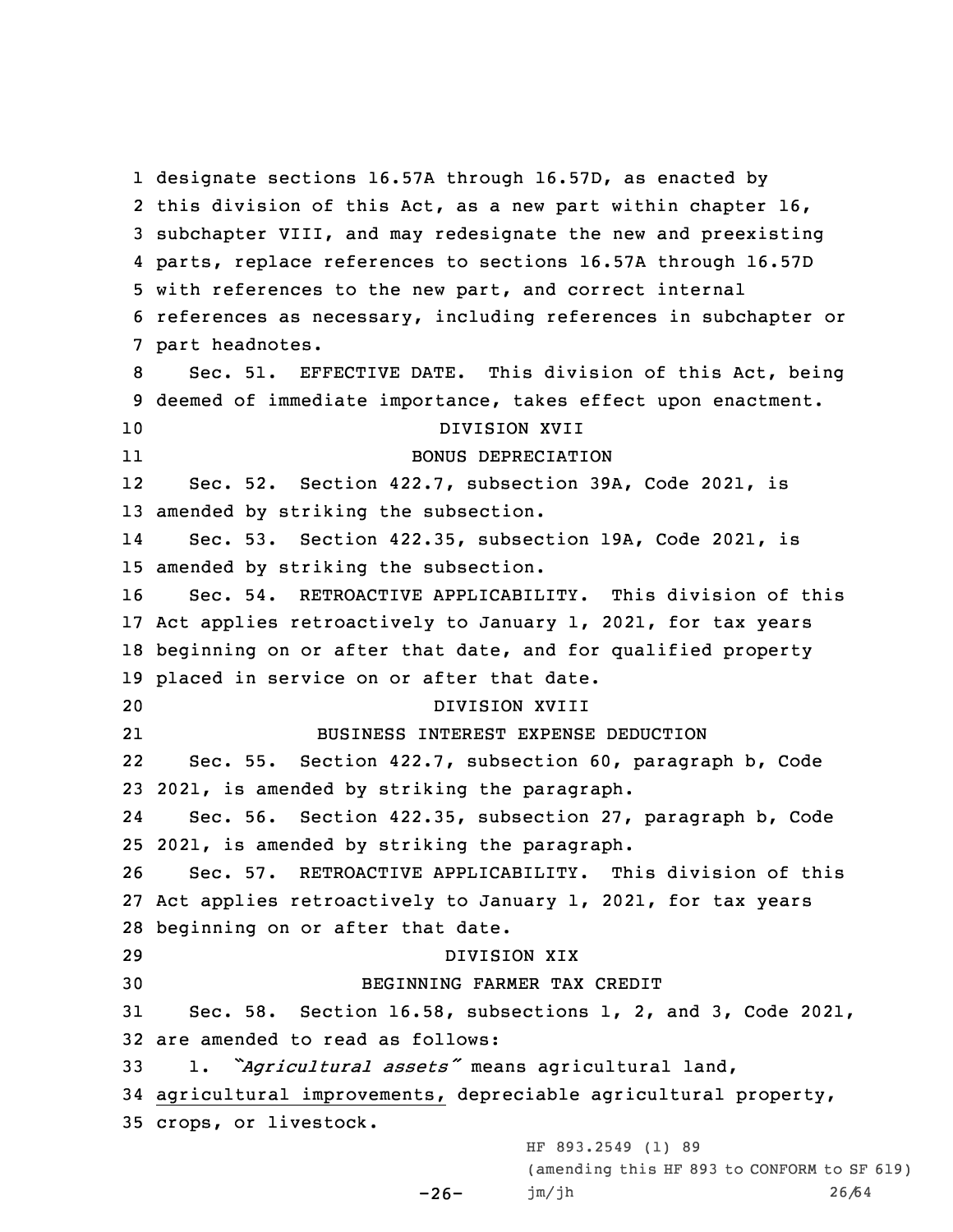1 2. *"Agricultural improvements" improvement"* means any 2 improvements, including buildings, structures, or fixtures 3 suitable for use in farming which are, if located on any size 4 parcel of agricultural land.

<sup>5</sup> 3. *"Agricultural land"* means land suitable for use in 6 farming, any portion of which may include an agricultural 7 improvement.

8 Sec. 59. Section 16.77, subsection 2, Code 2021, is amended 9 to read as follows:

<sup>10</sup> 2. *"Agricultural lease agreement"* or *"agreement"* means an ll agreement for the transfer of agricultural assets<del>, that must at</del> l2 <del>least include a lease of agricultural land,</del> from an eligible 13 taxpayer to <sup>a</sup> qualified beginning farmer as provided in section 14 16.79A.

15 Sec. 60. Section 16.79A, subsection 1, Code 2021, is amended 16 to read as follows:

 1. *a.* <sup>A</sup> beginning farmer tax credit is allowed only for agricultural assets that are subject to an agricultural lease agreement entered into by an eligible taxpayer and <sup>a</sup> qualifying beginning farmer participating in the beginning farmer tax credit program established pursuant to [section](https://www.legis.iowa.gov/docs/code/16.78.pdf) 16.78.

22 *b.* The tax credit is allowed regardless of whether the 23 principle agricultural asset is soil, pasture, or <sup>a</sup> building or 24 other structure used in farming.

25 Sec. 61. Section 16.79A, subsection 2, Code 2021, is amended 26 to read as follows:

 2. The agreement must include the lease of agricultural 28 land located in this state, including any or agricultural improvements located in this state, and may provide for the rental of agricultural equipment as defined in [section](https://www.legis.iowa.gov/docs/code/322F.1.pdf) 322F.1. Sec. 62. Section 16.79A, subsection 3, paragraph c, Code 2021, is amended to read as follows:

33 *c.* The agreement must be for at least two years, but not 34 more than five years. The agreement may be renewed any number 35 of times by the eligible taxpayer and qualified beginning

-27-

HF 893.2549 (1) 89 (amending this HF 893 to CONFORM to SF 619) jm/jh 27/64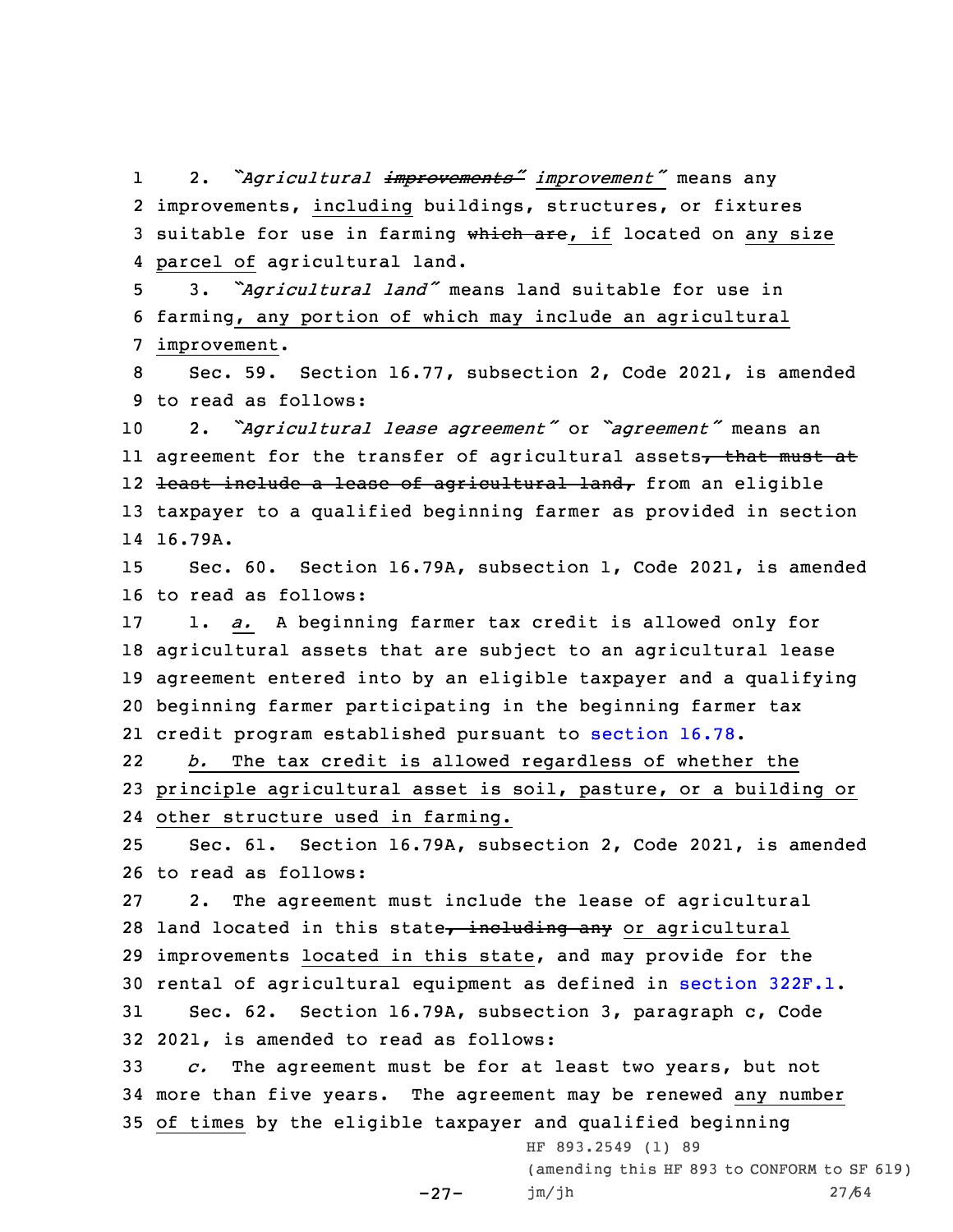1 farmer for <sup>a</sup> term of at least two years, but not more than five 2 years. However, an eligible taxpayer shall not participate in 3 the program for more than fifteen years.

4 Sec. 63. Section 16.81, subsection 4, Code 2021, is amended 5 by striking the subsection.

6 Sec. 64. Section 16.81, subsection 6, Code 2021, is amended 7 to read as follows:

 6. The authority shall approve all beginning farmer tax credit applications that meet the requirements of this [subpart](https://www.legis.iowa.gov/docs/code//16.pdf) and make tax credit awards on <sup>a</sup> first-come, first-served basis, subject to the limitations in [section](https://www.legis.iowa.gov/docs/code/16.82A.pdf) 16.82A. An eligible taxpayer may apply and be approved to enter into agreements with different qualified beginning farmers.

14 Sec. 65. Section 16.82, subsection 5, Code 2021, is amended 15 to read as follows:

16 5. The amount of tax credits that may be awarded to an 17 eligible taxpayer for any one year under all agreements an 18 agreement shall not exceed fifty thousand dollars.

 Sec. 66. BEGINNING FARMER TAX CREDIT PROGRAM —— FORMER PERIOD OF PARTICIPATION EXTENDED. An eligible taxpayer first participating in the beginning farmer tax credit program on or after January 1, 2019, as provided in 2019 Iowa Acts, chapter 161, for <sup>a</sup> tax year beginning on or after that date, may participate in the program for not more than fifteen years in the same manner as provided in section 16.79A, as amended by this division of this Act.

27 Sec. 67. EFFECTIVE DATE. This division of this Act takes 28 effect January 1, 2022.

 DIVISION XX PROMOTIONAL PLAY Sec. 68. Section 99F.1, subsections 1, 25, and 30, Code 2021, are amended to read as follows: 1. *"Adjusted gross receipts"* means the gross receipts on gambling games less winnings paid to wagerers on gambling games and less promotional play receipts on gambling games. However, HF 893.2549 (1) 89

> $-28-$ (amending this HF 893 to CONFORM to SF 619) jm/jh 28/64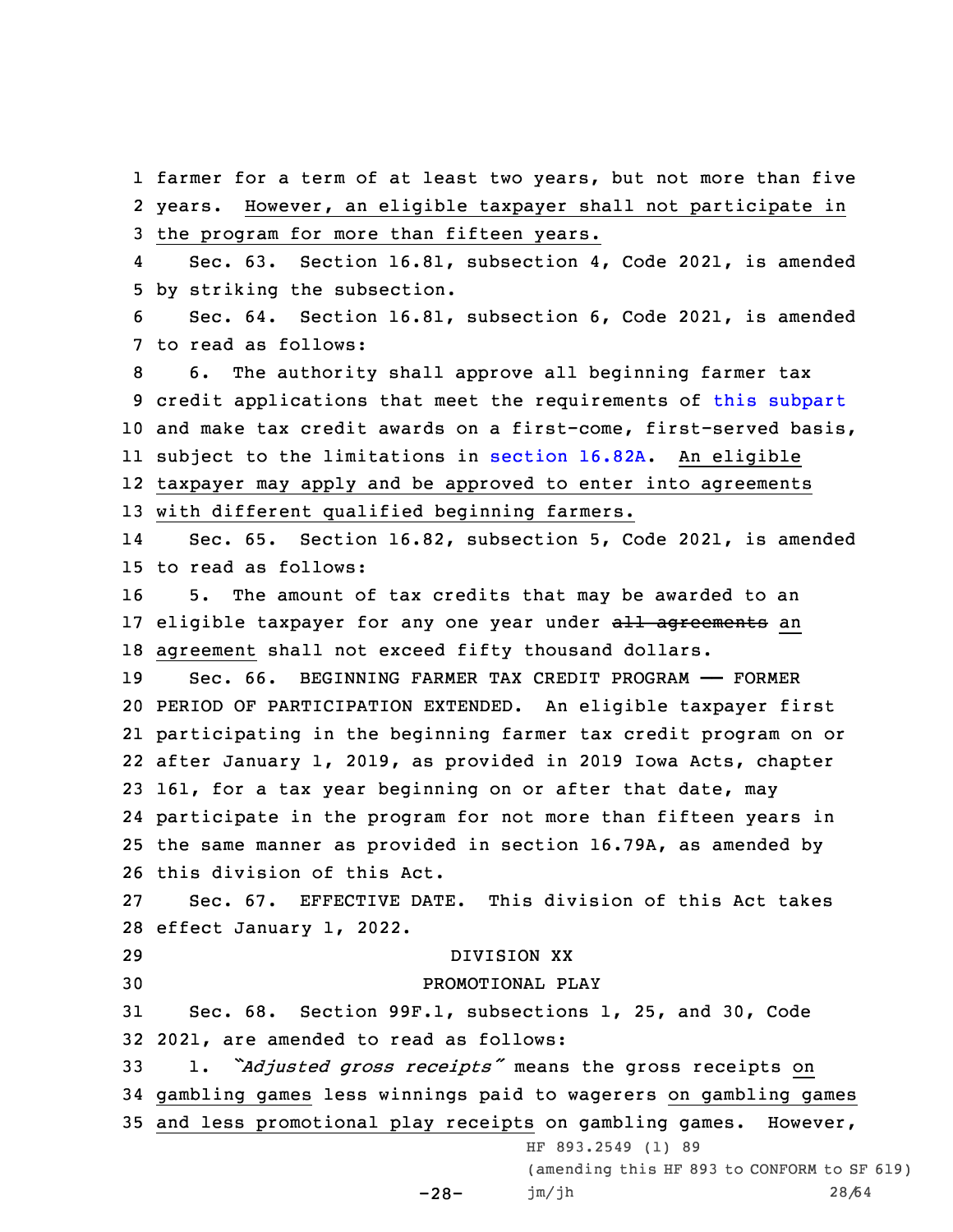1 for each fiscal year during the time period beginning July 1, 2 2021, and ending June 30, 2026, *"adjusted gross receipts"* does 3 not shall include promotional play receipts received after the

4 date in any fiscal year that the commission determines that

5 the wagering tax imposed pursuant to [section](https://www.legis.iowa.gov/docs/code/99F.11.pdf) 99F.11 on all

6 licensees in that fiscal year on promotional play receipts

7 exceeds twenty-five million eight hundred twenty thousand 8 dollars on gambling games.

 25. *"Promotional play receipts"* means the total sums wagered 10 on gambling games with tokens, chips, electronic credits, or other forms of cashless wagering provided by the licensee without an exchange of money as described in section 99F.9, subsection 3.

14 30. *"Sports wagering net receipts"* means the gross receipts 15 less winnings paid to wagerers and less promotional play 16 receipts on sports wagering.

17 Sec. 69. Section 99F.6, subsection 4, paragraph a, 18 subparagraphs (3) and (5), Code 2021, are amended to read as 19 follows:

 (3) The commission shall authorize, subject to the debt payments for horse racetracks and the provisions of paragraph *"b"* for dog racetracks, <sup>a</sup> licensee who is also licensed to conduct pari-mutuel dog or horse racing to use receipts from gambling games and sports wagering within the racetrack enclosure to supplement purses for races particularly for Iowa-bred horses pursuant to an agreement which shall be negotiated between the licensee and representatives of the dog or horse owners. For agreements subject to commission approval concerning purses for horse racing beginning on or after January 1, 2006, the agreements shall provide that total annual purses for all horse racing shall be four percent of sports wagering net receipts and promotional play receipts on sports wagering and no less than eleven percent of the first two hundred million dollars of net receipts, and six percent of net receipts above two hundred million dollars. In addition,

 $-29-$ 

HF 893.2549 (1) 89 (amending this HF 893 to CONFORM to SF 619) jm/jh 29/64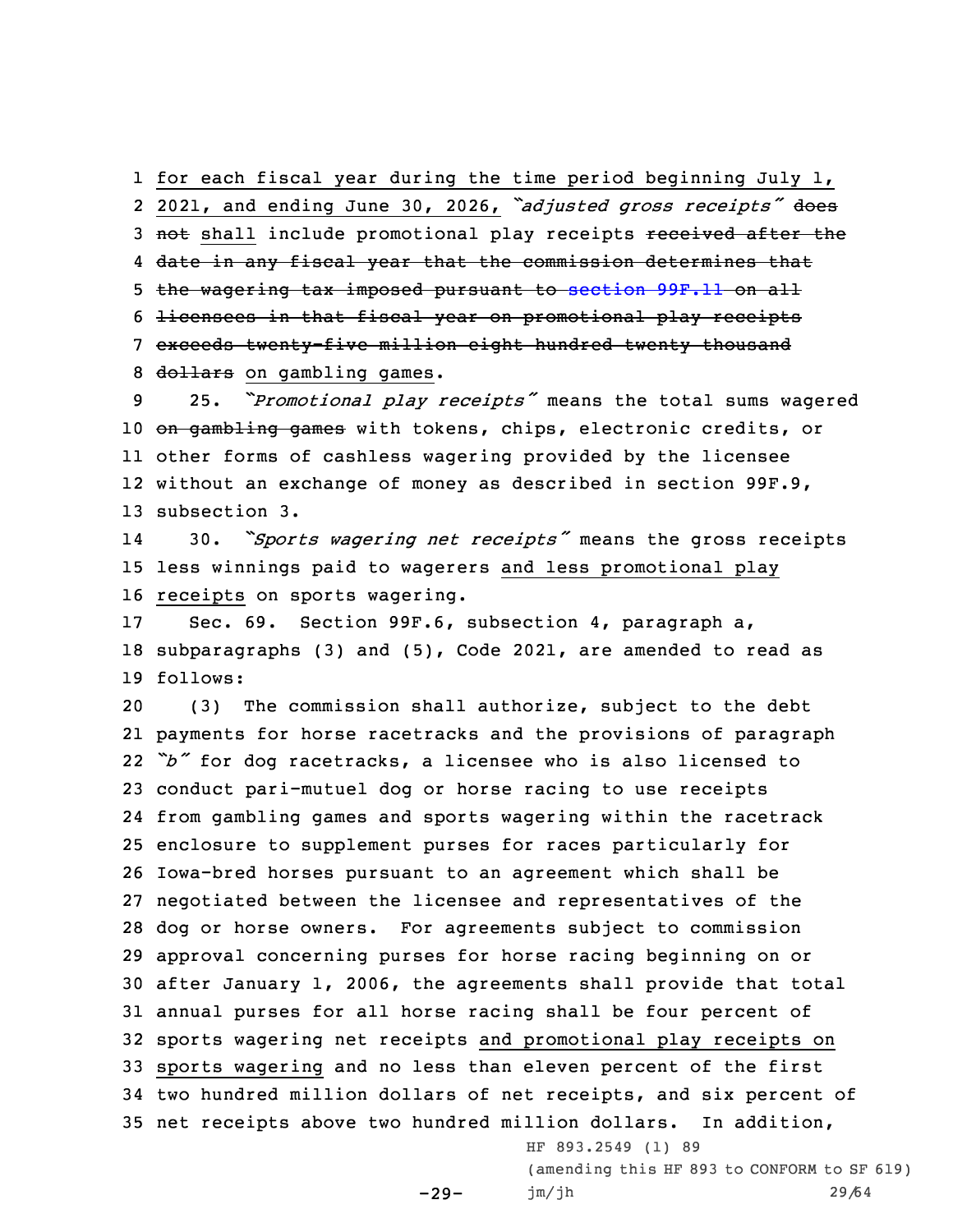live standardbred horse racing shall not be conducted at the horse racetrack in Polk county, but the purse moneys designated for standardbred racing pursuant to section 99D.7, subsection 5, paragraph *"b"*, shall be included in calculating the total annual purses required to be paid pursuant to this [subsection](https://www.legis.iowa.gov/docs/code/99F.6.pdf). Agreements that are subject to commission approval concerning horse purses for <sup>a</sup> period of time beginning on or after January 1, 2006, shall be jointly submitted to the commission for approval.

 (5) For purposes of this paragraph, *"net receipts"* means the annual adjusted gross receipts from all gambling games and, beginning July 1, 2026, promotional play receipts on all gambling games less the annual amount of money pledged by the owner of the facility to fund <sup>a</sup> project approved to receive vision Iowa funds as of July 1, 2004.

16 Sec. 70. Section 99F.11, Code 2021, is amended by adding the 17 following new subsection:

 NEW SUBSECTION. 2A. *a.* Notwithstanding any provision 19 of this section to the contrary, the tax rate imposed on a licensee each fiscal year on any amount of promotional play receipts on gambling games included as adjusted gross receipts shall be determined by multiplying the adjusted percentage by the wagering tax applicable to the licensee pursuant to subsection 2.

<sup>25</sup> *b.* For purposes of this subsection, *"adjusted percentage"* 26 means as follows:

27 (1) For the fiscal year beginning July 1, 2021, and ending 28 June 30, 2022, eighty-three and one-third percent.

29 (2) For the fiscal year beginning July 1, 2022, and ending 30 June 30, 2023, sixty-six and two-thirds percent.

31 (3) For the fiscal year beginning July 1, 2023, and ending 32 June 30, 2024, fifty percent.

33 (4) For the fiscal year beginning July 1, 2024, and ending 34 June 30, 2025, thirty-three and one-third percent.

35 (5) For the fiscal year beginning July 1, 2025, and ending

 $-30-$ 

HF 893.2549 (1) 89

(amending this HF 893 to CONFORM to SF 619) jm/jh 30/64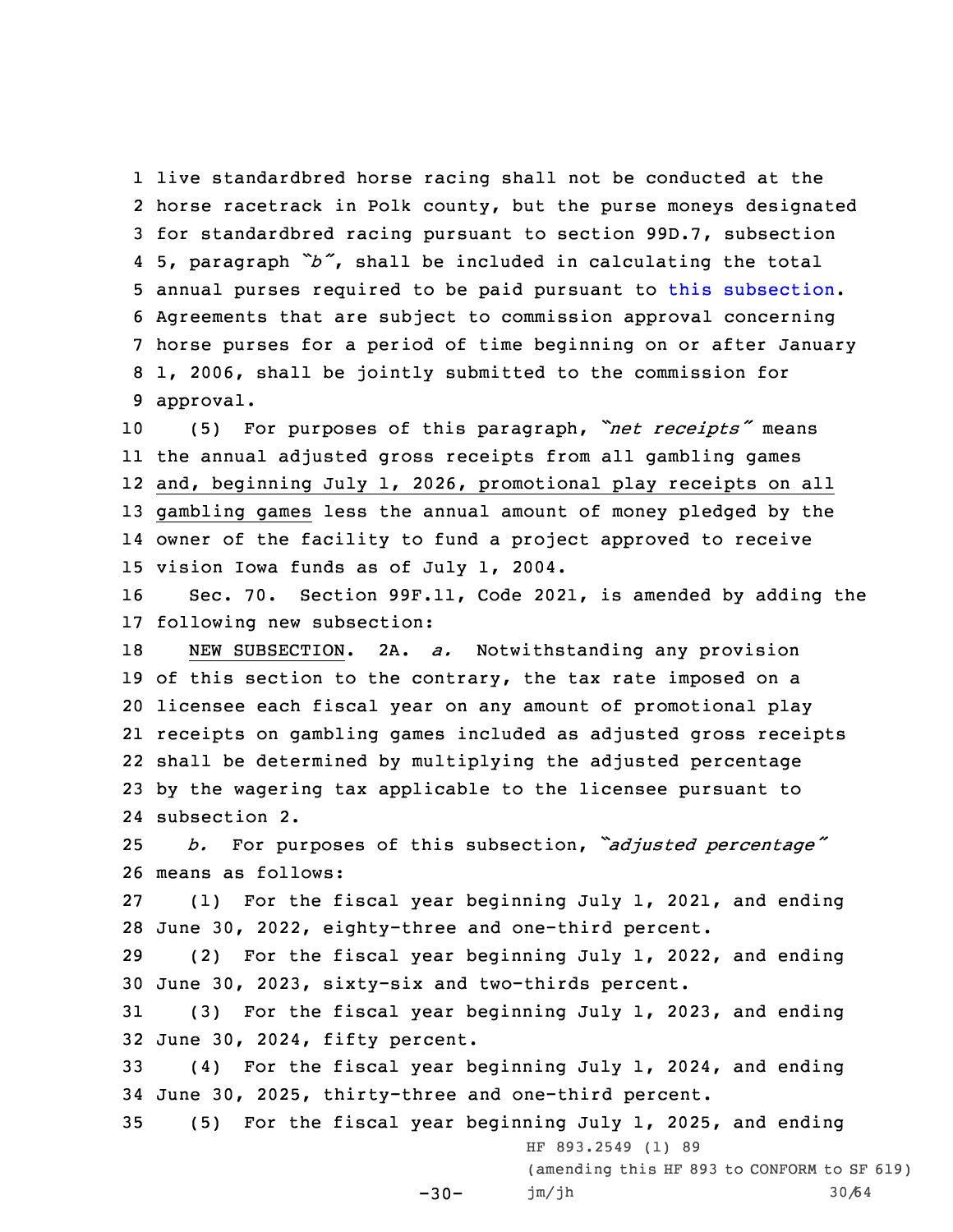June 30, 2026, sixteen and two-thirds percent. 2 *c.* This subsection is repealed July 1, 2026. DIVISION XXI 4 TARGETED JOBS WITHHOLDING CREDIT Sec. 71. Section 403.19A, subsection 3, paragraph c, subparagraph (2), Code 2021, is amended to read as follows: (2) The pilot project city and the economic development authority shall not enter into <sup>a</sup> withholding agreement after 9 June 30, 2021 2024. DIVISION XXII 11 FOOD BANKS 12 Sec. 72. Section 423.3, Code 2021, is amended by adding the following new subsection: 14 NEW SUBSECTION. 107. The sales price of the sale or rental of tangible personal property sold to and of services furnished to <sup>a</sup> nonprofit food bank, if the property or services are used by the nonprofit food bank for <sup>a</sup> charitable purpose. For purposes of this subsection, *"nonprofit food bank"* means an organization organized under chapter <sup>504</sup> and qualifying under section 501(c)(3) of the Internal Revenue Code as an organization exempt from federal income tax under section 501(a) of the Internal Revenue Code that maintains an established operation involving the provision of food or edible commodities or the products thereof on <sup>a</sup> regular basis to persons in need or to food pantries, soup kitchens, hunger relief centers, or other food or feeding centers that, as an integral part of their normal activities, provide meals or food on <sup>a</sup> regular basis to persons in need. DIVISION XXIII EMERGENCY VOLUNTEER —— TAX CREDIT Sec. 73. Section 422.12, subsection 2, paragraph c, subparagraph (1), Code 2021, is amended to read as follows: (1) <sup>A</sup> volunteer fire fighter and volunteer emergency 34 medical services personnel member credit equal to one two hundred fifty dollars to compensate the taxpayer for the -31- HF 893.2549 (1) 89 (amending this HF 893 to CONFORM to SF 619) jm/jh 31/64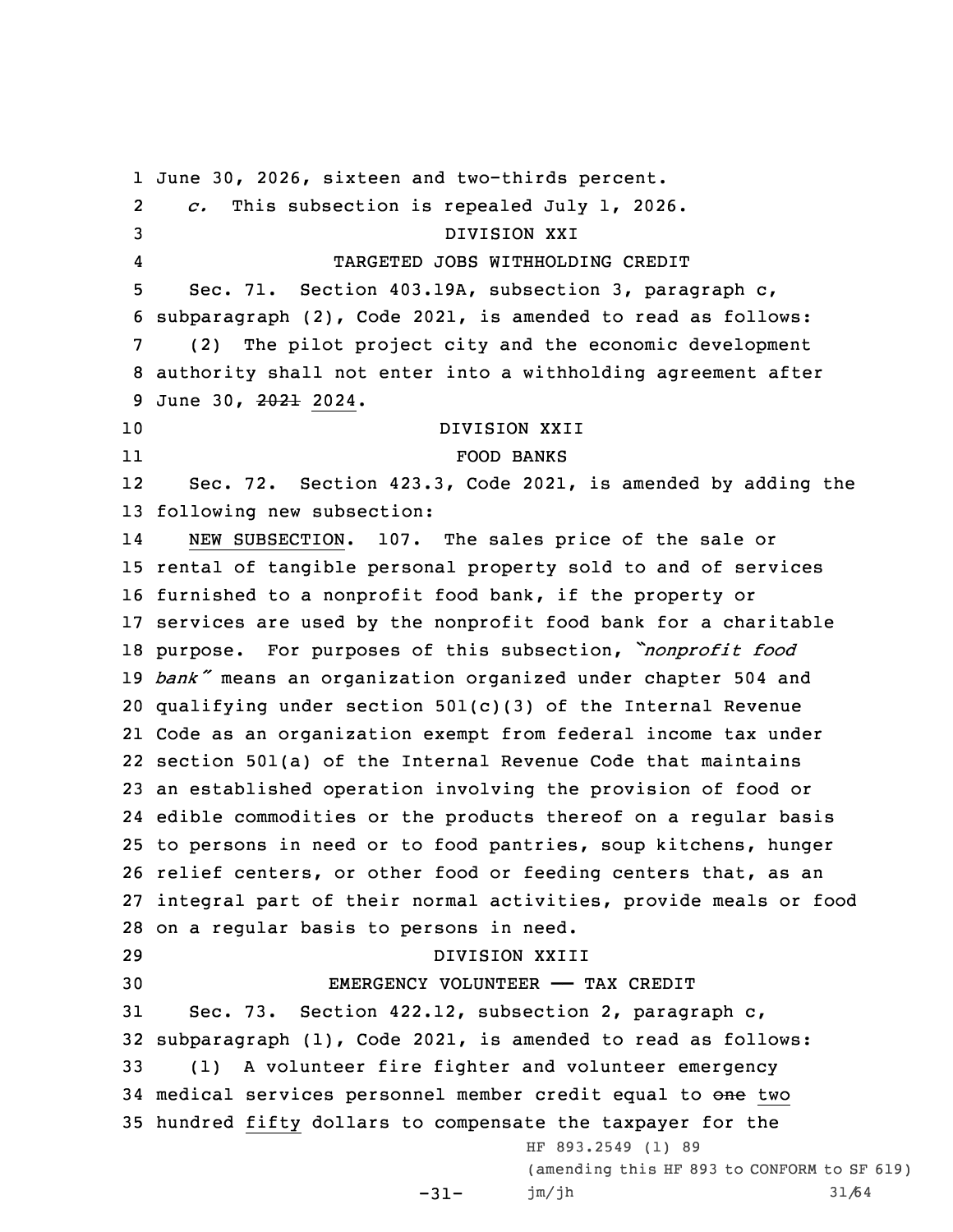voluntary services if the volunteer served for the entire tax year. <sup>A</sup> taxpayer who is <sup>a</sup> paid employee of an emergency medical services program or <sup>a</sup> fire department and who is also <sup>a</sup> volunteer emergency medical services personnel member or volunteer fire fighter in <sup>a</sup> city, county, or area governed by an agreement pursuant to [chapter](https://www.legis.iowa.gov/docs/code//28E.pdf) 28E where the emergency medical services program or fire department performs services, shall qualify for the credit provided under this paragraph *"c"*. Sec. 74. Section 422.12, subsection 2, paragraph d, subparagraph (1), Code 2021, is amended to read as follows: 11(1) A reserve peace officer credit equal to one two hundred fifty dollars to compensate the taxpayer for services as <sup>a</sup> reserve peace officer if the reserve peace officer served for the entire tax year. Sec. 75. RETROACTIVE APPLICABILITY. This division of this Act applies retroactively to January 1, 2021, for tax years beginning on or after that date. DIVISION XXIV INDIVIDUAL INCOME TAX CHECKOFFS Sec. 76. Section 173.22, subsection 2, Code 2021, is amended to read as follows: 22 2. <sup>A</sup> foundation fund is created within the state treasury composed of moneys appropriated or available to and obtained or accepted by the foundation. The foundation fund shall also 25 include moneys eredited transferred to the fund as provided in section [422.12I](https://www.legis.iowa.gov/docs/code/422.12I.pdf). Sec. 77. NEW SECTION. **422.12D Income tax checkoff for the Iowa state fair foundation fund.** 1. <sup>A</sup> person who files an individual or <sup>a</sup> joint income tax return with the department of revenue under section 422.13 may designate one dollar or more to be paid to the foundation fund of the Iowa state fair foundation as established in section 173.22. If the refund due on the return or the payment remitted with the return is insufficient to pay the amount designated by the taxpayer to the foundation fund, the amount HF 893.2549 (1) 89 (amending this HF 893 to CONFORM to SF 619)

 $-32-$ 

jm/jh 32/64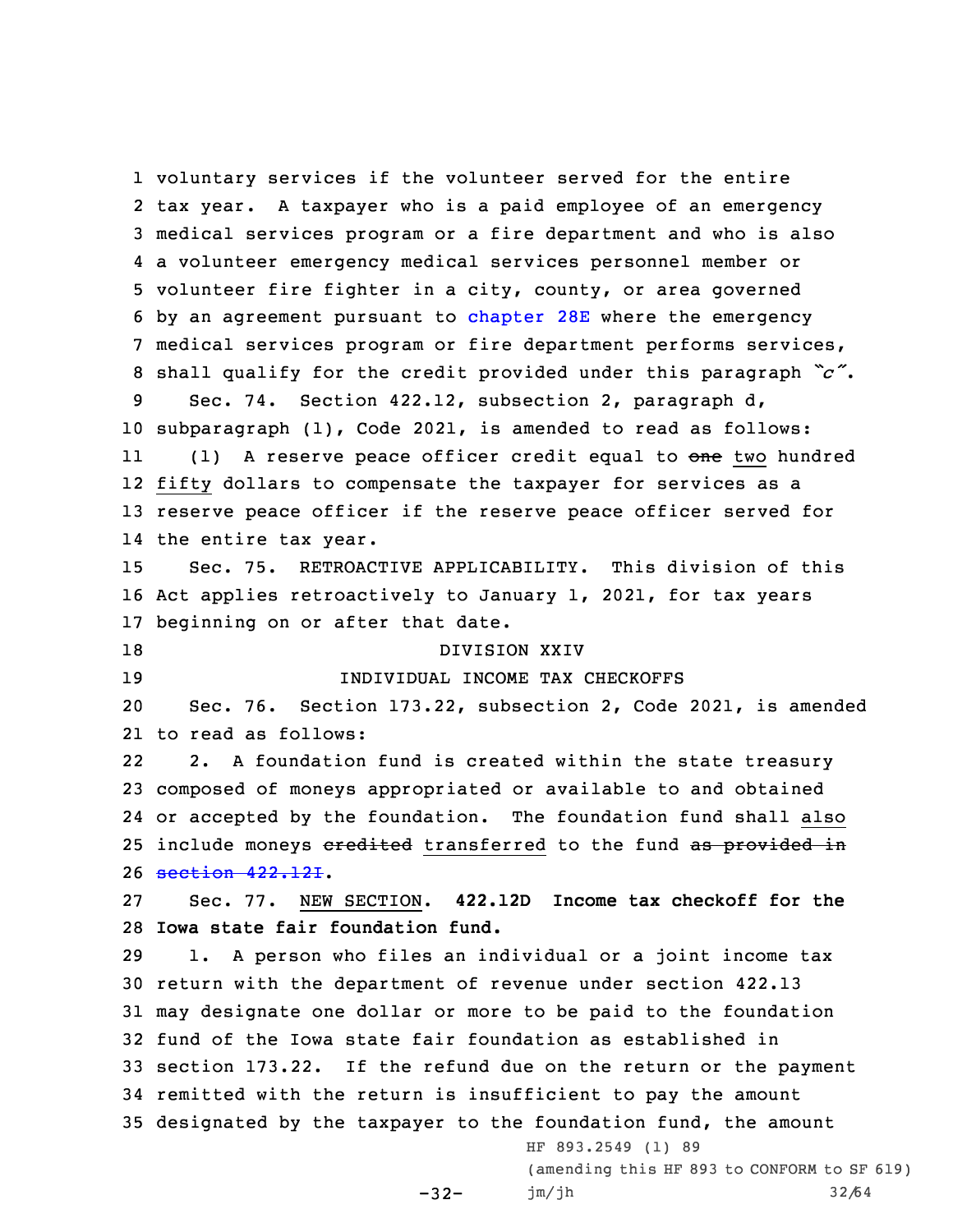designated shall be reduced to the remaining amount of the refund or the remaining amount remitted with the return. The designation of <sup>a</sup> contribution to the foundation fund under this section is irrevocable.

 2. The director of revenue shall draft the income tax form to allow the designation of contributions to the foundation fund on the tax return. The department, on or before January 31, shall transfer the total amount designated on the tax form due in the preceding year to the foundation fund. However, before <sup>a</sup> checkoff pursuant to this section shall be permitted, all liabilities on the books of the department of administrative services and accounts identified as owing under section 8A.504 shall be satisfied.

14 3. The Iowa state fair board may authorize payment from 15 the foundation fund for purposes of supporting foundation 16 activities.

17 4. The department of revenue may adopt rules to implement 18 this section.

 5. This section is subject to repeal under section 422.12E. Sec. 78. NEW SECTION. **422.12L Joint income tax checkoff for veterans trust fund and volunteer fire fighter preparedness fund.** 22 1. <sup>A</sup> person who files an individual or <sup>a</sup> joint income tax return with the department of revenue under section 422.13 may designate one dollar or more to be paid jointly to the veterans trust fund created in section 35A.13 and to the volunteer fire fighter preparedness fund created in section 100B.13. If the refund due on the return or the payment remitted with the return is insufficient to pay the additional amount designated by the taxpayer, the amount designated shall be reduced to the remaining amount of refund or the remaining amount remitted with the return. The designation of <sup>a</sup> contribution under this section is irrevocable.

33 2. The director of revenue shall draft the income tax form 34 to allow the designation of contributions to the veterans trust 35 fund and to the volunteer fire fighter preparedness fund as

 $-33-$ 

HF 893.2549 (1) 89 (amending this HF 893 to CONFORM to SF 619) jm/jh 33/64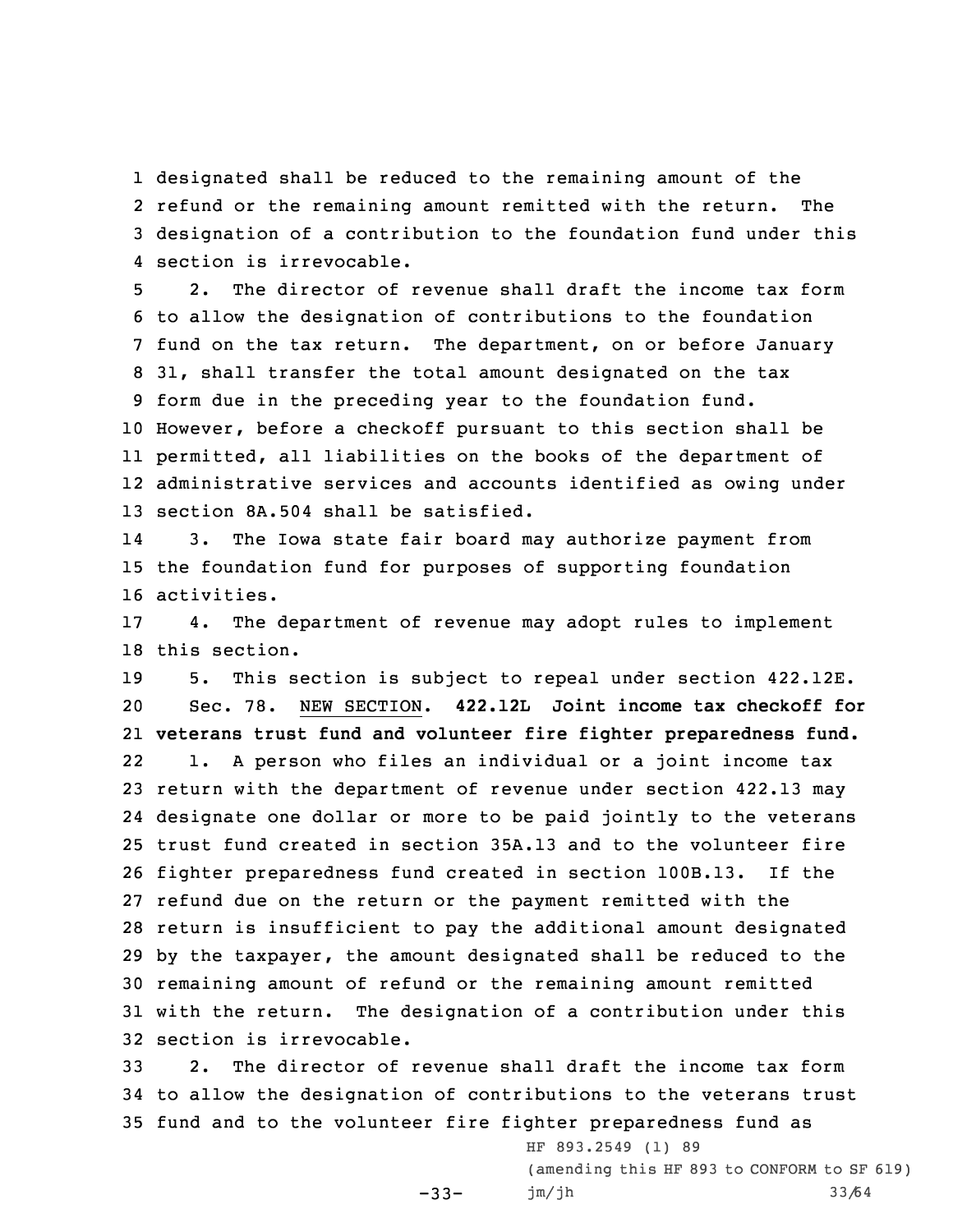one checkoff on the tax return. The department of revenue, on or before January 31, shall transfer one-half of the total amount designated on the tax return forms due in the preceding calendar year to the veterans trust fund and the remaining one-half to the volunteer fire fighter preparedness fund. However, before <sup>a</sup> checkoff pursuant to this section shall be permitted, all liabilities on the books of the department of administrative services and accounts identified as owing under section 8A.504 shall be satisfied. 3. The department of revenue may adopt rules to administer this section. 12 4. This section is subject to repeal under section 422.12E. DIVISION XXV 14 MENTAL HEALTH FUNDING Sec. 79. Section 123.38, subsection 2, paragraph b, Code 2021, is amended to read as follows: *b.* For purposes of this [subsection](https://www.legis.iowa.gov/docs/code/123.38.pdf), any portion of license or permit fees used for the purposes authorized in section 331.424, subsection 1, paragraph *"a"*, subparagraphs (1) and 20 (2), and in section  $331.424A_r$  $331.424A_r$  shall not be deemed received either by the division or by <sup>a</sup> local authority. 22 Sec. 80. Section 218.99, Code 2021, is amended to read as 23 follows: 24 **218.99 Counties to be notified of patients' personal accounts.** The administrator in control of <sup>a</sup> state institution shall direct the business manager of each institution under the administrator's jurisdiction which is mentioned in section 331.424, subsection 1, paragraph *"a"*, subparagraphs (1) and (2), and for which services are paid under section 331.424A by the county of residence or <sup>a</sup> mental health and disability services region, to quarterly inform the county of residence of any patient or resident who has an amount in excess of two hundred dollars on account in the patients' personal deposit fund and the amount on deposit. The administrators shall HF 893.2549 (1) 89 (amending this HF 893 to CONFORM to SF 619)

 $-34-$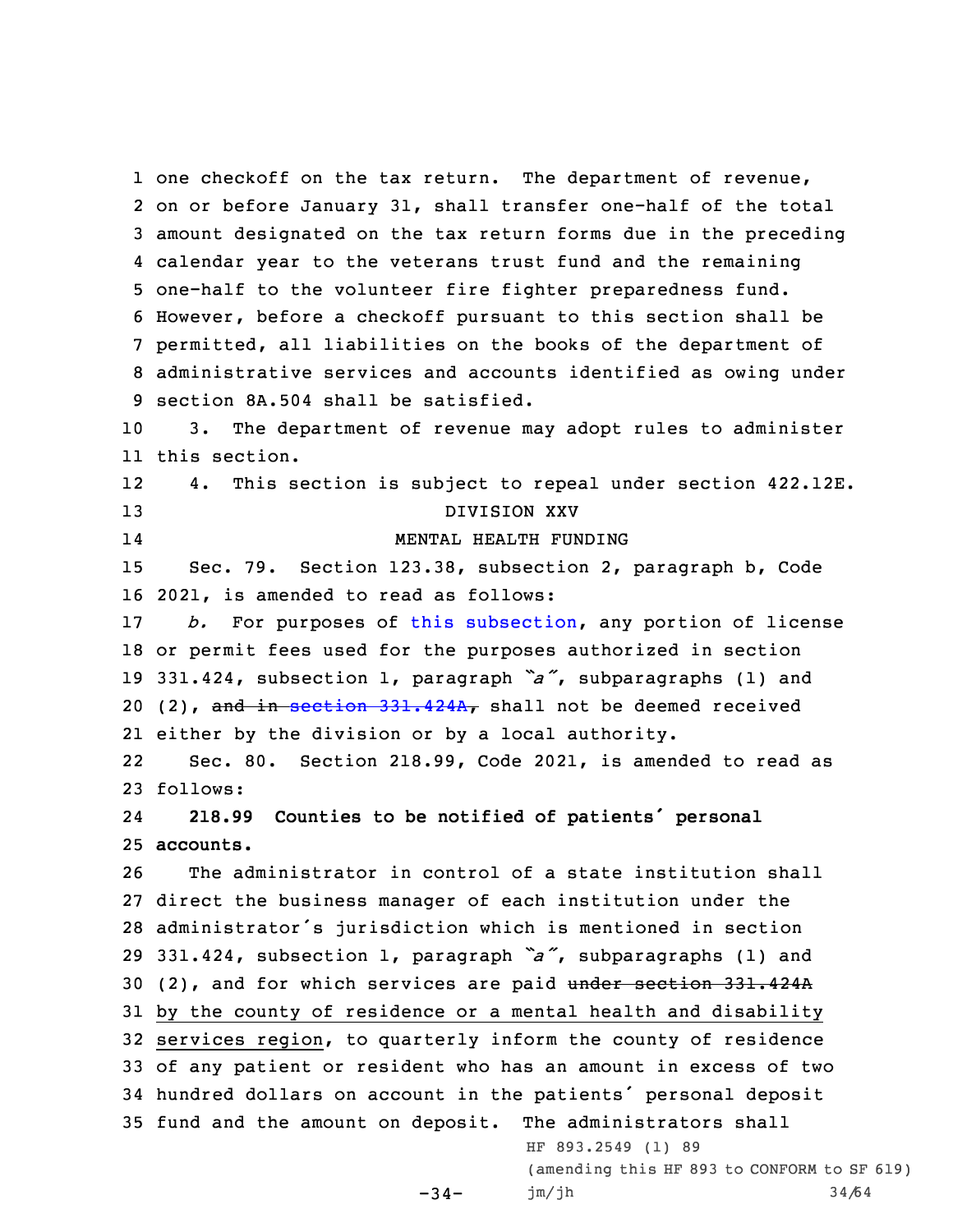direct the business manager to further notify the county of residence at least fifteen days before the release of funds in excess of two hundred dollars or upon the death of the patient or resident. If the patient or resident has no residency in this state or the person's residency is unknown, notice shall be made to the director of human services and the administrator in control of the institution involved.

8 Sec. 81. Section 225.24, Code 2021, is amended to read as 9 follows:

10 **225.24 Collection of preliminary expense.**

11 Unless <sup>a</sup> committed private patient or those legally responsible for the patient's support offer to settle the amount of the claims, the regional administrator for the person's county of residence shall collect, by action if necessary, the amount of all claims for per diem and expenses that have been approved by the regional administrator for the county and paid by the regional administrator as provided under section 225.21. Any amount collected shall be credited to the 19 county mental health and disabilities disability services fund region combined account created in accordance with section 21 <del>331.424A</del> 331.391.

22 Sec. 82. Section 225C.4, subsection 1, paragraph i, Code 23 2021, is amended to read as follows:

24 *i.* Administer and distribute state appropriations in 25 connection with the mental health and disability services 26 regional services service fund established by section [225C.7A](https://www.legis.iowa.gov/docs/code/225C.7A.pdf). 27 Sec. 83. Section 225C.7A, Code 2021, is amended by striking 28 the section and inserting in lieu thereof the following:

29 **225C.7A Mental health and disability services regional** 30 **service fund —— region incentive fund.**

 $-35-$ 

 1. <sup>A</sup> mental health and disability services regional service fund is created in the office of the treasurer of state under the authority of the department. The fund shall be separate from the general fund of the state and the balance in the fund shall not be considered part of the balance of the general

> HF 893.2549 (1) 89 (amending this HF 893 to CONFORM to SF 619) jm/jh 35/64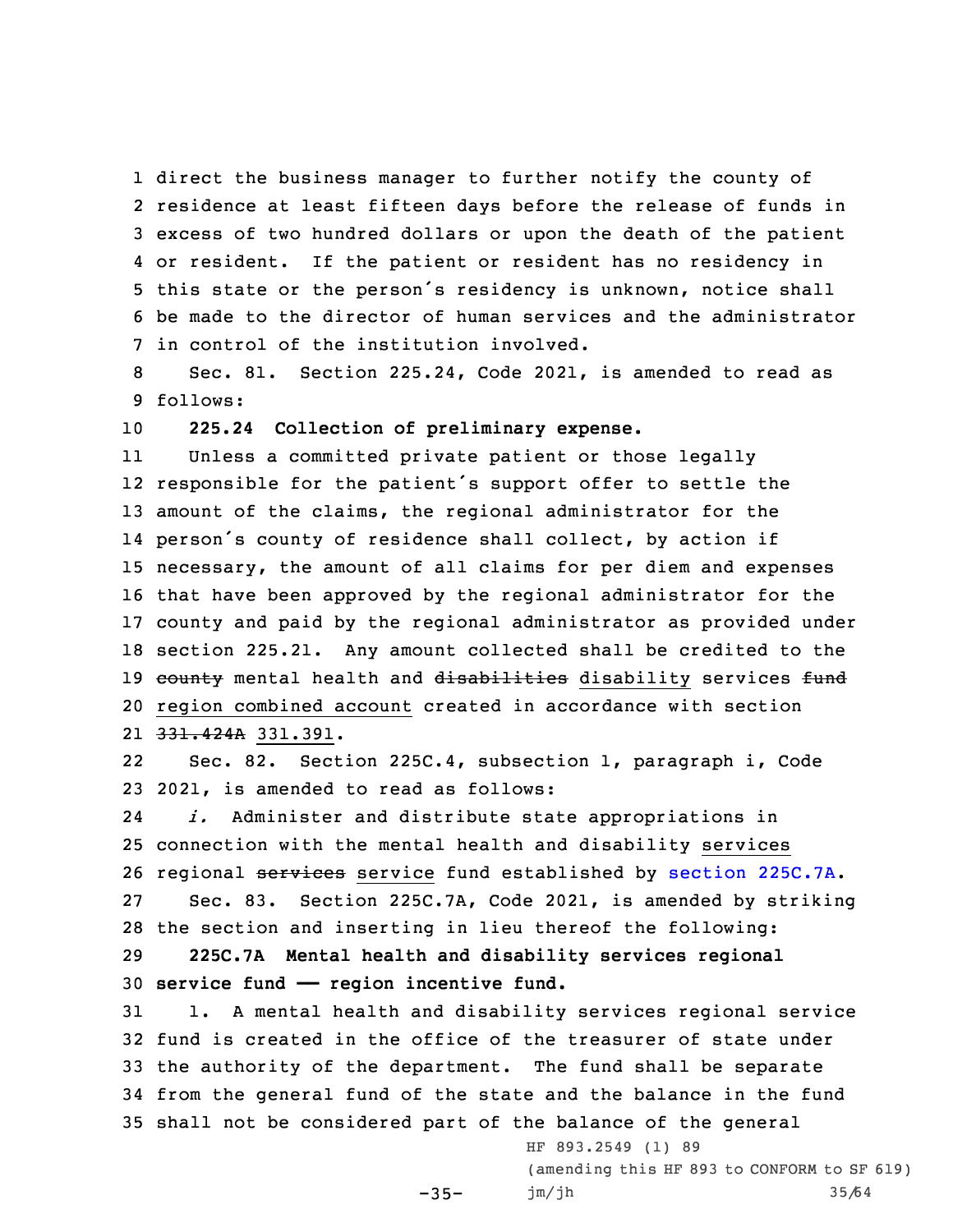fund of the state. Moneys in the fund include appropriations made to the fund and other moneys deposited into the fund. Moneys in the fund shall be used solely for purposes of making regional service payments and incentive payments under this 5 section.

 2. *a.* For each fiscal year beginning on or after July 1, 2021, there is appropriated from the general fund of the state to the mental health and disability services regional service fund an amount necessary to make all regional service payments under this section for that fiscal year.

11 *b.* The department shall distribute the moneys appropriated 12 from the mental health and disability services regional 13 service fund to mental health and disability services regions 14 for funding of services in accordance with performance-based 15 contracts with the regions and in the manner provided in this 16 section.

 *c.* The performance-based contracts between the department and each mental health and disability services region shall be in effect beginning January 1, 2022, and shall include all of the following:

21 (1) Authority for the department to approve, deny, or revise 22 each mental health and disability services region's annual 23 service and budget plan under section 331.393.

24 (2) <sup>A</sup> requirement for the mental health and disability 25 services region to provide access to all core services under 26 section 331.397.

 (3) <sup>A</sup> requirement that the mental health and disability services region utilize all federal government funding, including Medicaid funding, third-party payment sources, and other nongovernmental funding prior to using regional service payments received under this section.

32 (4) An annual review of the mental health and disability <sup>33</sup> services region's administrative costs conducted by the 34 department.

35 (5) Authority for the department to establish outcome -36- HF 893.2549 (1) 89 (amending this HF 893 to CONFORM to SF 619) jm/jh 36/64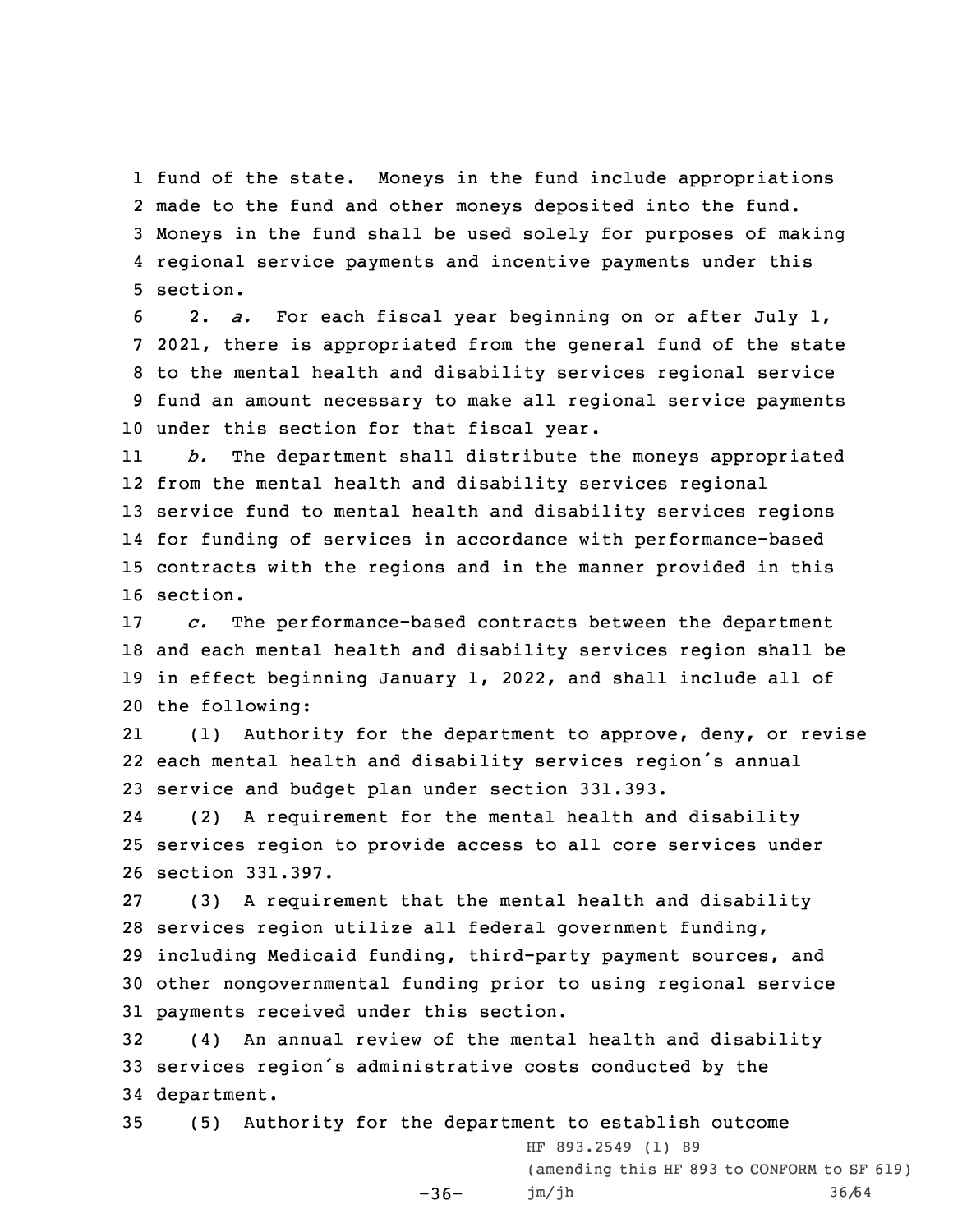improvement goals for populations served by the region including but not limited to decreases in emergency department visits, improved use of mobile crisis response and jail diversion programs, and improved employment-based outcomes.

 (6) Provisions authorizing the department, in response to <sup>a</sup> mental health and disability services region's violation of the contract, to implement the actions described under section 331.389, subsection 5, paragraph *"a"*.

 3. For each fiscal year beginning on or after July 1, 2021, the moneys available in <sup>a</sup> fiscal year in the mental health and disability services regional service fund, except for moneys in the region incentive fund under subsection 8, are appropriated to the department and shall be distributed to each region on <sup>a</sup> per capita basis calculated under subsection 4 using each region's population, as defined in section 331.388, for that fiscal year.

<sup>17</sup> 4. The amount of each region's regional service payment 18 shall be determined as follows:

 *a.* For the fiscal year beginning July 1, 2021, an amount equal to the product of fifteen dollars and eighty-six cents multiplied by the sum of the region's population for the fiscal 22 year.

23 *b.* For the fiscal year beginning July 1, 2022, an amount 24 equal to the product of thirty-eight dollars multiplied by the <sup>25</sup> sum of the region's population for the fiscal year.

26 *c.* For the fiscal year beginning July 1, 2023, an amount 27 equal to the product of forty dollars multiplied by the sum of <sup>28</sup> the region's population for the fiscal year.

29 *d.* For the fiscal year beginning July 1, 2024, an amount 30 equal to the product of forty-two dollars multiplied by the sum <sup>31</sup> of the region's population for the fiscal year.

 *e.* (1) For the fiscal year beginning July 1, 2025, and each succeeding fiscal year, an amount equal to the product of the sum of the region's population for the fiscal year multiplied by the sum of the dollar amount used to calculate the regional

-37-

HF 893.2549 (1) 89 (amending this HF 893 to CONFORM to SF 619) jm/jh 37/64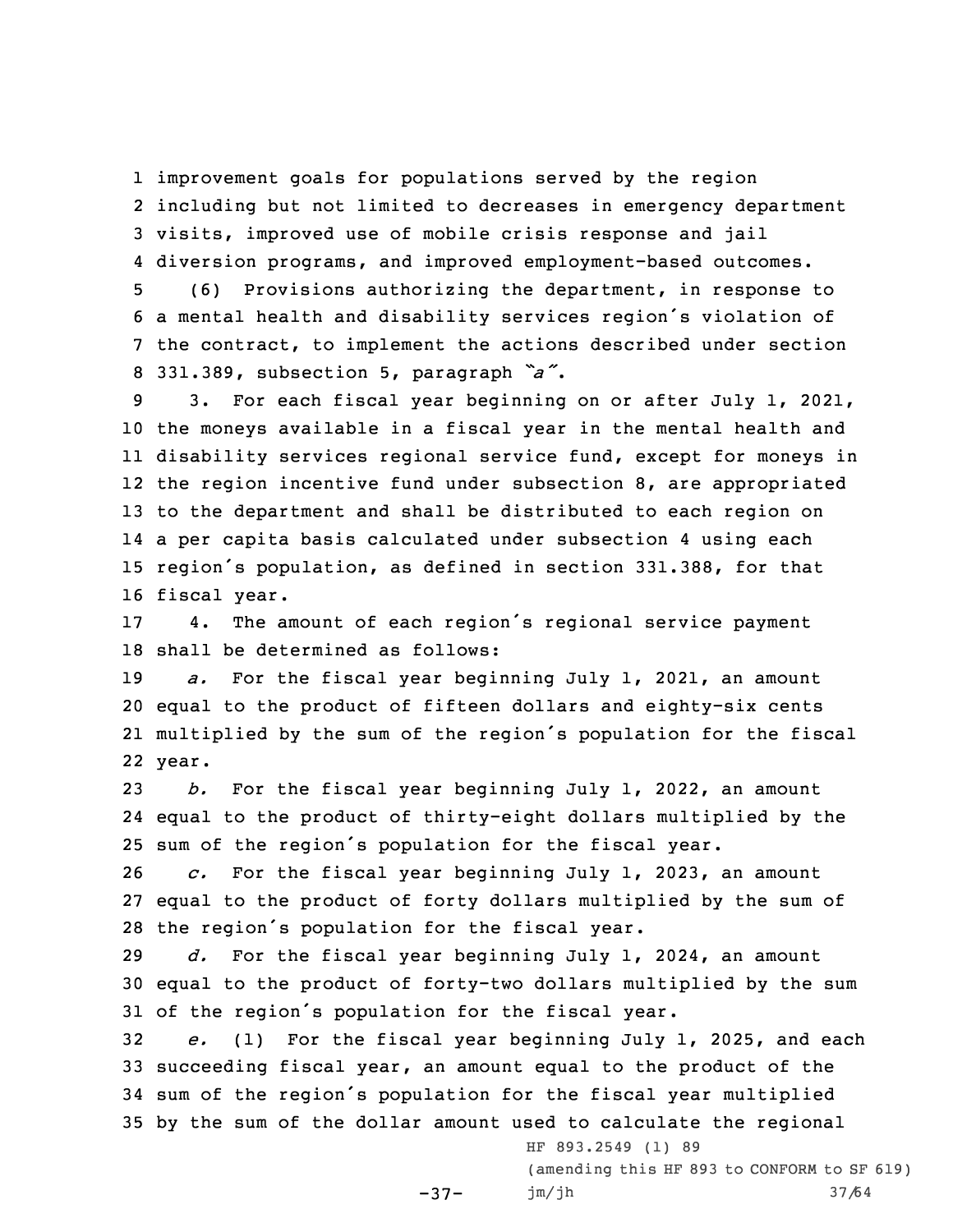1 service payments under this subsection for the immediately 2 preceding fiscal year plus the regional service growth factor 3 for the fiscal year.

4 (2) For purposes of this paragraph, *"regional service growth factor"* for <sup>a</sup> fiscal year is an amount equal to the product of the dollar amount used to calculate the regional service payments under this subsection for the immediately preceding fiscal year multiplied by the percent increase, if any, in the amount of sales tax revenue deposited into the general fund of the state under section 423.2A, subsection 1, paragraph *"a"*, less the transfers required under section 423.2A, subsection 2, between the fiscal year beginning three years prior to the applicable fiscal year and the fiscal year beginning two years prior to the applicable year, but not to exceed one and one-half percent.

 5. Regional service payments received by <sup>a</sup> region shall be deposited in the region's combined account under section 331.391 and used solely for providing mental health and disability services under the regional service system management plan.

21 6. Regional service payments from the mental health and disability services regional service fund shall be paid in quarterly installments to the appropriate regional administrator in July, October, January, and April of each fiscal year.

 7. *a.* For the fiscal year beginning July 1, 2021, each mental health and disability services region for which the amount certified during the fiscal year under section 331.391, subsection 4, paragraph *"b"*, exceeds forty percent of the actual expenditures of the region for the fiscal year preceding the fiscal year in progress, the remaining quarterly payments of the region's regional service payment shall be reduced by an amount equal to the amount by which the region's amount certified under section 331.391, subsection 4, paragraph *"b"*, exceeds forty percent of the actual expenditures of the region

 $-38-$ 

HF 893.2549 (1) 89 (amending this HF 893 to CONFORM to SF 619) jm/jh 38/64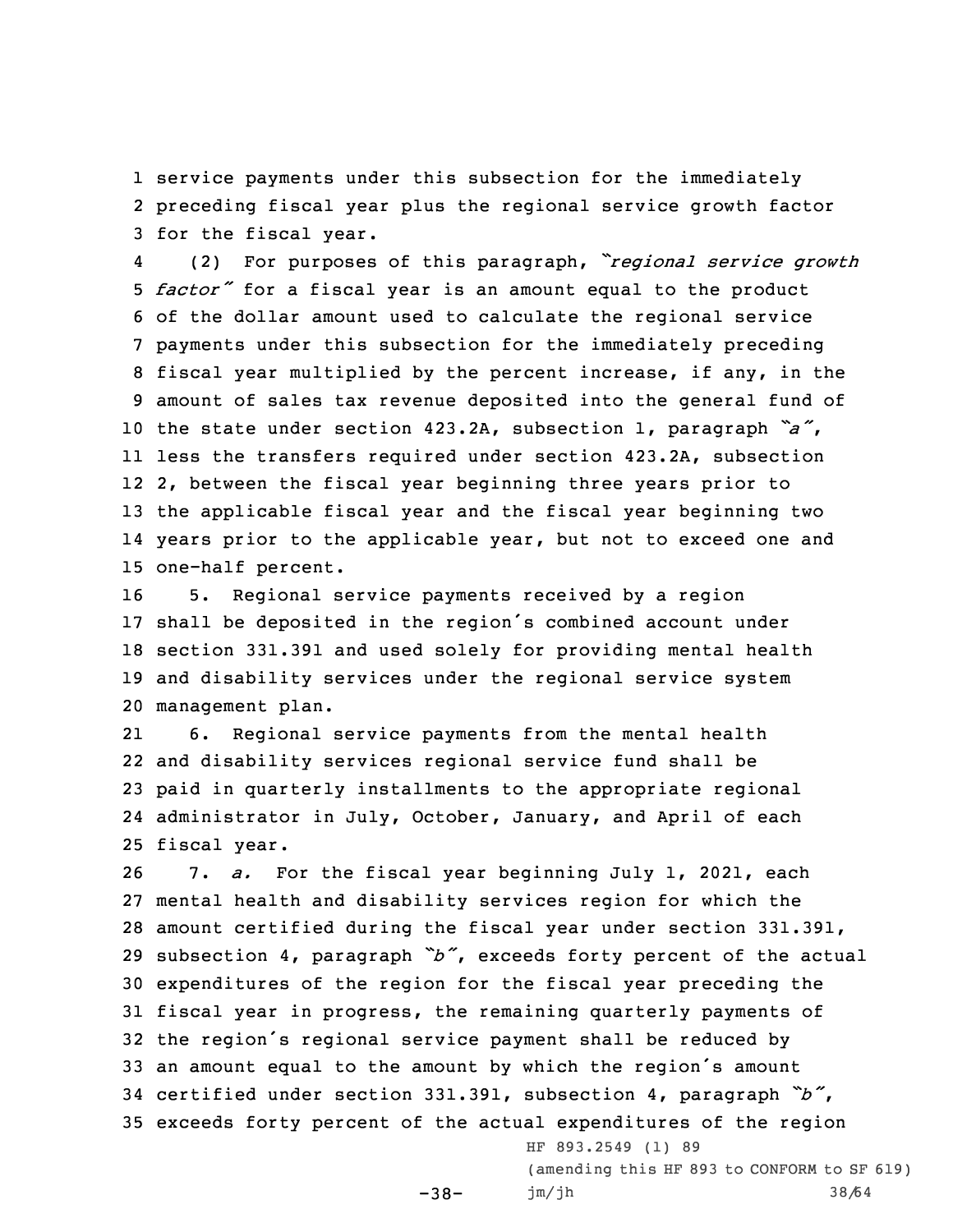for the fiscal year preceding the fiscal year in progress, but the amount of the reduction shall not exceed the total amount of the region's regional service payment for the fiscal year. If the region's remaining quarterly payments are insufficient to effectuate the required reductions under this paragraph, the region is required to pay to the department of human services any amount for which the reduction in quarterly payments could not be made. The amount of reductions to quarterly payments and amounts paid to the department under this paragraph shall be transferred and credited to the region incentive fund under subsection 8.

12 *b.* For the fiscal year beginning July 1, 2022, each mental health and disability services region for which the amount certified during the fiscal year under section 331.391, subsection 4, paragraph *"b"*, exceeds twenty percent of the actual expenditures of the region for the fiscal year preceding the fiscal year in progress, the remaining quarterly payments of the region's regional service payment shall be reduced by an amount equal to the amount by which the region's amount certified under section 331.391, subsection 4, paragraph *"b"*, exceeds twenty percent of the actual expenditures of the region for the fiscal year preceding the fiscal year in progress, but the amount of the reduction shall not exceed the total amount of the region's regional service payment for the fiscal year. If the region's remaining quarterly payments are insufficient to effectuate the required reductions under this paragraph, the region is required to pay to the department of human services any amount for which the reduction in quarterly payments could not be made. The amount of reductions to quarterly payments and amounts paid to the department under this paragraph shall be transferred and credited to the region incentive fund under subsection 8.

33 *c.* For the fiscal year beginning July 1, 2023, and each 34 succeeding fiscal year, each mental health and disability 35 services region for which the amount certified during the

 $-39-$ 

HF 893.2549 (1) 89 (amending this HF 893 to CONFORM to SF 619) jm/jh 39/64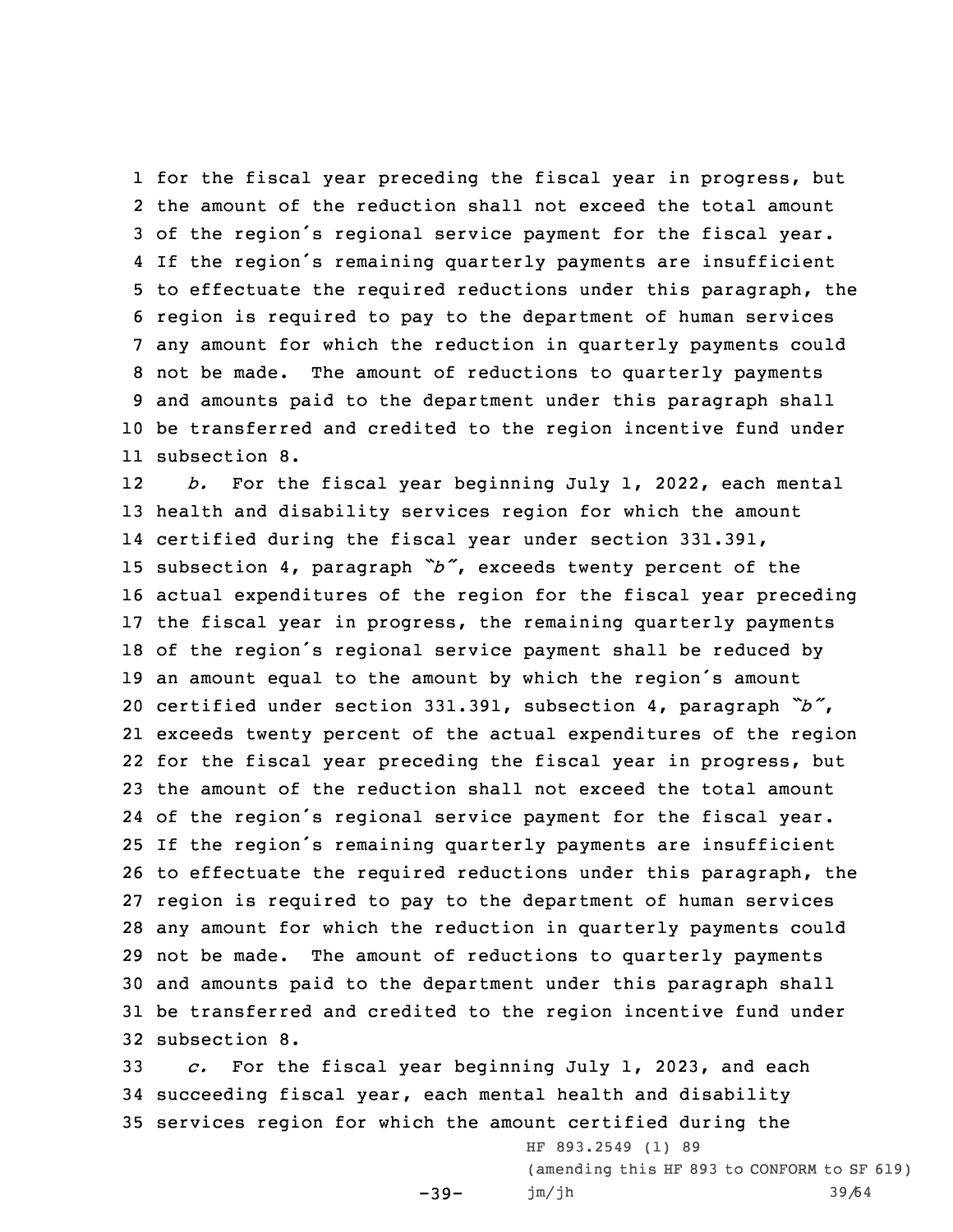fiscal year under section 331.391, subsection 4, paragraph *"b"*, exceeds five percent of the actual expenditures of the region for the fiscal year preceding the fiscal year in progress, the remaining quarterly payments of the region's regional service payment shall be reduced by an amount equal to the amount by which the region's amount certified under section 331.391, subsection 4, paragraph *"b"*, exceeds five percent of the actual expenditures of the region for the fiscal year preceding the fiscal year in progress, but the amount of the reduction shall not exceed the total amount of the region's regional service payment for the fiscal year. If the region's remaining quarterly payments are insufficient to effectuate the required reductions under this paragraph, the region is required to pay to the department of human services any amount for which the reduction in quarterly payments could not be made. The amount of reductions to quarterly payments and amounts paid to the department under this paragraph shall be transferred and credited to the region incentive fund under subsection 8. 8. *a.* <sup>A</sup> region incentive fund is created in the mental health and disability services regional service fund under subsection 1. The incentive fund shall consist of the moneys appropriated or credited to the incentive fund by law, including amounts credited to the incentive fund under subsection 7. Notwithstanding section 8.33, moneys in the incentive fund at the end of each fiscal year shall not revert to any other fund but shall remain in the incentive fund for use in subsequent fiscal years. For fiscal years beginning on or after July 1, 2021, there is appropriated from the general fund of the state to the incentive fund the following amounts to be used for the purposes of this subsection: (1) For the fiscal year beginning July 1, 2021, three

32 million dollars.

33 (2) (a) For each fiscal year beginning on or after July 34 1, 2025, an amount equal to the incentive fund growth factor 35 multiplied by the ending balance of the incentive fund at

 $-40-$ 

HF 893.2549 (1) 89 (amending this HF 893 to CONFORM to SF 619) jm/jh 40/64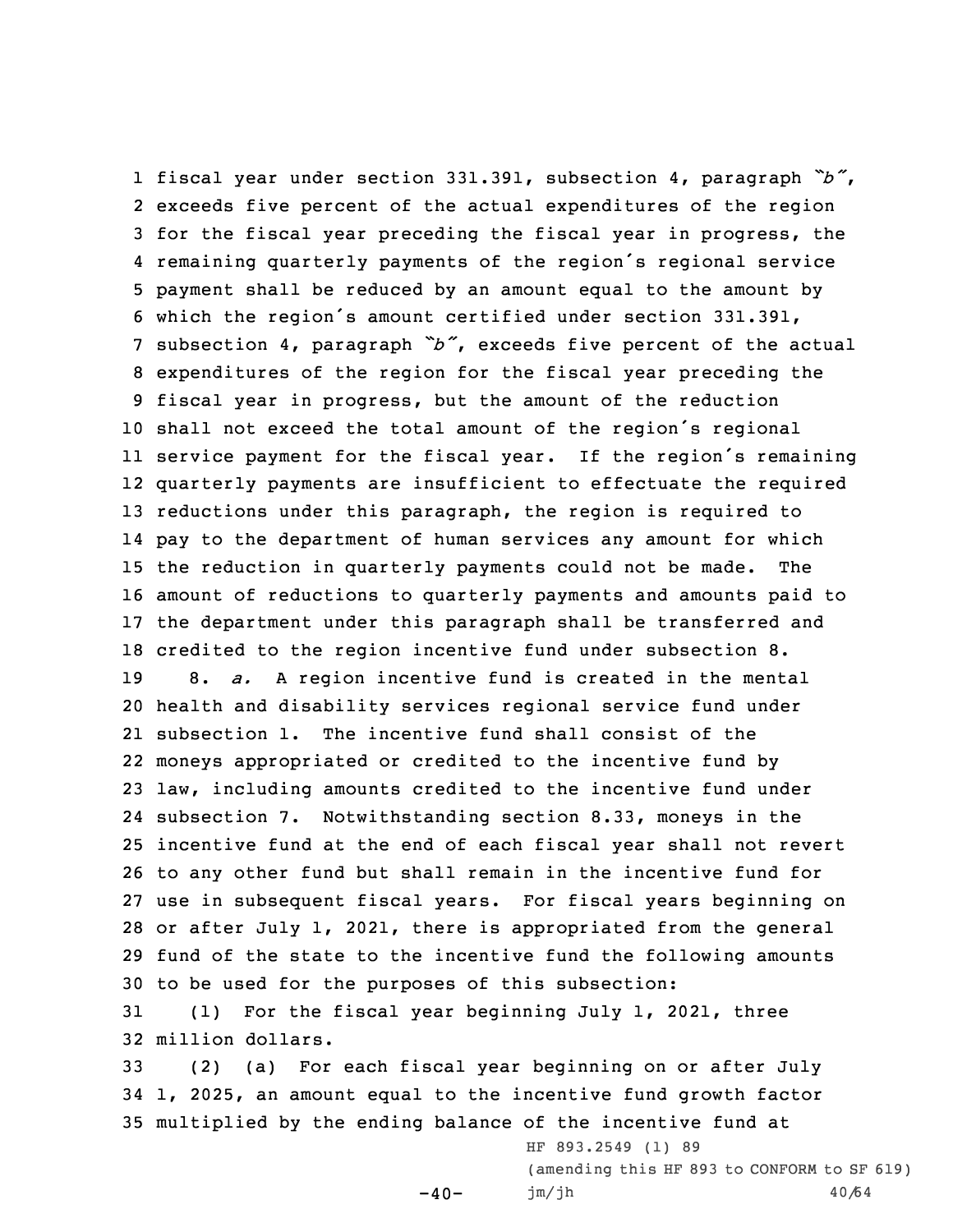1 the conclusion of the fiscal year ending June 30 immediately 2 preceding the application deadline under paragraph *"b"* for the 3 fiscal year for which the appropriation is made.

4 (b) For purposes of this subparagraph, the *"incentive fund growth factor"* for each fiscal year is the percent increase, if any, in the amount of sales tax revenue deposited into the general fund of the state under section 423.2A, subsection 1, paragraph *"a"*, less the transfers required under section 423.2A, subsection 2, between the fiscal year beginning three years prior to the applicable fiscal year and the fiscal year beginning two years prior to the applicable year, minus one and one-half percent, and the incentive fund growth factor for any fiscal year shall not exceed three and one-half percent. 14 *b.* To receive funding from the incentive fund, <sup>a</sup> regional administrator must submit to the department sufficient data to demonstrate that the region has met the standards outlined in the region's performance-based contract. The purpose of the incentive fund shall be to provide appropriate financial incentives for outcomes met from services provided by the regional administrator's mental health and disability services 21 region. The department shall make its final decisions on or before December 15 regarding acceptance or rejection of the submissions for incentive funds applications for assistance and the total amount accepted shall be considered obligated. *c.* In addition to incentive submission requirements under paragraphs *"d"*, *"e"*, and *"g"*, basic eligibility for incentive

27 funds requires that <sup>a</sup> mental health and disability services 28 region meet all of the following conditions:

29 (1) The mental health and disability services region is in 30 compliance with the regional service system management plan 31 requirements of section 331.393.

 (2) (a) In the fiscal year that commenced two years prior to the fiscal year of application for incentive funds, the ending balance, under generally accepted accounting principles, of the mental health and disability services region's combined

-41-

HF 893.2549 (1) 89 (amending this HF 893 to CONFORM to SF 619) jm/jh 41/64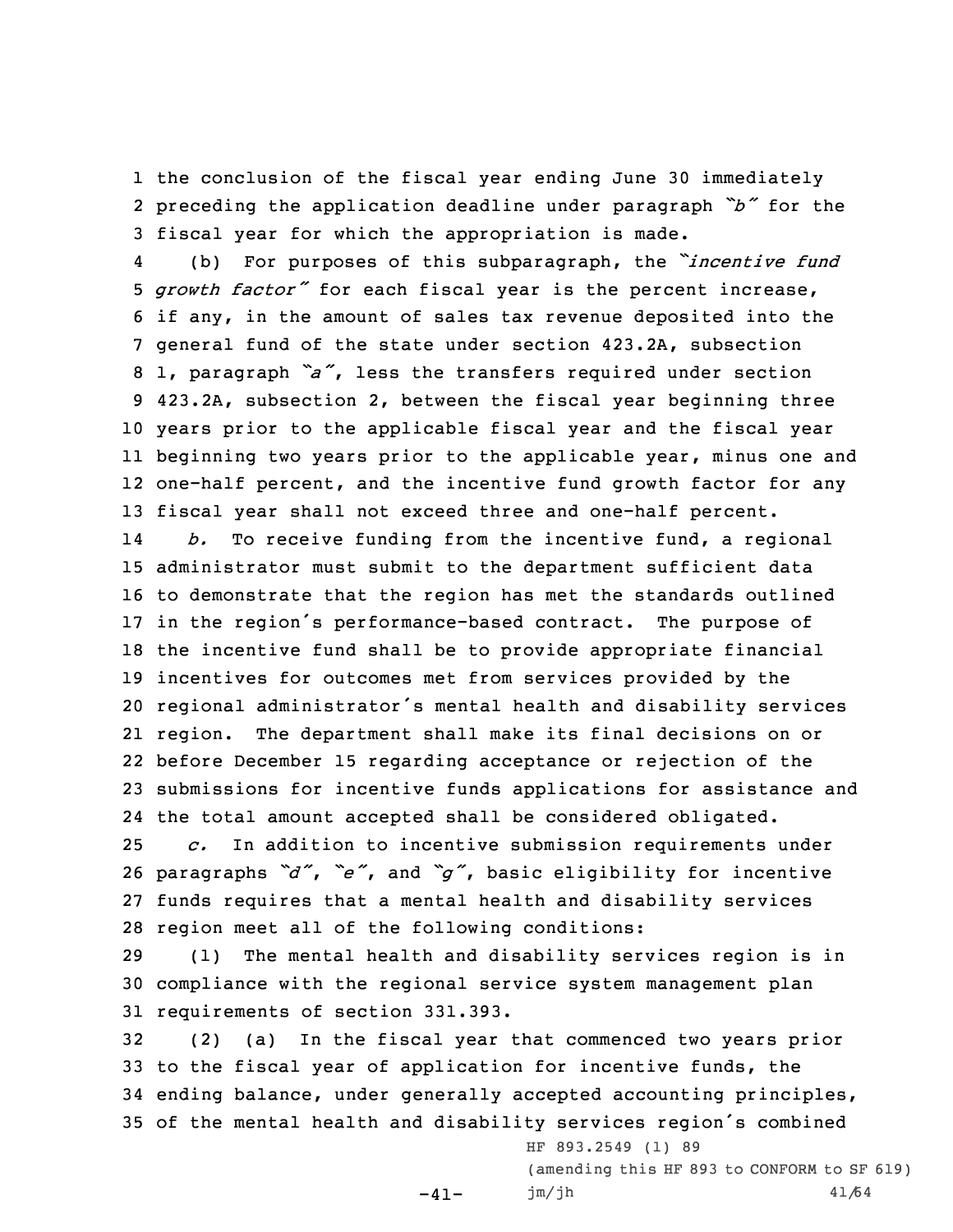1 services funds was equal to or less than the ending balance 2 threshold under subparagraph division (b) for the fiscal year 3 for which assistance is requested.

4 (b) For purposes of this subparagraph (2), *"ending balance* <sup>5</sup> *threshold"* means the following:

 (i) For applications for the fiscal year beginning July 1, 2021, forty percent of the actual expenditures of the mental health and disability services region for the fiscal year that commenced two years prior to the fiscal year of application for assistance.

11 (ii) For applications for the fiscal year beginning July 1, 2022, twenty percent of the actual expenditures of the mental health and disability services region for the fiscal year that commenced two years prior to the fiscal year of application for assistance.

 (iii) For applications for fiscal years beginning on or after July 1, 2023, five percent of the actual expenditures of the mental health and disability services region for the fiscal year that commenced two years prior to the fiscal year of application for assistance.

21 *d.* The department shall review the fiscal year-end financial records for all mental health and disability services regions that are granted incentive funds. If the department determines <sup>a</sup> mental health and disability services region's actual need for incentive funds was less than the amount of incentive funds granted to the mental health and disability services region, the mental health and disability services region shall refund the difference between the amount of assistance granted and the actual need. The mental health and disability services region shall submit the refund within thirty days of receiving notice from the department. Refunds shall be credited to the incentive fund.

33 *e.* The department shall determine application requirements 34 to ensure prudent use of the incentive fund. The department 35 may accept or reject an application for incentive funds in

-42-

HF 893.2549 (1) 89 (amending this HF 893 to CONFORM to SF 619) jm/jh 42/64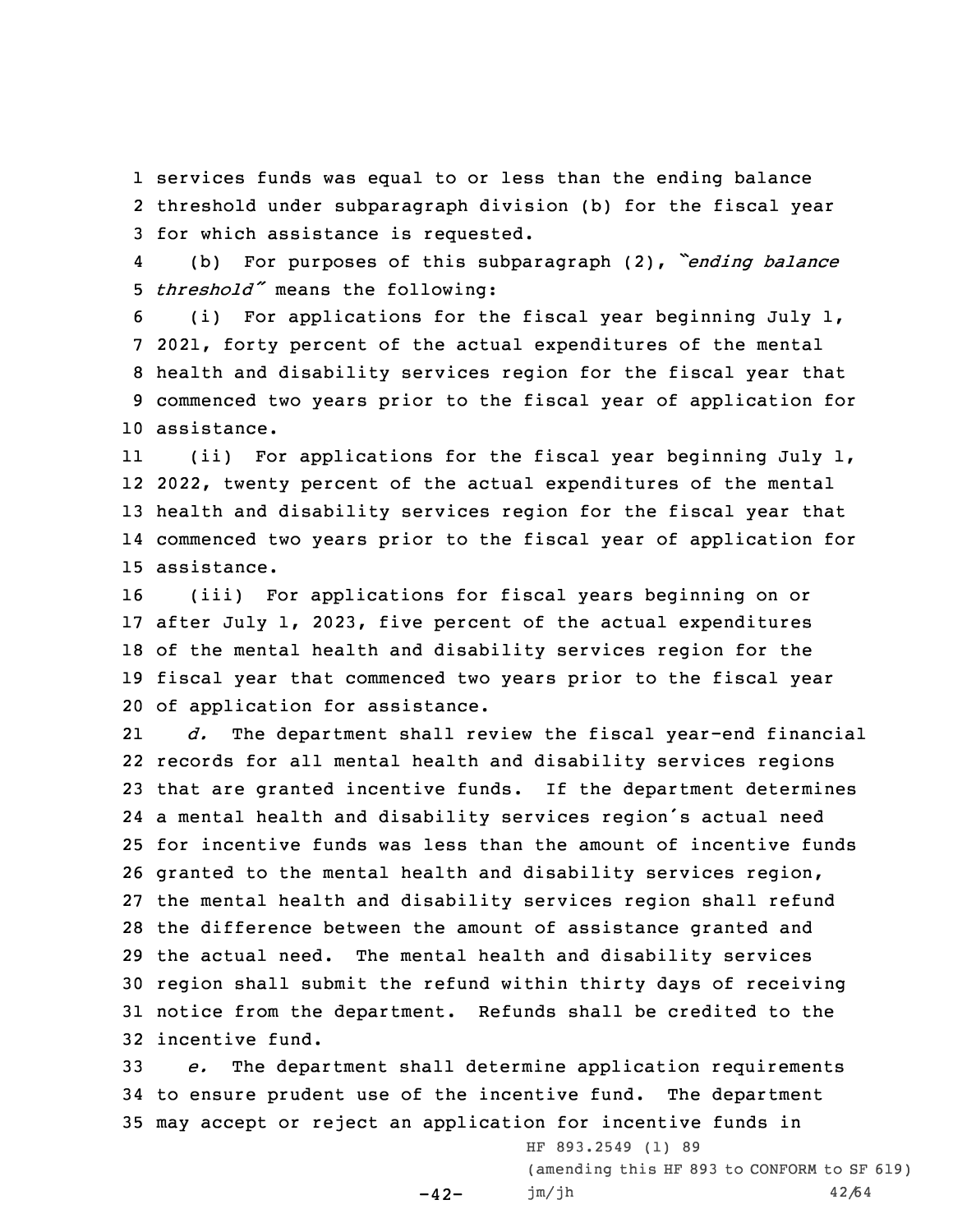whole or in part. The decision of the department is final. 2 *f.* The total amount of incentive funds approved shall be limited to the amount available in the incentive fund for <sup>a</sup> fiscal year. Any unobligated balance in the incentive fund at the close of <sup>a</sup> fiscal year shall remain in the incentive fund for distribution in the succeeding fiscal year.

7 *g.* Incentive funds shall only be made available to address 8 one or more of the following circumstances:

 (1) To reimburse regions for reductions in available funding for core services as the result of the reduction and elimination of the levy under section 331.424A, Code 2021, if the region has an operating deficit. The department shall prioritize approval of incentive funds for the circumstances specified in this subparagraph.

15 (2) To incentivize quality core services that meet or exceed 16 the defined outcomes in the performance-based contract.

17 (3) To support regional efforts to fund non-core services 18 that support the defined outcomes of core services in the 19 performance-based contract.

 (4) To support non-core services to maintain an individual in <sup>a</sup> community setting or that would create <sup>a</sup> risk that the individuals needing services and supports would be placed in more restrictive, higher-cost settings.

24 *h.* Subject to the amount available and obligated from the incentive fund for <sup>a</sup> fiscal year, the department shall annually calculate the amount of moneys due to eligible mental health and disability services regions in accordance with the department's decisions and that amount is appropriated from the incentive fund to the department for payment of the moneys due. The department shall distribute incentive funds payable to the mental health and disability services regions for the amounts due on or before January 1.

33 *i.* On or before March 1 and September 1 of each fiscal <sup>34</sup> year, the department shall provide the governor's office and 35 the general assembly with <sup>a</sup> report of the financial condition

 $-43-$ 

HF 893.2549 (1) 89 (amending this HF 893 to CONFORM to SF 619) jm/jh 43/64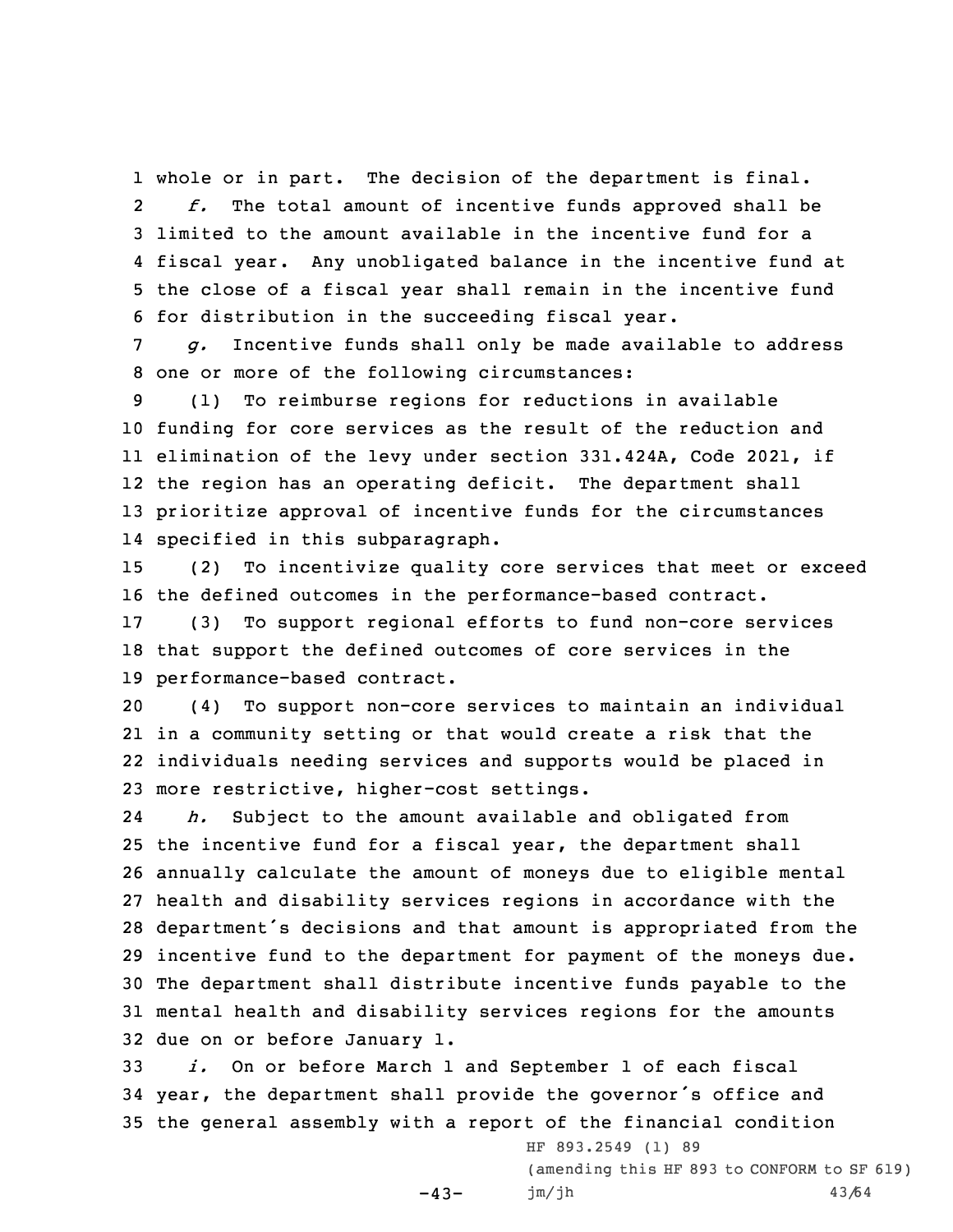of the incentive fund. The report shall include but is not limited to an itemization of the funding source's balances, types and amount of revenues credited, and payees and payment amounts for the expenditures made from the funding source during the reporting period.

 *j.* If the department has made its decisions but has determined that there are otherwise qualifying requests for incentive funds that are beyond the amount available in the incentive fund for <sup>a</sup> fiscal year, the department shall compile <sup>a</sup> list of such requests and the supporting information for the requests. The list and information shall be submitted to the commission, the children's behavioral health system state board, and the general assembly.

14 9. The commission shall consult with regional 15 administrators and the director in prescribing forms and 16 adopting rules to administer this section.

17 Sec. 84. Section 249N.8, subsection 1, Code 2021, is amended 18 to read as follows:

19 1. Biennially, a report of the results of a review, by county and region, of mental health services previously funded through taxes levied by counties pursuant to section [331.424A](https://www.legis.iowa.gov/docs/code/331.424A.pdf), Code 2021, or funds administered by <sup>a</sup> mental health and disability services region that are funded during the reporting

24 period under the Iowa health and wellness plan.

25 Sec. 85. Section 331.389, subsection 1, paragraph b, Code 26 2021, is amended to read as follows:

 *b.* If <sup>a</sup> county has been exempted prior to July 1, 2014, from the requirement to enter into <sup>a</sup> regional service system, the county and the county's board of supervisors shall fulfill all requirements and be eligible as <sup>a</sup> region under this [chapter](https://www.legis.iowa.gov/docs/code//331.pdf) and 31 chapter [chapters](https://www.legis.iowa.gov/docs/code//225C.pdf) 222, 225, 225C, 226, 227, 229, and 230 for a regional service system, regional service system management plan, regional governing board, and regional administrator, and any other provisions applicable to <sup>a</sup> region of counties providing local mental health and disability services.

-44-

HF 893.2549 (1) 89 (amending this HF 893 to CONFORM to SF 619) jm/jh 44/64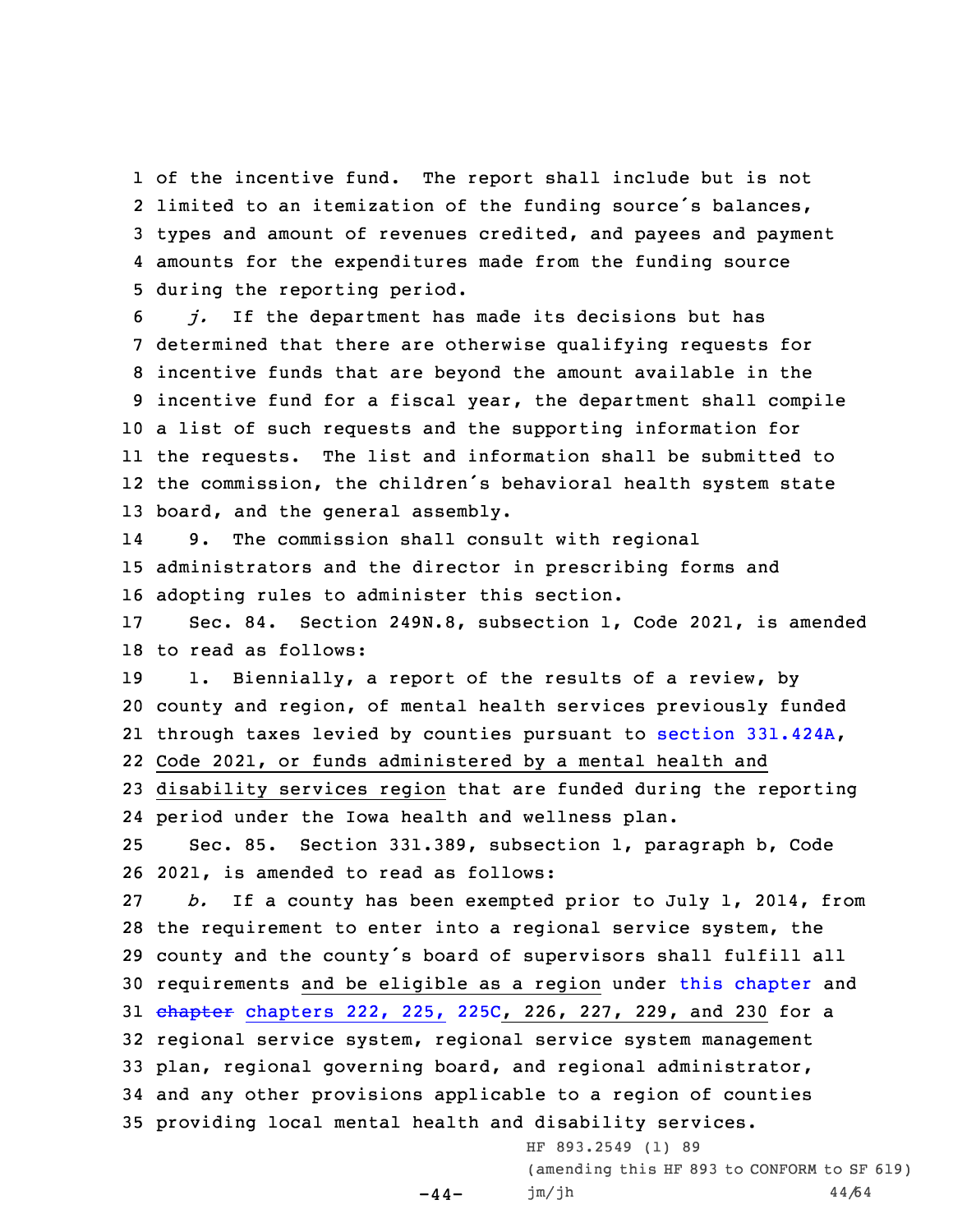1 Additionally, <sup>a</sup> county exempted under this subsection shall be 2 considered <sup>a</sup> region for purposes of chapter 426B.

 Sec. 86. Section 331.389, subsection 5, paragraph a, subparagraph (2), Code 2021, is amended to read as follows: (2) Reduce the amount of the annual state funding provided for the regional service system or exempted county, including amounts received under section 225C.7A, not to exceed fifteen percent of the amount.

9 Sec. 87. Section 331.391, subsections 1 and 3, Code 2021, 10 are amended to read as follows:

11 1. The funding under the control of the governing board 12 shall be maintained in a combined account<del>, in separate county</del> 13 accounts that are under the control of the governing board, or pursuant to other arrangements authorized by law that limit the 15 administrative burden of such control while facilitating public 16 serutiny of financial processes. A county exempted under section 331.389, subsection 1, shall maintain <sup>a</sup> county mental health and disability services fund for the deposit of funding received under section 225C.7A and appropriations specifically authorized to be made from the county mental health and disability services fund shall not be made from any other fund of the county. <sup>A</sup> county mental health and disability services fund established by an exempt county, to the extent feasible, shall be considered to be the same as <sup>a</sup> region combined account and shall be subject to the same requirements as <sup>a</sup> region's combined account. 3. The funding provided pursuant to appropriations from the

28 mental health and disability services regional services service 29 fund created in section [225C.7A](https://www.legis.iowa.gov/docs/code/225C.7A.pdf) and from performance-based 30 contracts with the department shall be credited to the account 31 or accounts under the control of the governing board.

32 Sec. 88. Section 331.391, subsection 4, paragraphs a, b, and 33 c, Code 2021, are amended to read as follows:

34 *a.* If <sup>a</sup> region is meeting the financial obligations for 35 implementation of its regional service system management plan

 $-45-$ 

(amending this HF 893 to CONFORM to SF 619) jm/jh 45/64

HF 893.2549 (1) 89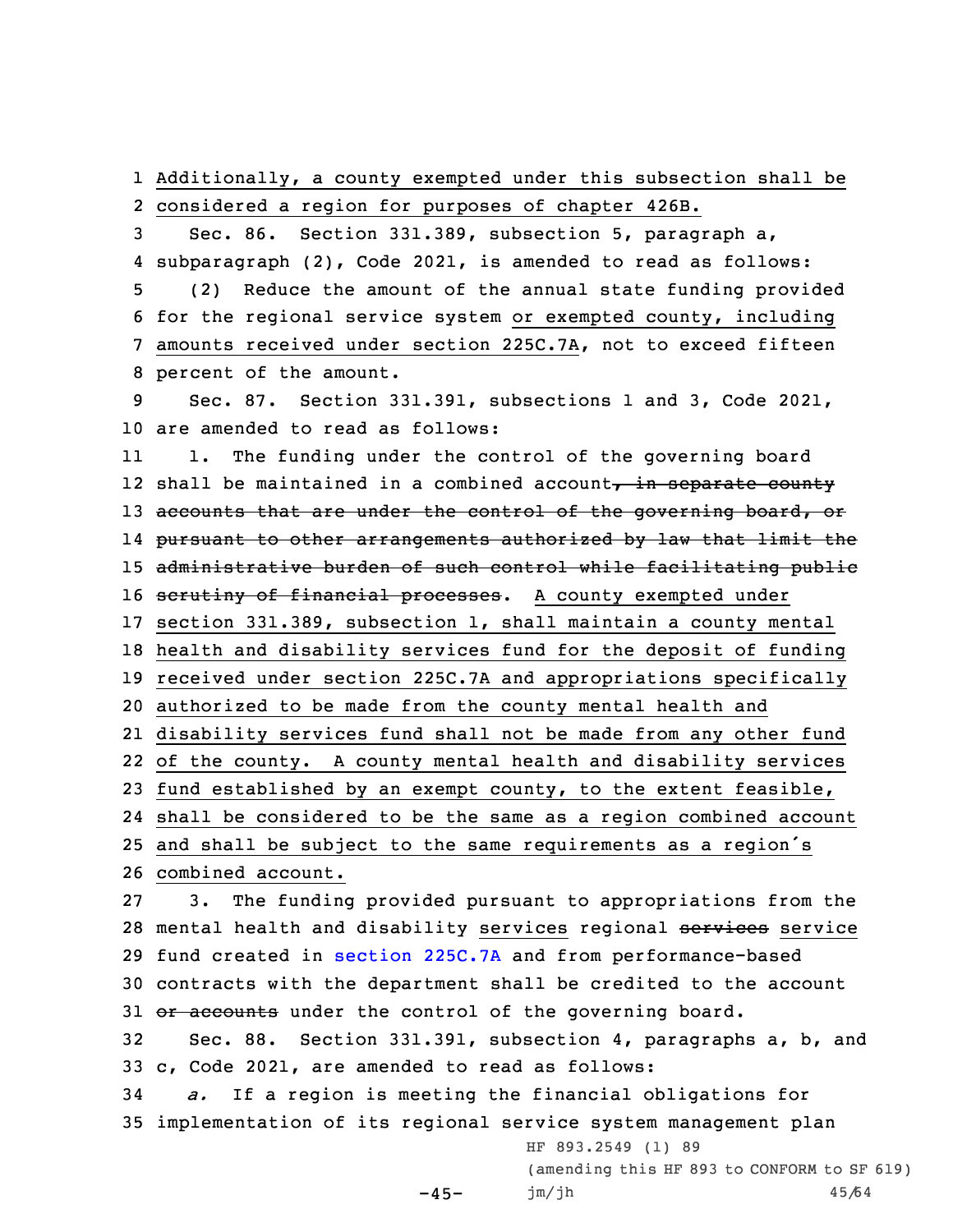for <sup>a</sup> fiscal year and residual funding is anticipated, the 2 regional administrator <del>shall</del> may reserve an adequate amount of unobligated and unencumbered funds for cash flow of expenditure obligations in the next fiscal year.

5 *b.* Each region shall certify to the department of management 6 human services on or before December 1, 2022 2021, and each <sup>7</sup> December <sup>1</sup> thereafter, the amount of the region's cash flow 8 amount in the combined account that is attributable to each 9 county within the region based upon each county's proportionate 10 amount of funding and contributions to the region or other 11 methodology specified in the regional governance agreement 12 <del>or certify the cash flow amount for each separate county</del> 13 account that is under the control of the governing board at the 14 conclusion of the most recently completed fiscal year.

15 *c.* For fiscal years beginning on or after July 1, 2023, 16 the region's cash flow amount, either reserved in the region's 17 combined account or reserved among all separate county accounts 18 under the control of the governing board, shall not exceed 19 forty five percent of the gross actual expenditures from the 20 combined account or from all separate county accounts under 21 <del>control of the governing board</del> for the fiscal year preceding 22 the fiscal year in progress.

23 Sec. 89. Section 331.392, subsection 4, paragraph a, Code 24 2021, is amended to read as follows:

 *a.* Methods for pooling, management, and expenditure of the 26 funding under the control of the regional administrator.  $H \oplus$  the agreement does not provide for pooling of the participating 28 county moneys in a single fund, the agreement shall specify how the participating county moneys will be subject to the control of the regional administrator.

31 Sec. 90. Section 331.393, subsection 10, Code 2021, is 32 amended to read as follows:

 $-46-$ 

<sup>33</sup> 10. The director's approval of <sup>a</sup> regional plan shall not be 34 construed to constitute certification of the respective county 35 budgets or of the region's budget.

> HF 893.2549 (1) 89 (amending this HF 893 to CONFORM to SF 619) jm/jh 46/64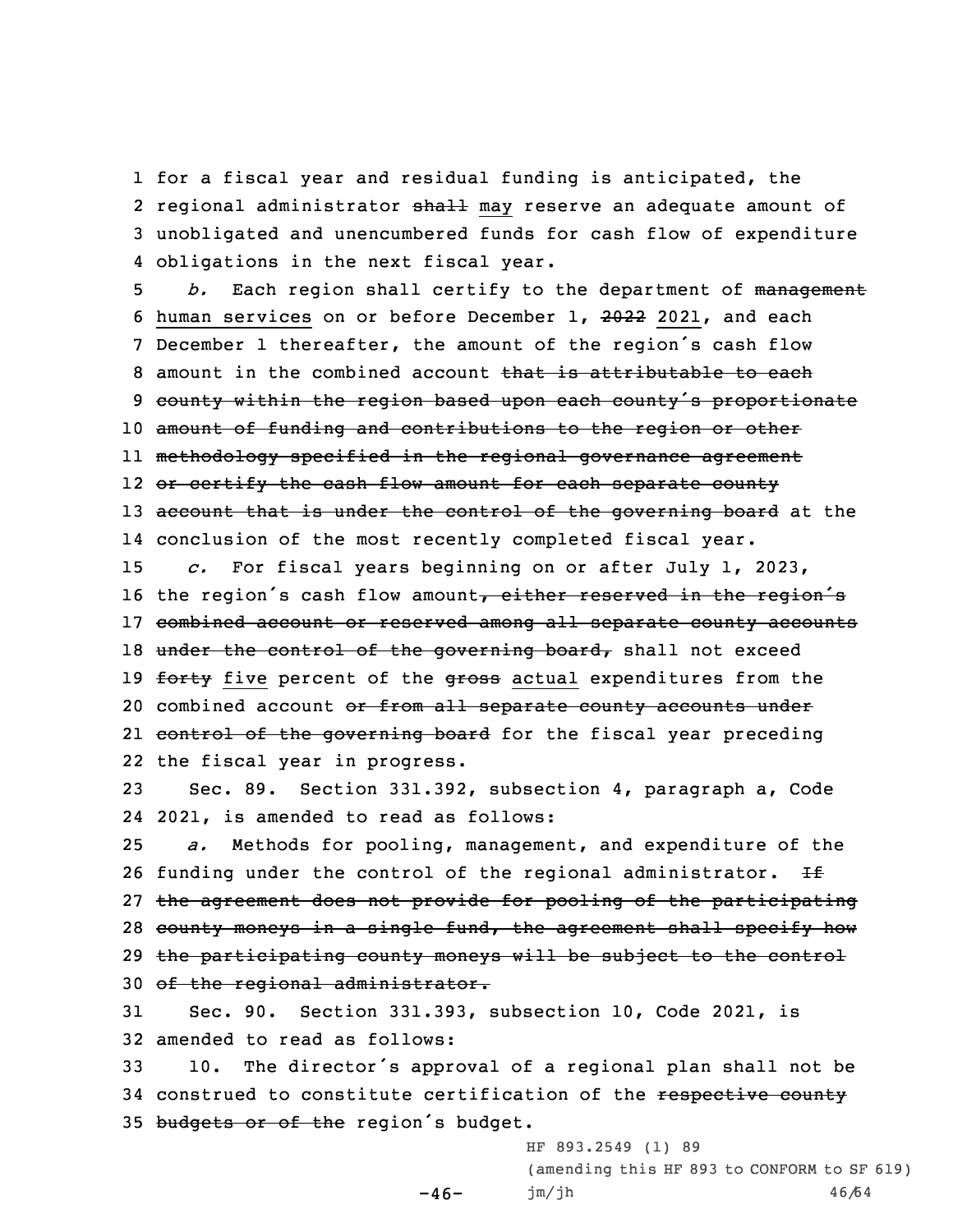1 Sec. 91. Section 331.394, subsection 4, Code 2021, is 2 amended to read as follows:

 4. If <sup>a</sup> county of residence is part of <sup>a</sup> mental health and disability services region that has agreed to pool funding and 5 <del>liability for services, the</del> The responsibilities of the county 6 under law regarding such mental health and disability services shall be performed on behalf of the county by the regional 8 administrator. The county of residence or the county's mental 9 health and disability services region, as applicable, is responsible for paying the public costs of the mental health and disability services that are not covered by the medical assistance program under [chapter](https://www.legis.iowa.gov/docs/code//249A.pdf) 249A and are provided in accordance with the region's approved service management plan 14 to persons who are residents of the <del>county or</del> region. Sec. 92. Section 331.398, subsection 1, Code 2021, is amended to read as follows:

 1. The financing of <sup>a</sup> regional mental health and disability service system is limited to <sup>a</sup> fixed budget amount. The fixed budget amount shall be the amount identified in <sup>a</sup> regional service system management plan and budget for the fiscal year. <sup>A</sup> region shall receive state funding for growth in non-Medicaid expenditures through the mental health and disability regional services fund created in section [225C.7A](https://www.legis.iowa.gov/docs/code/225C.7A.pdf) to address increased service costs, additional service populations, additional core 25 service domains, and increased numbers of persons receiving services.

27 Sec. 93. NEW SECTION. **331.400 Quarterly reports.**

 $-47-$ 

 Beginning with the fiscal year, beginning July 1, 2022, the department shall deliver on <sup>a</sup> quarterly basis <sup>a</sup> report to the general assembly that provides <sup>a</sup> summary of the status of implementing core services in each region, the accessibility of core services in each region, how each region is using the funding provided under section 225C.7A, and recommendations for improvements to the mental health and disability services system in order to attain the outcome improvement goals set

> HF 893.2549 (1) 89 (amending this HF 893 to CONFORM to SF 619) jm/jh 47/64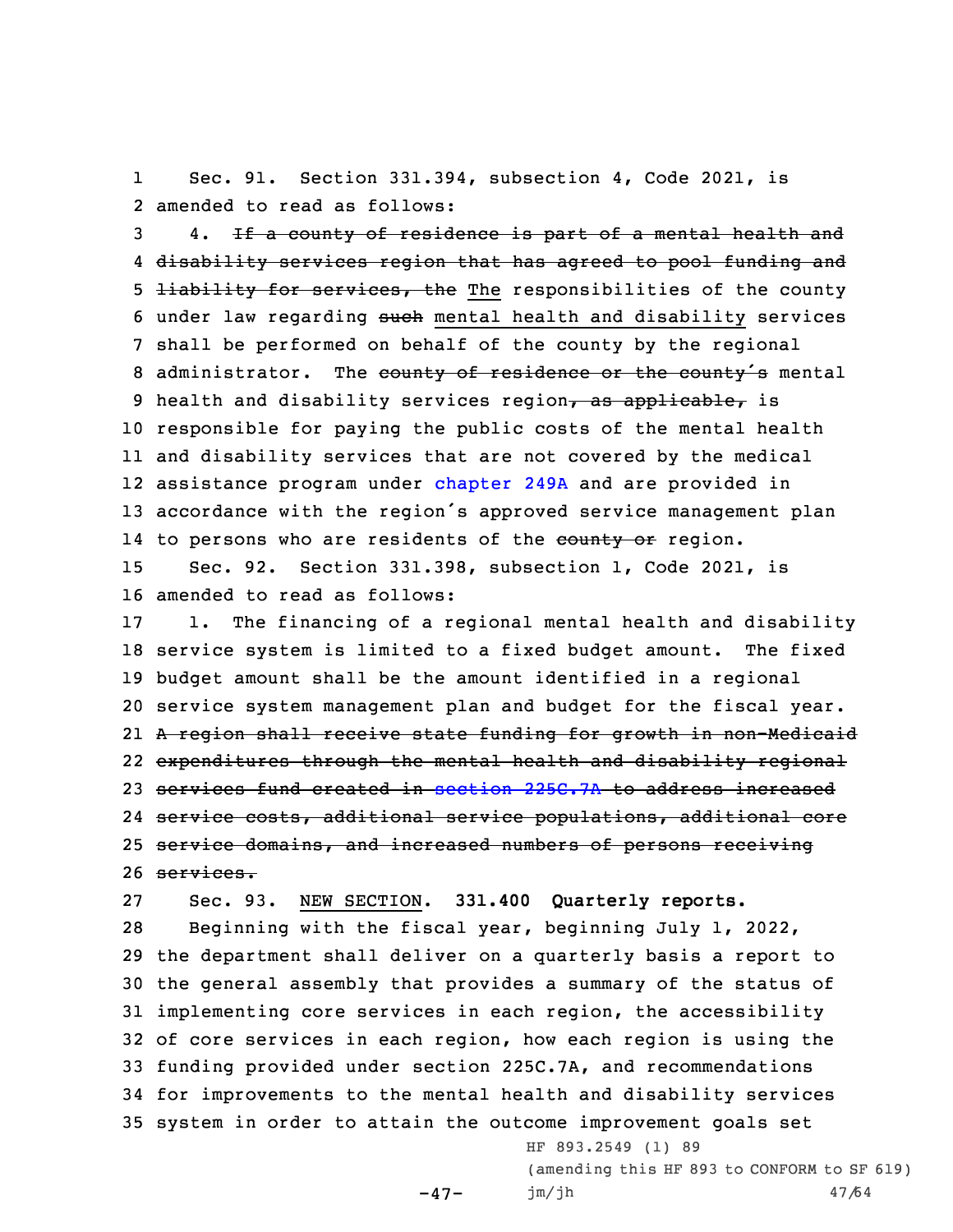1 by the department consistent with the goals specified in the 2 performance-based contracts under section 225C.7A, subsection <sup>3</sup> 2, paragraph *"c"*, subparagraph (5).

4 Sec. 94. Section 331.424A, subsection 1, paragraph b, Code 5 2021, is amended by striking the paragraph.

6 Sec. 95. Section 331.424A, subsection 3, Code 2021, is 7 amended to read as follows:

 3. *a.* County revenues from taxes and other sources designated by <sup>a</sup> county for mental health and disabilities services shall be credited to the county mental health and disabilities services fund which shall be created by the 12 county. The Until the required transfer of funds under paragraph *"b"*, the board shall make appropriations from the fund for payment of services provided under the regional service system management plan approved pursuant to section [331.393](https://www.legis.iowa.gov/docs/code/331.393.pdf). 16 The For fiscal years beginning before July 1, 2022, the county may pay for the services in cooperation with other counties by pooling appropriations from the county services fund with appropriations from the county services fund of other counties through the county's regional administrator, or through another arrangement specified in the regional governance agreement entered into by the county under section [331.392](https://www.legis.iowa.gov/docs/code/331.392.pdf). *b.* Notwithstanding section 331.432, subsection 3, upon

 conclusion of the fiscal year beginning July 1, 2021, except for an exempt county under section 331.391, subsection 1, the county treasurer shall transfer the remaining balance of the county's county services fund created under paragraph *"a"*, including all unobligated and unencumbered funds, to the county's region to which the county belongs in the fiscal year beginning July 1, 2022, for deposit in the region's combined account under section 331.391.

32 Sec. 96. Section 331.424A, subsection 4, paragraph a, Code 33 2021, is amended to read as follows:

34 *a.* An amount of unobligated and unencumbered funds, as 35 specified in the regional governance agreement entered into HF 893.2549 (1) 89

 $-48-$ 

(amending this HF 893 to CONFORM to SF 619) jm/jh 48/64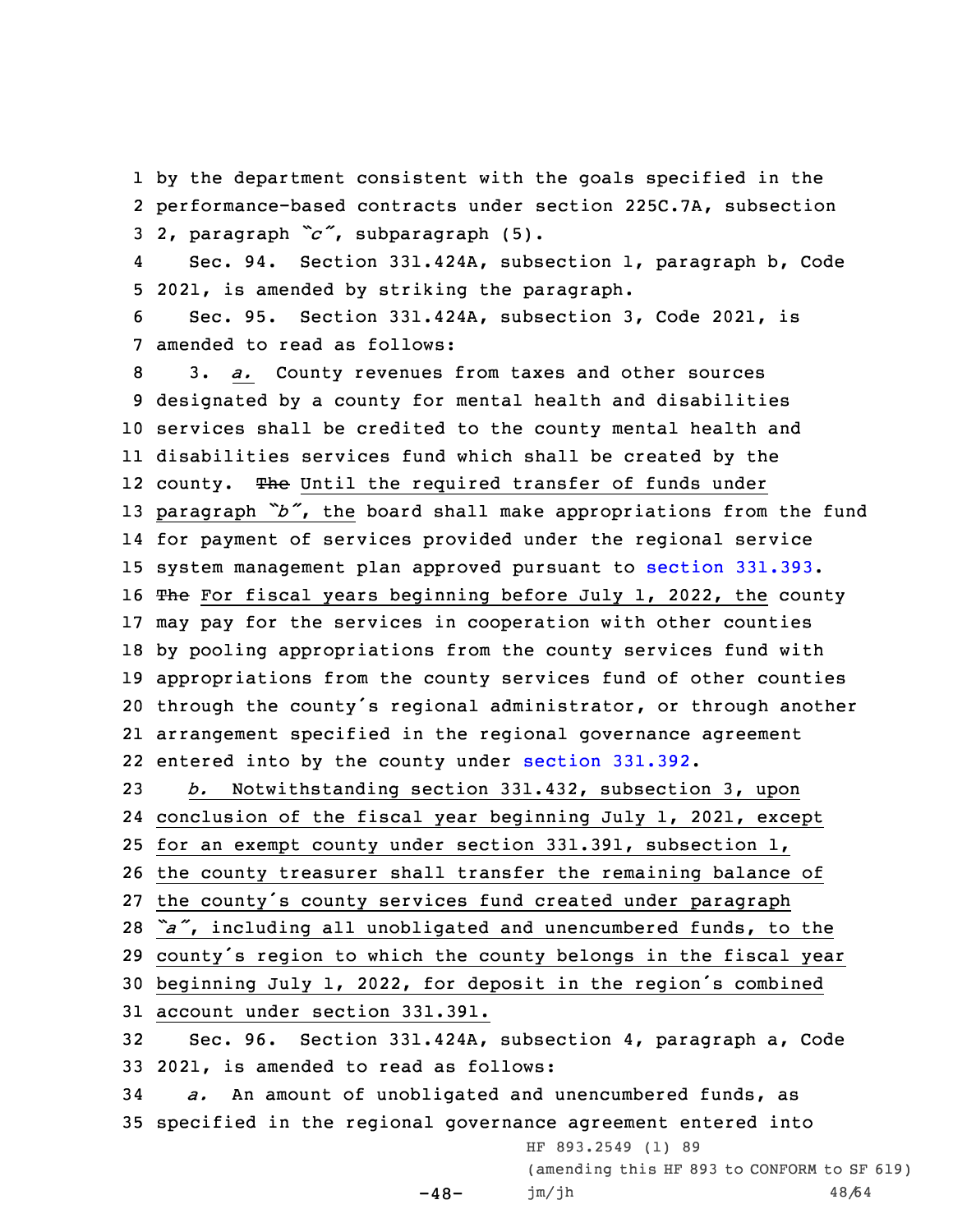1 by the county under section [331.392](https://www.legis.iowa.gov/docs/code/331.392.pdf), shall, for fiscal years 2 beginning before July 1, 2022, be reserved in the county 3 services fund to address cash flow obligations in the next

4 fiscal year<del>, subject to the limitations of this [subsection](https://www.legis.iowa.gov/docs/code/331.424A.pdf)</del>.

5 Sec. 97. Section 331.424A, subsection 4, paragraphs <sup>c</sup> and d, 6 Code 2021, are amended by striking the paragraphs.

7 Sec. 98. Section 331.424A, subsections 5, 6, and 9, Code 8 2021, are amended to read as follows:

 5. Receipts from the state or federal government for fiscal years beginning before July 1, 2022, for the mental health and disability services administered or paid for by <sup>a</sup> county shall be credited to the county services fund, including moneys distributed to the county from the department of human services 14 and moneys allocated under [chapter](https://www.legis.iowa.gov/docs/code//426B.pdf) 426B.

 6. For each fiscal year beginning before July 1, 2022, the county shall certify <sup>a</sup> levy for payment of services. For each such fiscal year, county revenues from taxes imposed by the county credited to the county services fund shall not exceed an amount equal to the county budgeted amount for the fiscal year. <sup>A</sup> levy certified under this [section](https://www.legis.iowa.gov/docs/code/331.424A.pdf) is not subject to the appeal provisions of [section](https://www.legis.iowa.gov/docs/code/331.426.pdf) 331.426 or to any other provision in law authorizing <sup>a</sup> county to exceed, increase, or appeal <sup>a</sup> property tax levy limit.

24 9. *a.* For the fiscal year beginning July 1, 2017, and 25 each subsequent fiscal year beginning before July 1, 2022, the 26 county budgeted amount determined for each county shall be the 27 amount necessary to meet the county's financial obligations for 28 the payment of services provided under the regional service 29 system management plan approved pursuant to section [331.393](https://www.legis.iowa.gov/docs/code/331.393.pdf), 30 not to exceed an amount equal to the product of the regional 31 per capita expenditure target amount twenty-one dollars and 32 fourteen cents multiplied by the county's population, and, for 33 fiscal years beginning on or after July 1, 2023, reduced by <sup>34</sup> the amount of the county's cash flow reduction amount for the 35 fiscal year calculated under [subsection](https://www.legis.iowa.gov/docs/code/331.424A.pdf) 4, if applicable. HF 893.2549 (1) 89

 $-49-$ 

(amending this HF 893 to CONFORM to SF 619) jm/jh 49/64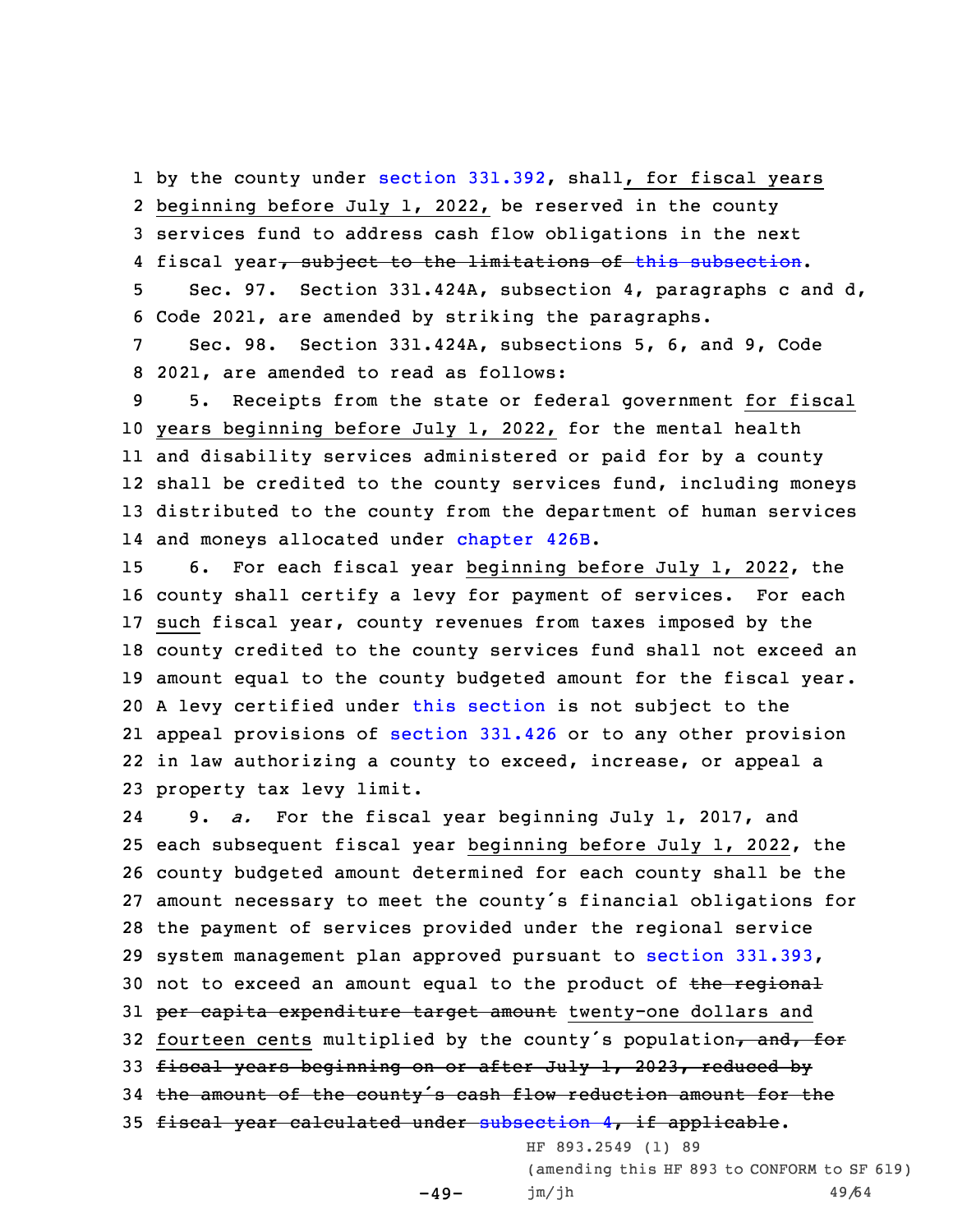1 *b.* If <sup>a</sup> county officially joins <sup>a</sup> different region, the county's budgeted amount for <sup>a</sup> fiscal year beginning before July 1, 2022, shall be the amount necessary to meet the county's financial obligations for payment of services provided under the new region's regional service system management plan approved pursuant to section [331.393](https://www.legis.iowa.gov/docs/code/331.393.pdf), not to exceed an amount 7 equal to the product of the new region's regional per capita 8 expenditure target amount twenty-one dollars and fourteen cents 9 multiplied by the county's population, and, for fiscal years 10 beginning on or after July 1, 2023, reduced by the amount of the county's cash flow reduction amount for the fiscal year 12 <del>calculated under [subsection](https://www.legis.iowa.gov/docs/code/331.424A.pdf) 4, if applicable</del>. Sec. 99. Section 331.424A, Code 2021, is amended by adding the following new subsection: NEW SUBSECTION. 10. This section is repealed July 1, 2022. Sec. 100. Section 331.432, subsection 3, Code 2021, is amended to read as follows: 3. *a.* Except as authorized in section [331.477](https://www.legis.iowa.gov/docs/code/331.477.pdf), transfers of moneys between the county services fund created pursuant to section [331.424A](https://www.legis.iowa.gov/docs/code/331.424A.pdf) and any other fund are prohibited. This 21 <del>subsection</del> paragraph does not apply to appropriations made or the value of in-kind care and treatment provided pursuant to section 347.7, subsection 1, paragraph *"c"*, Code 2021, or to transfers from <sup>a</sup> county public hospital fund under section 347.7. This paragraph is repealed July 1, 2022. *b.* Payments or transfers of moneys from any fund of the county to <sup>a</sup> mental health and disability services region's combined account under section 331.391 are prohibited. This paragraph applies to fiscal years beginning on or after July 1, 2022, but does not apply to transfers from <sup>a</sup> county public hospital fund under section 347.7 for the fiscal year beginning July 1, 2022, or the fiscal year beginning July 1, 2023. Sec. 101. Section 347.7, subsection 1, paragraph c, Code 2021, is amended by striking the paragraph. Sec. 102. Section 426B.1, subsection 2, Code 2021, is HF 893.2549 (1) 89 (amending this HF 893 to CONFORM to SF 619)

```
-50-jm/jh 50/64
```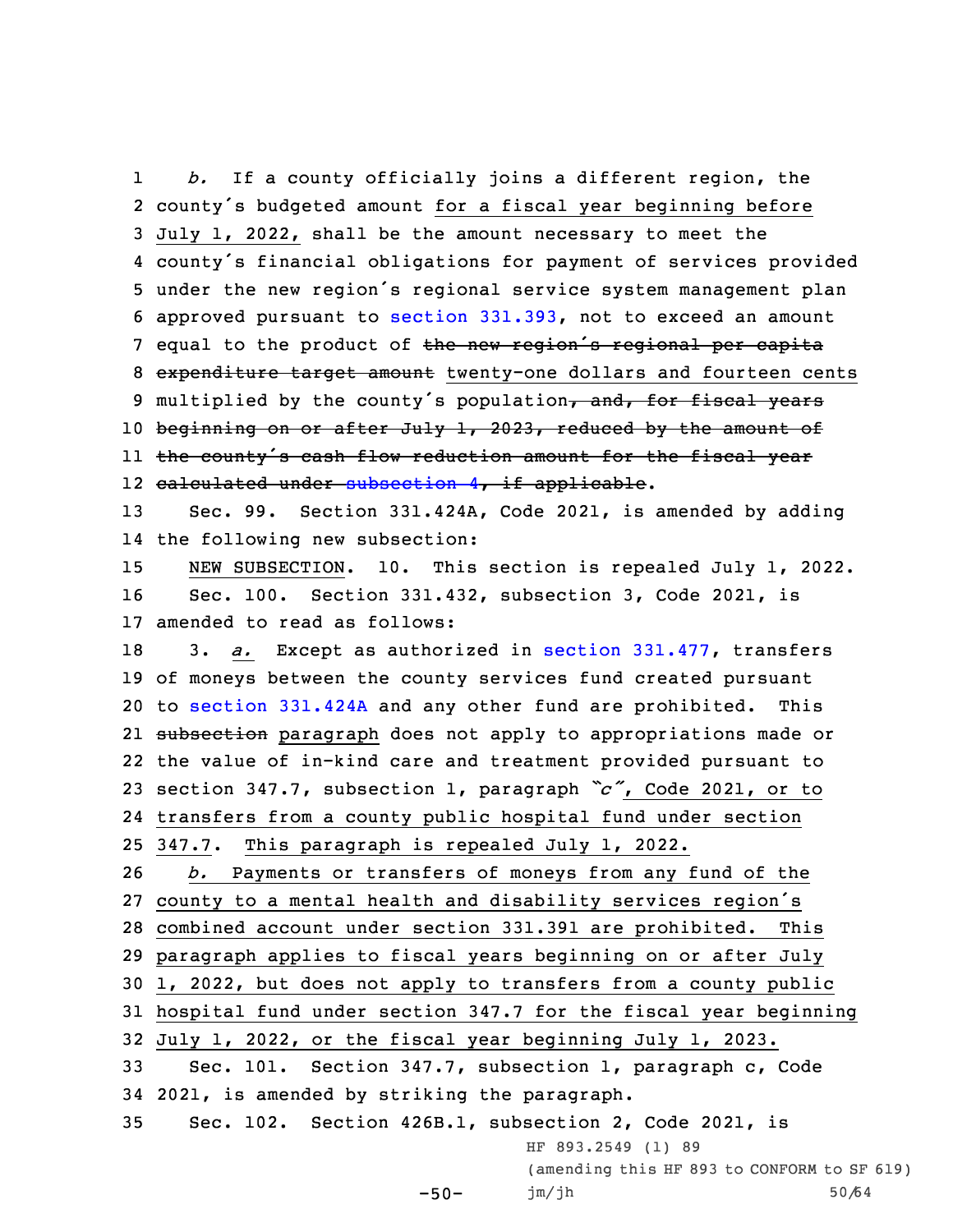1 amended to read as follows:

2 2. Moneys shall be distributed from the property tax relief 3 fund to counties for the mental health and disability regional 4 service system for mental health and disabilities services, in 5 accordance with the appropriations made to the fund and other 6 statutory requirements.

7 Sec. 103. Section 426B.2, Code 2021, is amended to read as 8 follows:

9 **426B.2 Property tax relief fund payments.**

10 The director of human services shall draw warrants on the ll property tax relief fund, payable to the <del>county treasurer</del> 12 regional administrator in the amount due to a <del>county</del> mental 13 health and disability services region in accordance with 14 statutory requirements, and mail the warrants to the <del>county</del> 15 auditors regional administrator in July and January of each 16 year.

17 Sec. 104. Section 426B.4, Code 2021, is amended to read as 18 follows:

## 19 **426B.4 Rules.**

20 The mental health and disability services commission shall 21 consult with <del>county representatives</del> regional administrators 22 and the director of human services in prescribing forms and 23 adopting rules pursuant to [chapter](https://www.legis.iowa.gov/docs/code//17A.pdf) 17A to administer this 24 chapter.

 Sec. 105. ADJUSTMENT TO PROPERTY TAXES CERTIFIED UNDER SECTION 331.424A —— FY 2021-2022. For each county for which the amount of taxes certified for levy for the purposes of section 331.424A for the fiscal year beginning July 1, 2021, exceeds the product of the population of the county as determined under section 331.424A, subsection 1, paragraph "e", multiplied by twenty-one dollars and fourteen cents, the department of management shall reduce the amount of such taxes certified for levy to an amount not to exceed the product of the population of the county as determined under section 331.424A, subsection 1, paragraph "e", multiplied by HF 893.2549 (1) 89

> -51- (amending this HF 893 to CONFORM to SF 619) jm/jh 51/64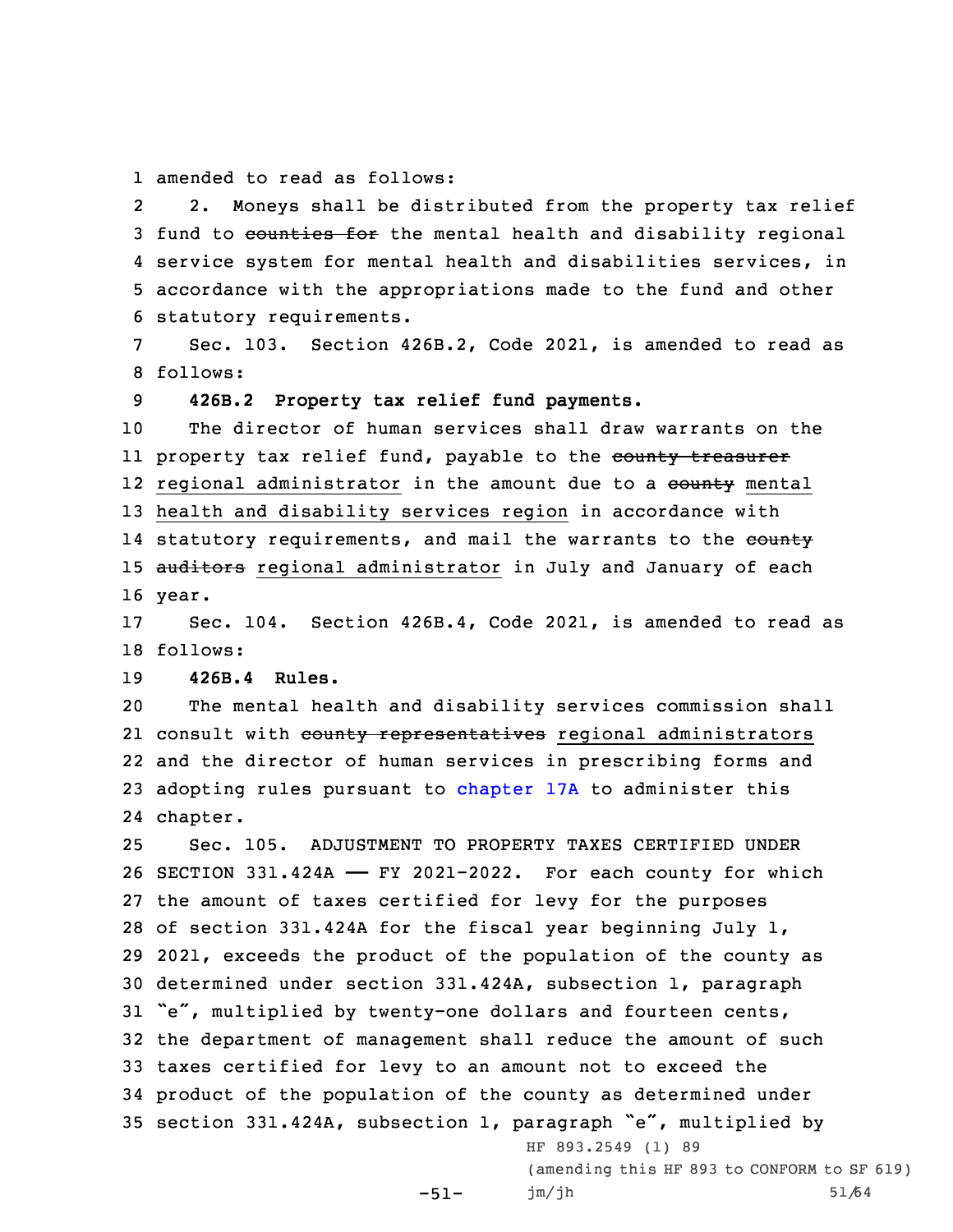twenty-one dollars and fourteen cents and shall revise the rate of taxation as necessary to raise the reduced amount. The department of management shall report the reduction in the certified taxes and the revised rate of taxation to the county auditors by June 15, 2021.

6 Sec. 106. IMPLEMENTATION OF REGION INCENTIVE FUND UNDER 7 SECTION 225C.7A —— EMERGENCY RULEMAKING.

 1. In order to timely implement the provisions of this division of this Act establishing the region incentive fund under section 225C.7A, subsection 8, for mental health and disability services regions for funding the fiscal year beginning July 1, 2021, and the fiscal year beginning July 1, 2022, the director of human services shall establish alternative application deadlines and expedited application review and approval timelines.

 2. The department of human services may adopt administrative rules under section 17A.4, subsection 3, and section 17A.5, subsection 2, paragraph "b", to implement provisions of this division of this Act and the rules shall become effective immediately upon filing or on <sup>a</sup> later effective date specified in the rules, unless the effective date of the rules is delayed or the applicability of the rules is suspended by the administrative rules review committee. Any rules adopted in accordance with this section shall not take effect before the rules are reviewed by the administrative rules review committee. The delay authority provided to the administrative rules review committee under section 17A.8, subsections 9 and 10, shall be applicable to <sup>a</sup> delay imposed under this section, notwithstanding <sup>a</sup> provision in those subsections making them inapplicable to section 17A.5, subsection 2, paragraph "b". Any rules adopted in accordance with the provisions of this section shall also be published as <sup>a</sup> notice of intended action as provided in section 17A.4. Sec. 107. DEPARTMENT OF HUMAN SERVICES —— MENTAL HEALTH AND DISABILITY REGIONS STUDY. The department of human services HF 893.2549 (1) 89

> (amending this HF 893 to CONFORM to SF 619) jm/jh 52/64

 $-52-$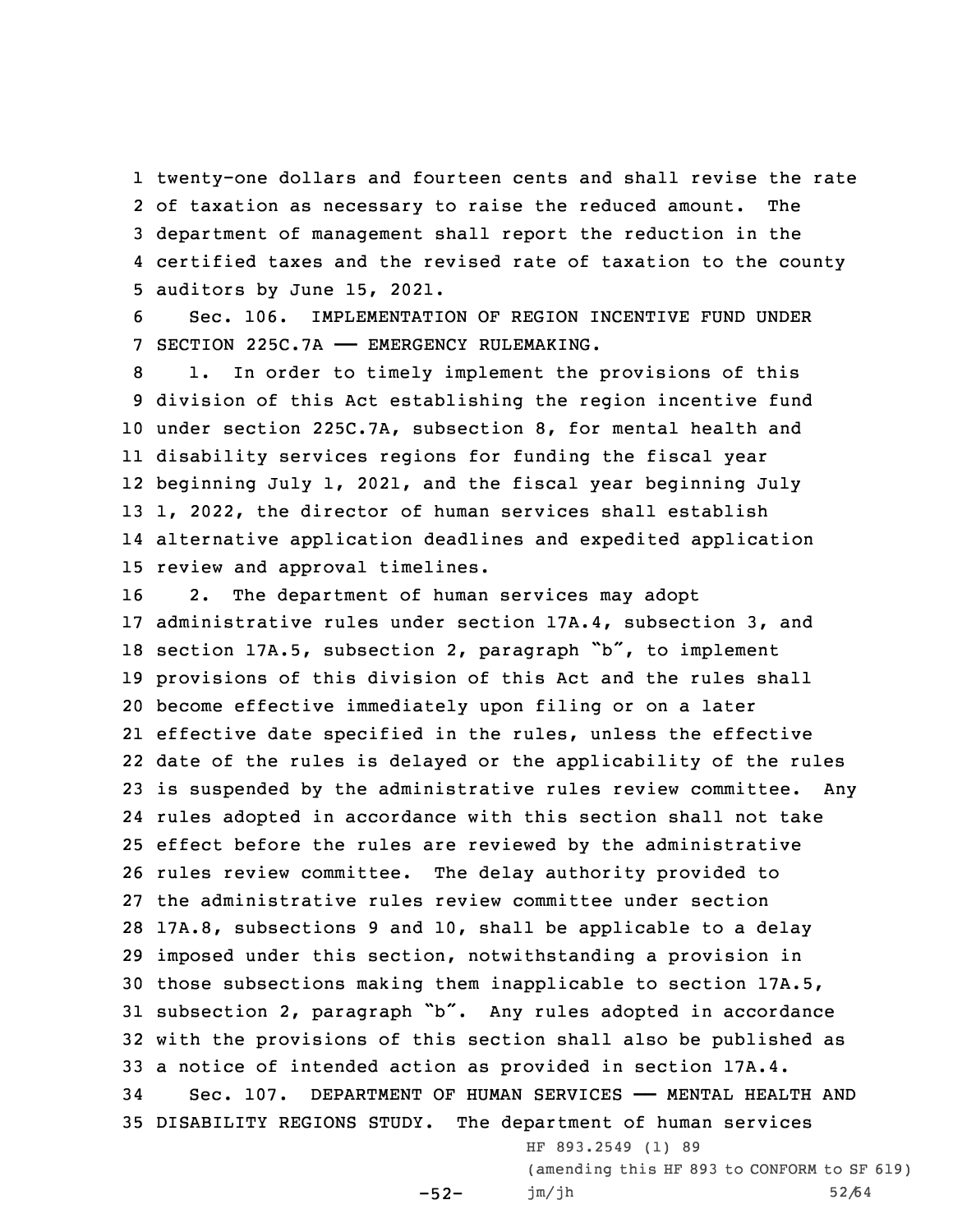shall convene <sup>a</sup> study committee to evaluate the current mental health and disability region structure and operations in the context of the changes made and the funding provided by this division of this Act. The study shall, at <sup>a</sup> minimum, review how effectively each mental health and disability services region has implemented the core services outlined in sections 331.397 and 331.397A, including the degree of uniformity of the core services between the regions. The department shall be authorized to contract with and retain the services of an independent contractor in order to conduct the study. The department shall submit <sup>a</sup> report detailing the study's findings and recommendations to the general assembly and the governor no later than December 15, 2022. 14 Sec. 108. EFFECTIVE DATE. This division of this Act, being deemed of immediate importance, takes effect upon enactment. DIVISION XXVI COMMERCIAL AND INDUSTRIAL PROPERTY TAX REPLACEMENT PAYMENTS Sec. 109. Section 2.48, subsection 3, paragraph f, subparagraph (6), Code 2021, is amended by striking the subparagraph. 21 Sec. 110. Section 331.512, subsection 15, Code 2021, is amended by striking the subsection. Sec. 111. Section 331.559, subsection 27, Code 2021, is amended by striking the subsection. Sec. 112. Section 441.21A, subsection 1, paragraph a, Code 2021, is amended to read as follows: *a.* For each fiscal year beginning on or after July 1, 2014, but before July 1, 2029, there is appropriated from the general fund of the state to the department of revenue an amount necessary for the payment of all commercial and industrial property tax replacement claims under this [section](https://www.legis.iowa.gov/docs/code/441.21A.pdf) for the 32 fiscal year. However, for a the fiscal year years beginning 33 on or after July 1, 2017, July 1, 2018, July 1, 2019, July 1, 2020, and July 1, 2021, the total amount of moneys appropriated from the general fund of the state to the department of revenue HF 893.2549 (1) 89 (amending this HF 893 to CONFORM to SF 619)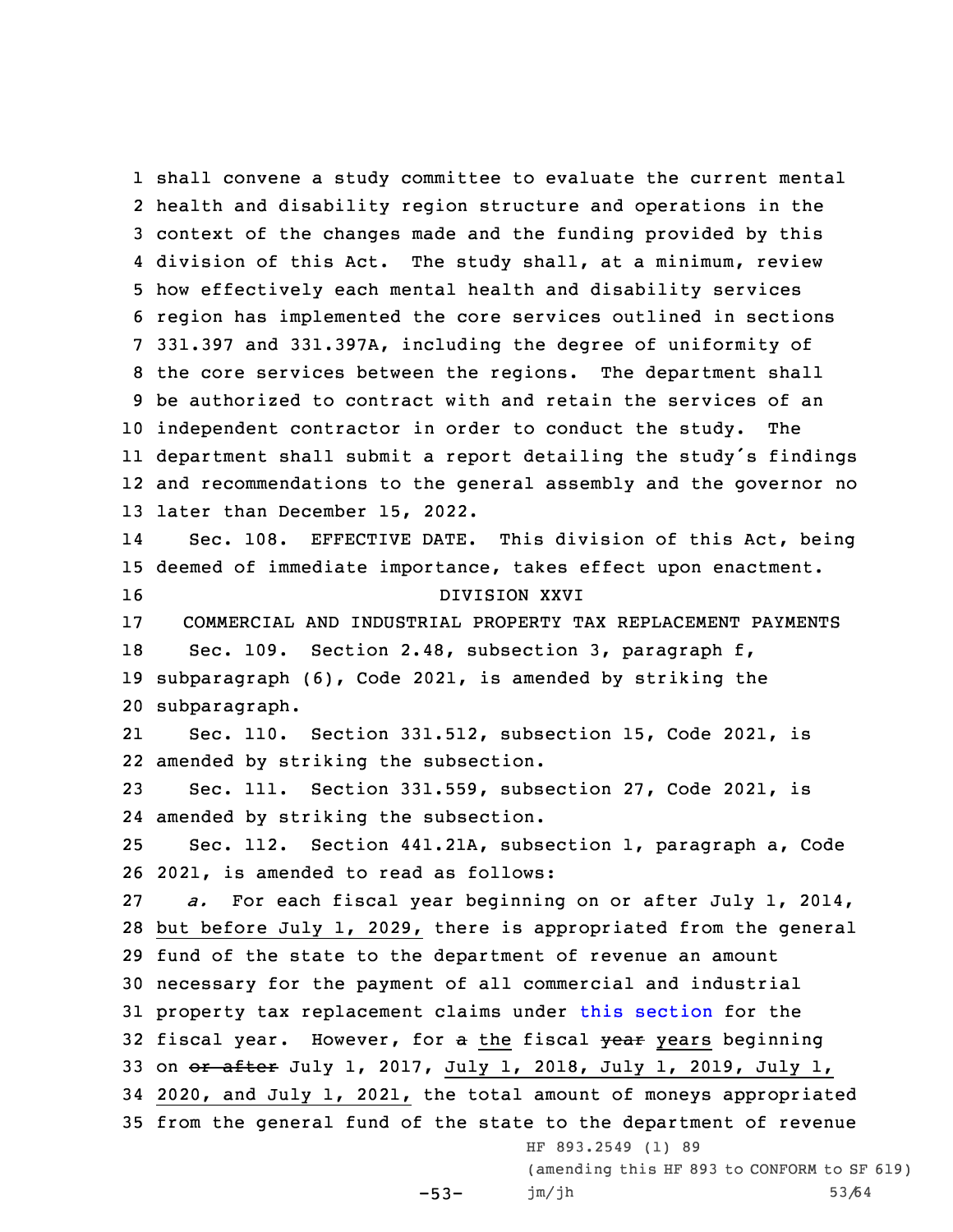for the payment of commercial and industrial property tax 2 replacement claims in <del>that</del> each fiscal year shall not exceed the total amount of money necessary to pay all commercial and industrial property tax replacement claims for the fiscal year beginning July 1, 2016.

6 Sec. 113. Section 441.21A, subsections 2 and 3, Code 2021, 7 are amended to read as follows:

 2. *a.* Beginning with the For each fiscal year beginning on or after July 1, 2014, but before July 1, 2022, each county treasurer shall be paid by the department of revenue an amount equal to the amount of the commercial and industrial property tax replacement claims in the county, as calculated 13 in [subsection](https://www.legis.iowa.gov/docs/code/441.21A.pdf) 4. If an amount appropriated for a the fiscal year beginning on July 1, 2017, July 1, 2018, July 1, 2019, July 1, 2020, or July 1, 2021, is insufficient to pay all replacement claims for the fiscal year, the director of revenue shall prorate the payment of replacement claims to the county treasurers and shall notify the county auditors of the pro rata percentage on or before September 30.

 *b.* For each fiscal year beginning on or after July 1, 2022, but before July 1, 2029, each county treasurer shall be paid by the department of revenue an amount equal to the sum of the commercial and industrial property tax replacement claims for all taxing authorities, or portion thereof, located in the county, as calculated in subsection 4A. The county treasurer

<sup>26</sup> shall pay to each taxing authority the taxing authority's

 $-54-$ 

27 commercial and industrial property tax replacement claim, or 28 portion thereof, as calculated in subsection 4A.

 3. *a.* On or before July 1 of each fiscal year beginning on or after July 1, 2014, but before July 1, 2022, the assessor shall report to the county auditor the total actual value of all commercial property and industrial property in the county that is subject to assessment and taxation for the assessment year used to calculate the taxes due and payable in that fiscal 35 year.

> HF 893.2549 (1) 89 (amending this HF 893 to CONFORM to SF 619) jm/jh 54/64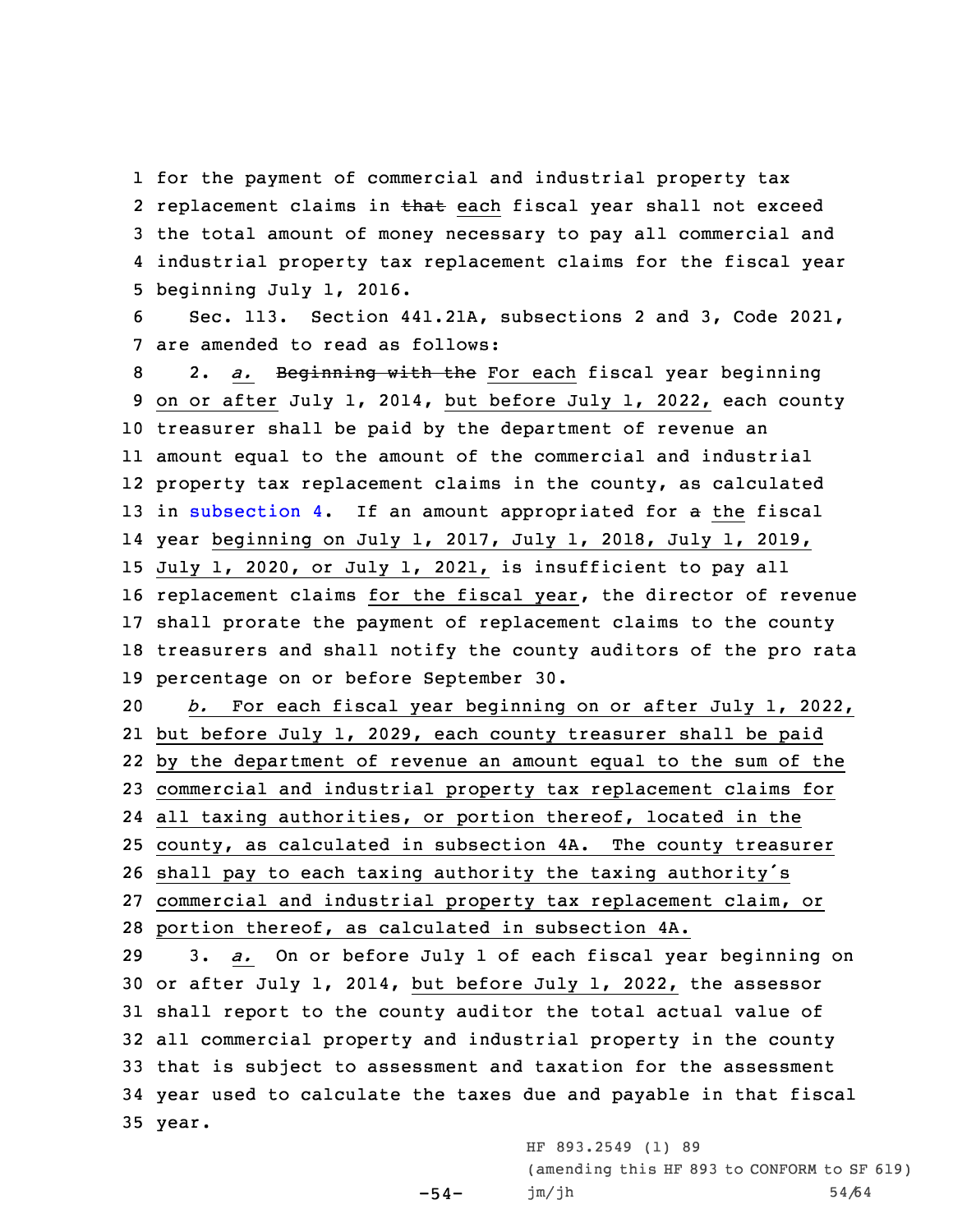1 *b.* On or before July 1, 2022, the department of management 2 shall calculate and report to the department of revenue for 3 each taxing authority in this state that is <sup>a</sup> city or <sup>a</sup> county 4 all of the following:

 (1) The total assessed value as of January 1, 2012, of all taxable property located in the taxing authority that is subject to assessment and taxation used to calculate taxes which are due and payable in the fiscal year beginning July 1, 2013, excluding property subject to the statewide property tax imposed under section 437A.18 or 437B.14.

11 (2) The total assessed value as of January 1, 2019, of all taxable property located in the taxing authority that is subject to assessment and taxation used to calculate taxes which are due and payable in the fiscal year beginning July 1, 2020, excluding property subject to the statewide property tax imposed under section 437A.18 or 437B.14.

 Sec. 114. Section 441.21A, subsection 4, unnumbered paragraph 1, Code 2021, is amended to read as follows: On or before <sup>a</sup> date established by rule of the department of revenue of each fiscal year beginning on or after July 1, 2014, but before July 1, 2022, the county auditor shall prepare <sup>a</sup> statement, based upon the report received pursuant to subsection 3, paragraph *"a"*, listing for each taxing district in the county:

25 Sec. 115. Section 441.21A, Code 2021, is amended by adding 26 the following new subsection:

27 NEW SUBSECTION. 4A. *a.* As used in this subsection, unless 28 the context clearly requires otherwise:

 (1) *"Qualified taxing authority"* means any of the following: (a) <sup>A</sup> taxing authority that is not <sup>a</sup> city or <sup>a</sup> county. (b) <sup>A</sup> taxing authority that is <sup>a</sup> city or county for which the amount determined under subsection 3, paragraph *"b"*, subparagraph (2), is less than one hundred thirty-one and twenty-four hundredths percent of the amount determined under subsection 3, paragraph *"b"*, subparagraph (1).

-55-

HF 893.2549 (1) 89 (amending this HF 893 to CONFORM to SF 619) jm/jh 55/64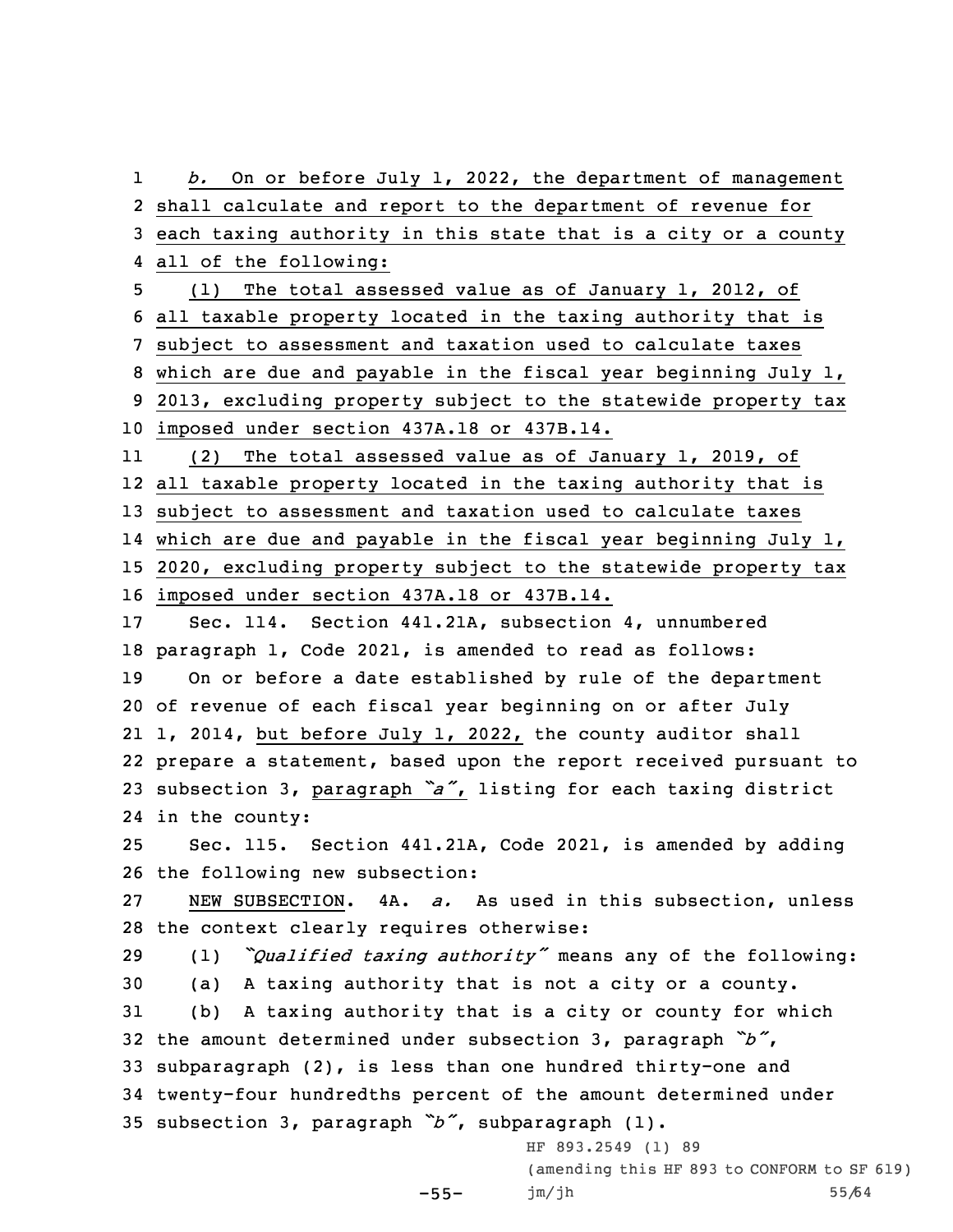1 (2) *"Taxing authority"* means <sup>a</sup> city, county, community college, or other governmental entity or political subdivision in this state authorized to certify <sup>a</sup> levy on property located within such authority, but does not include <sup>a</sup> school district. *b.* For fiscal years beginning on or after July 1, 2022, but before July 1, 2029, the amount of each taxing authority's replacement claim is as follows: (1) If the taxing authority is <sup>a</sup> qualified taxing authority: (a) For the fiscal year beginning July 1, 2022, seven-eighths of the amount received by the taxing authority under this section for the fiscal year beginning July 1, 2021. 12 (b) For the fiscal year beginning July 1, 2023, six-eighths of the amount received by the taxing authority under this section for the fiscal year beginning July 1, 2021. (c) For the fiscal year beginning July 1, 2024, five-eighths of the amount received by the taxing authority under this section for the fiscal year beginning July 1, 2021. (d) For the fiscal year beginning July 1, 2025, four-eighths of the amount received by the taxing authority under this section for the fiscal year beginning July 1, 2021. 21 (e) For the fiscal year beginning July 1, 2026, three-eighths of the amount received by the taxing authority under this section for the fiscal year beginning July 1, 2021. 24 (f) For the fiscal year beginning July 1, 2027, two-eighths of the amount received by the taxing authority under this section for the fiscal year beginning July 1, 2021. (g) For the fiscal year beginning July 1, 2028, one-eighth of the amount received by the taxing authority under this section for the fiscal year beginning July 1, 2021. (2) If the taxing authority is not <sup>a</sup> qualified taxing authority: (a) For the fiscal year beginning July 1, 2022, four-fifths of the amount received by the taxing authority under this section for the fiscal year beginning July 1, 2021. (b) For the fiscal year beginning July 1, 2023, three-fifths -56- HF 893.2549 (1) 89 (amending this HF 893 to CONFORM to SF 619) jm/jh 56/64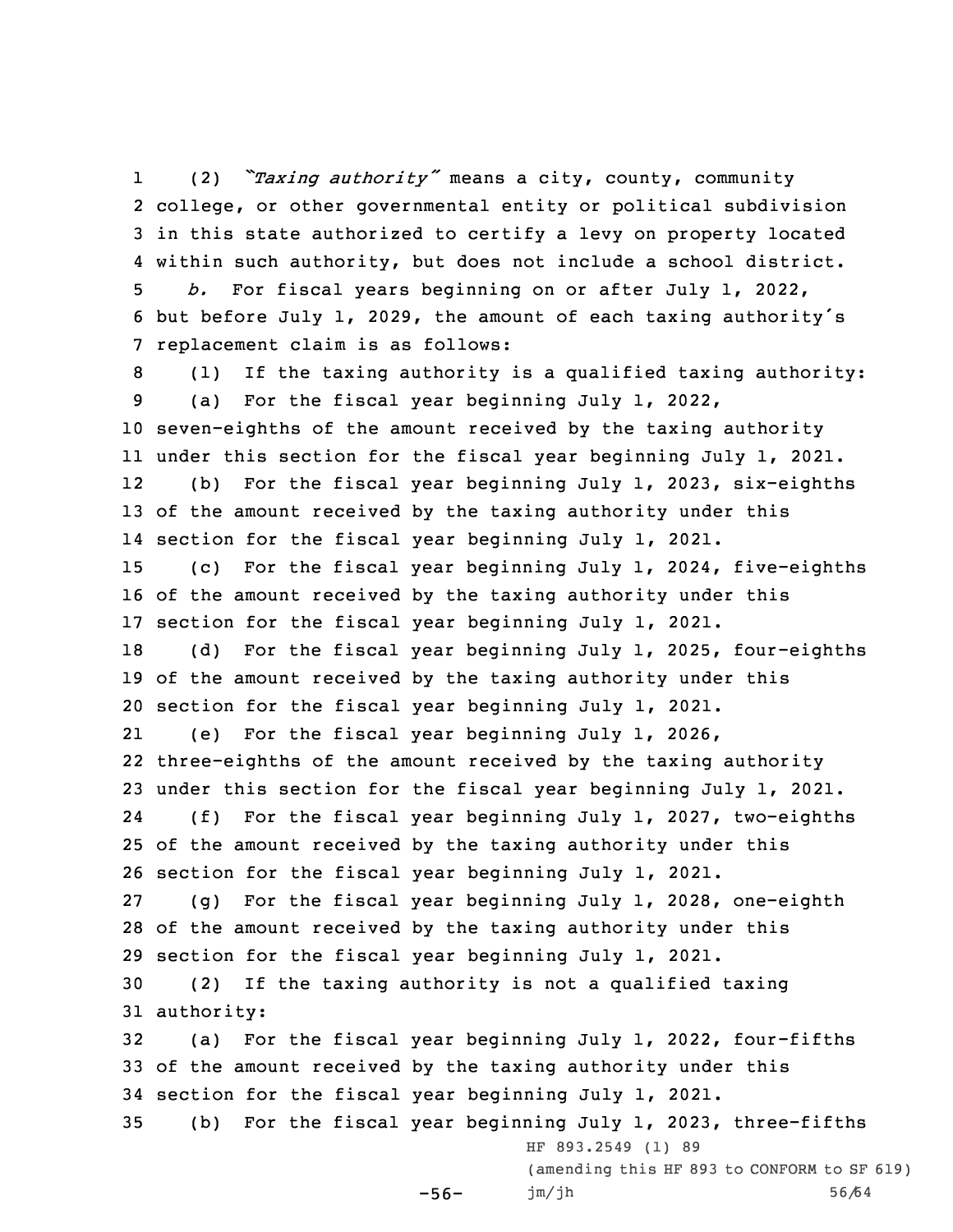1 of the amount received by the taxing authority under this 2 section for the fiscal year beginning July 1, 2021.

3 (c) For the fiscal year beginning July 1, 2024, two-fifths 4 of the amount received by the taxing authority under this 5 section for the fiscal year beginning July 1, 2021.

6 (d) For the fiscal year beginning July 1, 2025, one-fifth of 7 the amount received by the taxing authority under this section 8 for the fiscal year beginning July 1, 2021.

9 (e) For the fiscal year beginning July 1, 2026, and each 10 succeeding fiscal year beginning before July 1, 2029, zero.

11 (3) The department of management shall calculate and report to the department of revenue the amount received by each taxing authority in this state as the result of commercial and industrial property tax replacement claims paid for the fiscal year beginning July 1, 2021, and the portion of the amount attributable to each county where the taxing authority is located, if applicable.

18 Sec. 116. Section 441.21A, subsection 5, Code 2021, is 19 amended to read as follows:

 5. For purposes of computing replacement amounts under this section for fiscal years beginning on or after July 1, 2014, but before July 1, 2022, that portion of an urban renewal area defined as the sum of the assessed valuations defined in section 403.19, subsections 1 and 2, shall be considered <sup>a</sup> taxing district.

26 Sec. 117. Section 441.21A, subsection 6, paragraph a, Code 27 2021, is amended to read as follows:

 *a.* The For fiscal years beginning on or after July 1, 2014, but before July 1, 2022, the county auditor shall certify and forward one copy of the statement to the department of revenue not later than <sup>a</sup> date of each year established by the department of revenue by rule.

33 Sec. 118. Section 441.21A, subsection 6, Code 2021, is 34 amended by adding the following new paragraph:

35 NEW PARAGRAPH. *f.* This subsection shall apply to the

-57-

HF 893.2549 (1) 89 (amending this HF 893 to CONFORM to SF 619) jm/jh 57/64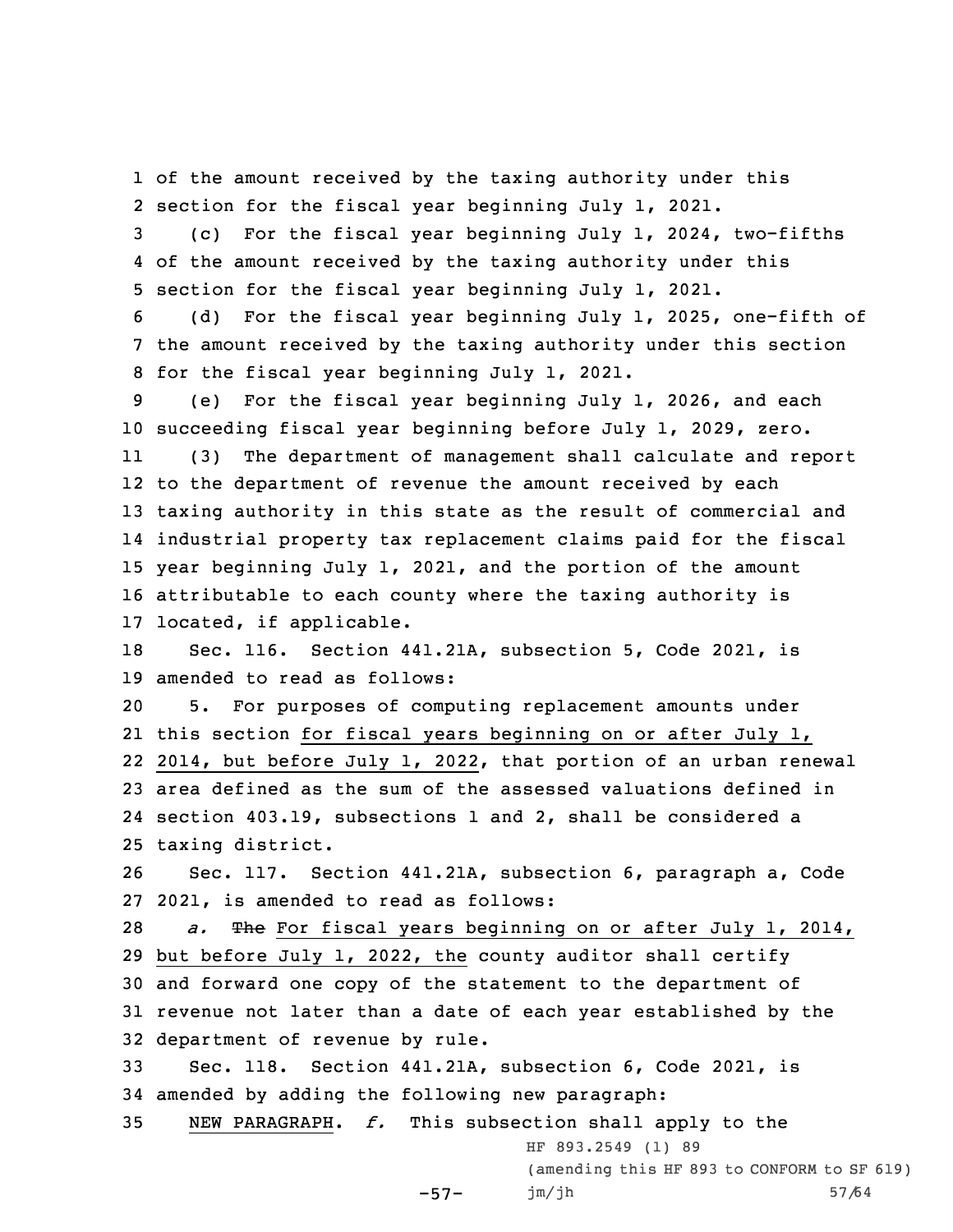apportionment of replacement claim amounts for fiscal years beginning on or after July 1, 2014, but before July 1, 2022. Sec. 119. Section 441.21A, Code 2021, is amended by adding the following new subsections:

 NEW SUBSECTION. 7. *a.* For fiscal years beginning on or after July 1, 2022, but before July 1, 2029, each taxing authority's replacement claim calculated under subsection 4A, or portion thereof, shall be paid to the appropriate county treasurer, as provided in subsection 2, paragraph *"b"*, in equal installments in September and March of each year.

11 *b.* After payment by the county treasurer to the taxing authority, the taxing authority's replacement claim shall be apportioned and credited by the governing body of the taxing authority among the taxing authority's tax levies in the same proportion that each property tax levy bears to the total of all property tax levies imposed by the taxing authority for the fiscal year for which the payment is received.

 *c.* Of the amounts allocated and credited to each property tax levy that is subject to division under section 403.19, the total amount paid into the fund for the taxing authority as taxes by or for the taxing authority into which all other property taxes are paid and the special fund of the applicable municipality under section 403.19, subsection 2, shall be an amount of the replacement claim that is proportionate to the amount of the total sum of the assessed value of the taxable commercial and industrial property in the urban renewal area as <sup>a</sup> share of total assessed value of all taxable property in the taxing authority and shall be apportioned as follows:

 (1) To the fund for the taxing authority as taxes by or for the taxing authority into which all other property taxes are paid, an amount proportionate to the amount of actual value of the commercial and industrial property in the urban renewal area as determined in section 403.19, subsection 1, that was subtracted pursuant to section 403.20, as it bears to the total amount of actual value of the commercial and industrial

-58-

HF 893.2549 (1) 89 (amending this HF 893 to CONFORM to SF 619) jm/jh 58/64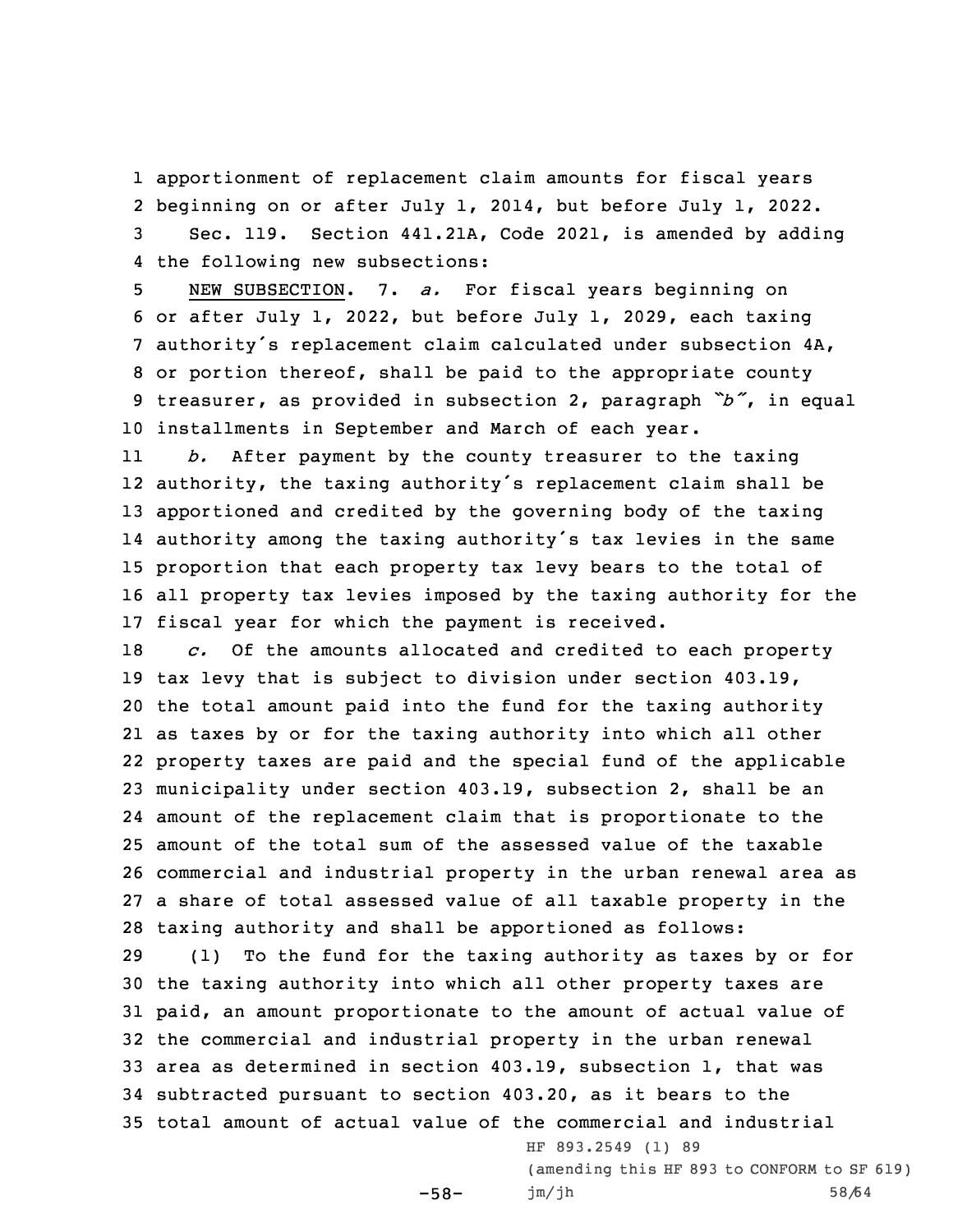property in the urban renewal area that was subtracted pursuant to section 403.20 for the assessment year for property taxes due and payable in the fiscal year for which the replacement claim is computed.

5 (2) (a) To the special fund of the applicable municipality 6 under section 403.19, subsection 2, the remaining amount, if 7 any.

 (b) The amount allocated under subparagraph division (a) shall not exceed the amount equal to the amount certified to the county auditor under section 403.19 for the fiscal year in which the claim is paid, after deduction of the amount of other revenues committed for payment on that amount for the fiscal year. The amount not allocated as <sup>a</sup> result of the operation of this subparagraph division (b) shall be allocated to and paid into the fund for the taxing authority as taxes by or for the taxing authority in the manner provided in subparagraph (1). NEW SUBSECTION. 8. This section is repealed July 1, 2029. Sec. 120. EFFECTIVE DATE. The following take effect July 19 1, 2029: 1. The section of this division of this Act amending section 21 331.512. 22 2. The section of this division of this Act amending section 23 331.559. 24 DIVISION XXVII SCHOOL FOUNDATION PERCENTAGE Sec. 121. Section 257.1, subsection 2, paragraph b, Code

27 2021, is amended to read as follows:

 *b.* For the budget year commencing July 1, 1999, and for each succeeding budget year beginning before July 1, 2022, the regular program foundation base per pupil is eighty-seven and five-tenths percent of the regular program state cost per pupil. For the budget year commencing July 1, 2022, and for each succeeding budget year, the regular program foundation base per pupil is eighty-eight and four-tenths percent of the regular program state cost per pupil. For the budget year HF 893.2549 (1) 89

-59-

(amending this HF 893 to CONFORM to SF 619) jm/jh 59/64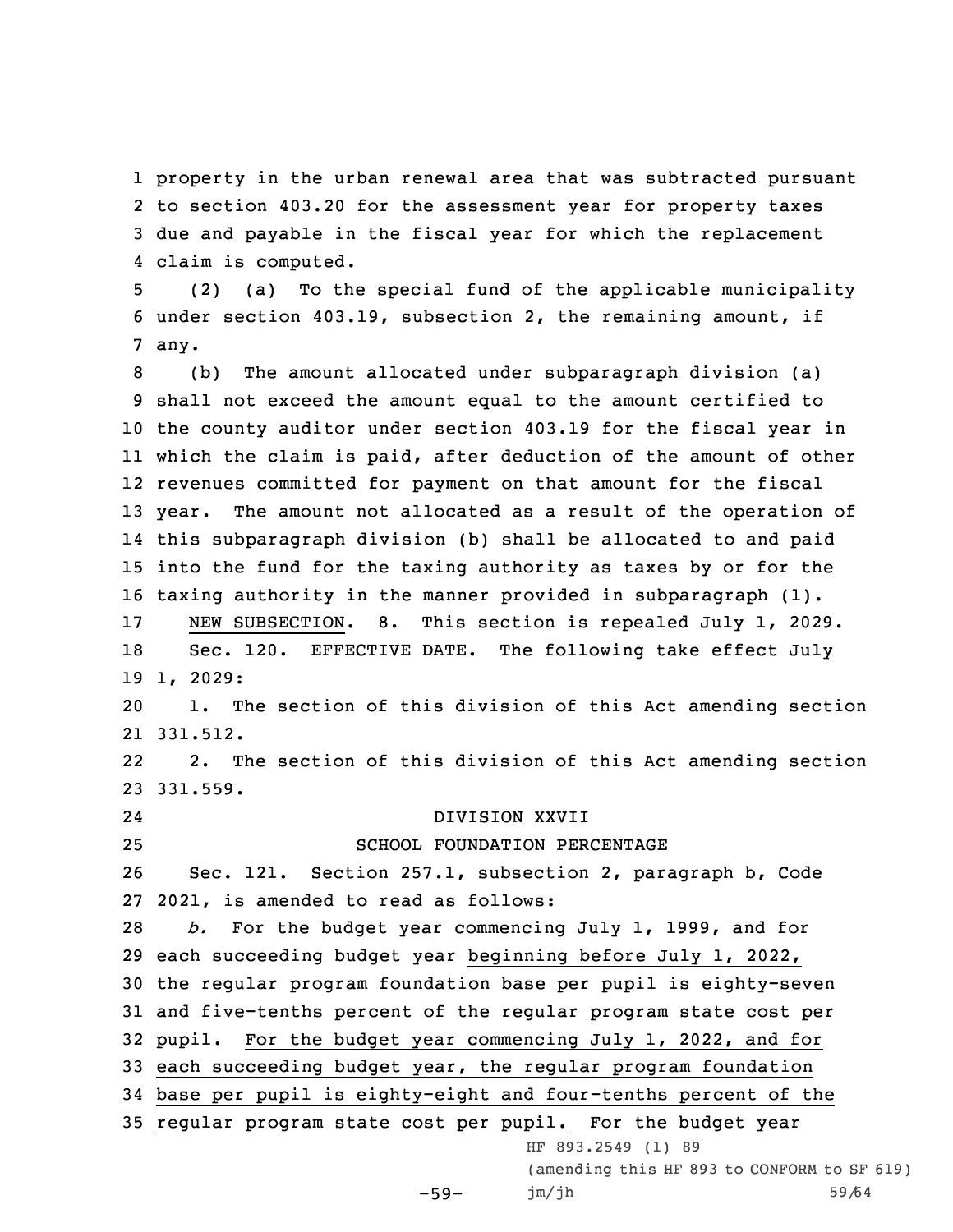commencing July 1, 1991, and for each succeeding budget year the special education support services foundation base is seventy-nine percent of the special education support services state cost per pupil. The combined foundation base is the sum of the regular program foundation base, the special education support services foundation base, the total teacher salary supplement district cost, the total professional development supplement district cost, the total early intervention supplement district cost, the total teacher leadership supplement district cost, the total area education agency teacher salary supplement district cost, and the total area education agency professional development supplement district 13 cost. 14 Sec. 122. Section 257.3, subsection 1, paragraph d, Code 2021, is amended by striking the paragraph. Sec. 123. EFFECTIVE DATE. The section of this division of this Act amending section 257.3, subsection 1, paragraph "d", takes effect July 1, 2022. DIVISION XXVIII ELDERLY PROPERTY TAX CREDIT 21 Sec. 124. Section 25B.7, subsection 2, paragraph b, Code 2021, is amended to read as follows: *b.* Low-income property tax credit and elderly and disabled property tax credit pursuant to sections 425.16 [through](https://www.legis.iowa.gov/docs/code/425.16.pdf) 425.40, subject to the limitation of section 425.39, subsection 1, paragraph *"b"*. Sec. 125. Section 425.17, subsection 2, Code 2021, is amended to read as follows: 2. *a. "Claimant"* means either any of the following: 30 (1) A person filing a claim for credit or reimbursement under this [subchapter](https://www.legis.iowa.gov/docs/code//425.pdf) who has attained the age of sixty-five years but who has not attained the age of seventy years on 33 or before December 31 of the base year  $er_1$ , a person filing a claim for credit or reimbursement under this subchapter who is totally disabled and was totally disabled on or before HF 893.2549 (1) 89 (amending this HF 893 to CONFORM to SF 619)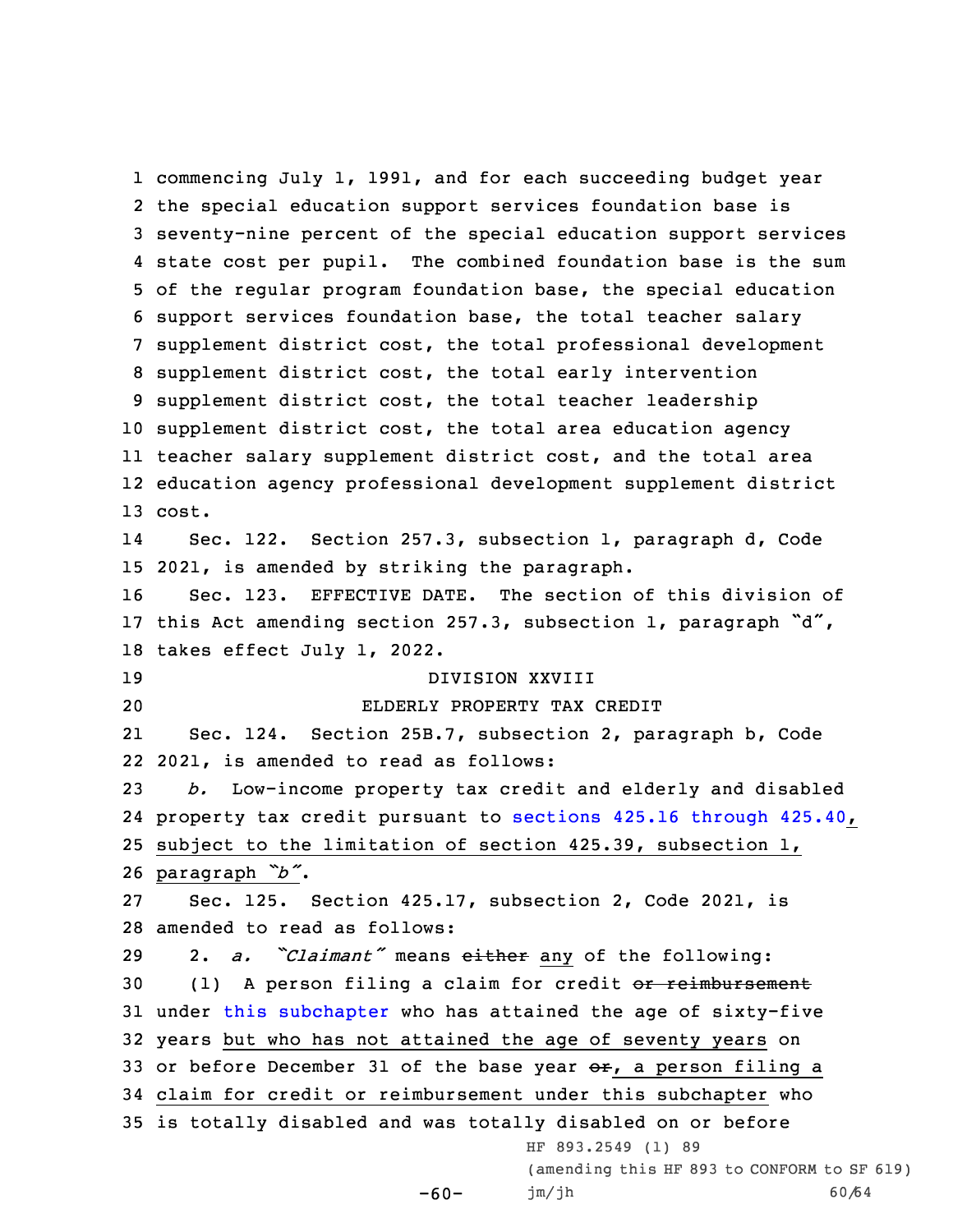December 31 of the base year, or <sup>a</sup> person filing <sup>a</sup> claim for reimbursement under this subchapter who has attained the age of sixty-five years on or before December 31 of the base year and who is domiciled in this state at the time the claim is filed or at the time of the person's death in the case of <sup>a</sup> claim filed by the executor or administrator of the claimant's estate.

 (2) <sup>A</sup> person filing <sup>a</sup> claim for credit or reimbursement under this [subchapter](https://www.legis.iowa.gov/docs/code//425.pdf) who has attained the age of twenty-three years on or before December 31 of the base year or was <sup>a</sup> head of household on December 31 of the base year, as defined in the Internal Revenue Code, but has not attained the age or disability status described in this paragraph *"a"*, subparagraph (1) or the age status and eligibility criteria of subparagraph (3), and is domiciled in this state at the time the claim is filed or at the time of the person's death in the case of <sup>a</sup> claim filed by the executor or administrator of the claimant's estate, and was not claimed as <sup>a</sup> dependent on any other person's tax return for the base year.

 (3) <sup>A</sup> person filing <sup>a</sup> claim for credit under this subchapter who has attained the age of seventy years on or before December 31 of the base year, who has <sup>a</sup> household income of less than two hundred fifty percent of the federal poverty level, as defined by the most recently revised poverty income guidelines published by the United States department of health and human services, and is domiciled in this state at the time the claim is filed or at the time of the person's death in the case of <sup>a</sup> claim filed by the executor or administrator of the claimant's 28 estate.

 *b. "Claimant"* under paragraph *"a"*, subparagraph (1) or (2), includes <sup>a</sup> vendee in possession under <sup>a</sup> contract for deed and may include one or more joint tenants or tenants in common. In the case of <sup>a</sup> claim for rent constituting property taxes paid, the claimant shall have rented the property during any part of the base year. In the case of <sup>a</sup> claim for property taxes due, the claimant shall have occupied the property during HF 893.2549 (1) 89

-61-

(amending this HF 893 to CONFORM to SF 619) jm/jh 61/64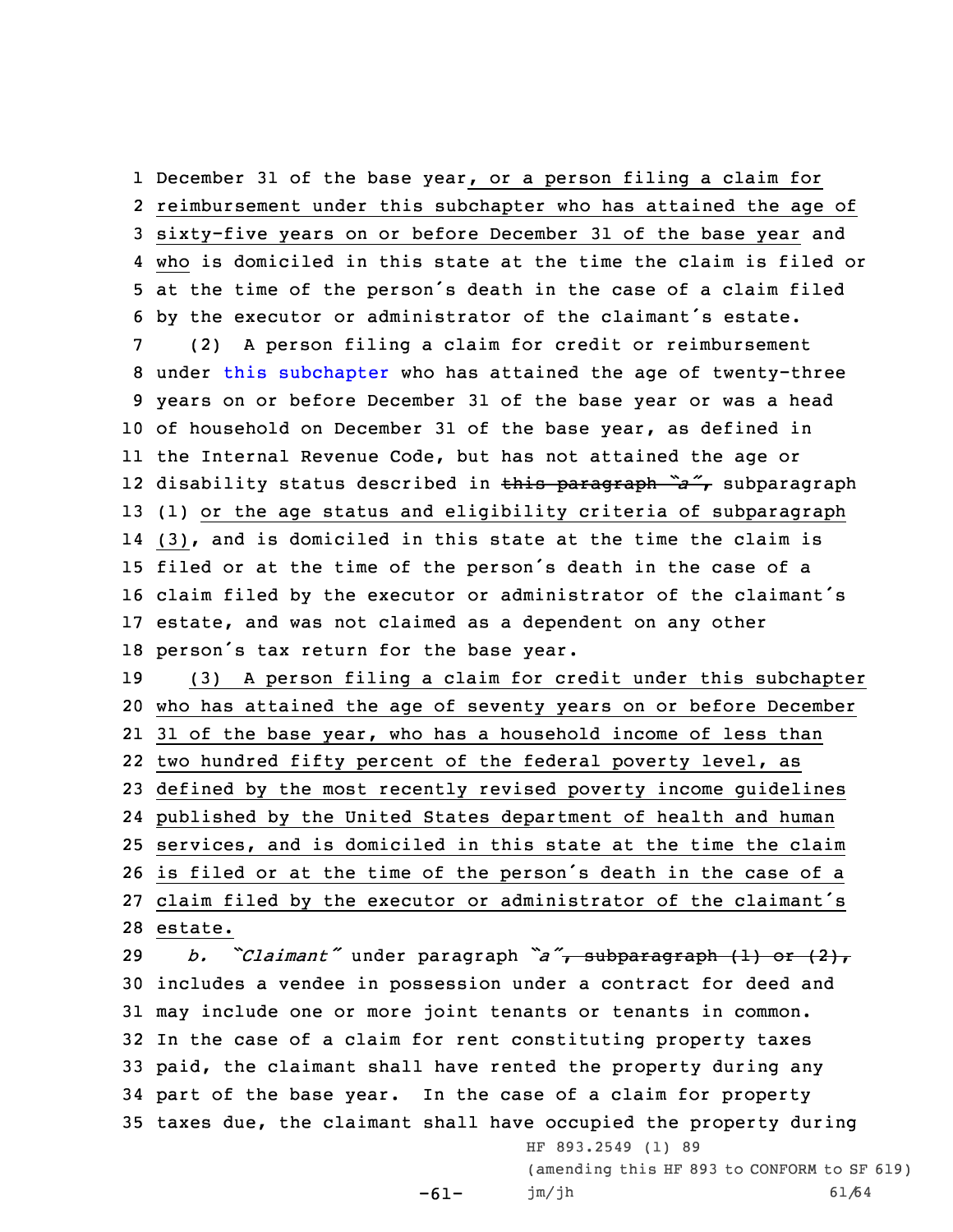any part of the fiscal year beginning July 1 of the base year. If <sup>a</sup> homestead is occupied by two or more persons, and more than one person is able to qualify as <sup>a</sup> claimant, the persons may each file <sup>a</sup> claim based upon each person's income and rent constituting property taxes paid or property taxes due.

6 Sec. 126. Section 425.23, subsection 1, paragraph a, 7 unnumbered paragraph 1, Code 2021, is amended to read as 8 follows:

9 The tentative credit or reimbursement for <sup>a</sup> claimant <sup>10</sup> described in section 425.17, [subsection](https://www.legis.iowa.gov/docs/code/425.17.pdf) 2, paragraph *"a"*, ll <del>subparagraphs</del> subparagraph (l) <del>and (2), if no appropriation i</del>s 12 made to the fund created in [section](https://www.legis.iowa.gov/docs/code/425.40.pdf) 425.40 shall be determined 13 in accordance with the following schedule:

14 Sec. 127. Section 425.23, subsection 1, Code 2021, is 15 amended by adding the following new paragraph:

 NEW PARAGRAPH. *c.* The tentative credit for <sup>a</sup> claimant described in section 425.17, subsection 2, paragraph *"a"*, subparagraph (3), shall be the greater of the following: (1) The amount of the credit under the schedule specified in paragraph *"a"* of this subsection as if the claimant was <sup>a</sup> claimant as defined in section 425.17, subsection 2, paragraph *"a"*, subparagraph (1), filing for <sup>a</sup> credit under paragraph *"a"* of this subsection.

24 (2) The difference between the actual amount of property taxes due on the homestead during the fiscal year next following the base year minus the actual amount of property taxes due on the homestead during the first fiscal year for which the claimant filed <sup>a</sup> claim for <sup>a</sup> credit calculated under this paragraph *"c"* and for which the property taxes due on the homestead were calculated on an assessed valuation that was not <sup>a</sup> partial assessment and if the claimant has filed for the credit calculated under this paragraph *"c"* for each of the subsequent fiscal years after the first credit claimed. Sec. 128. Section 425.23, subsection 4, paragraph a, Code

 $-62-$ 

35 2021, is amended to read as follows:

HF 893.2549 (1) 89 (amending this HF 893 to CONFORM to SF 619) jm/jh 62/64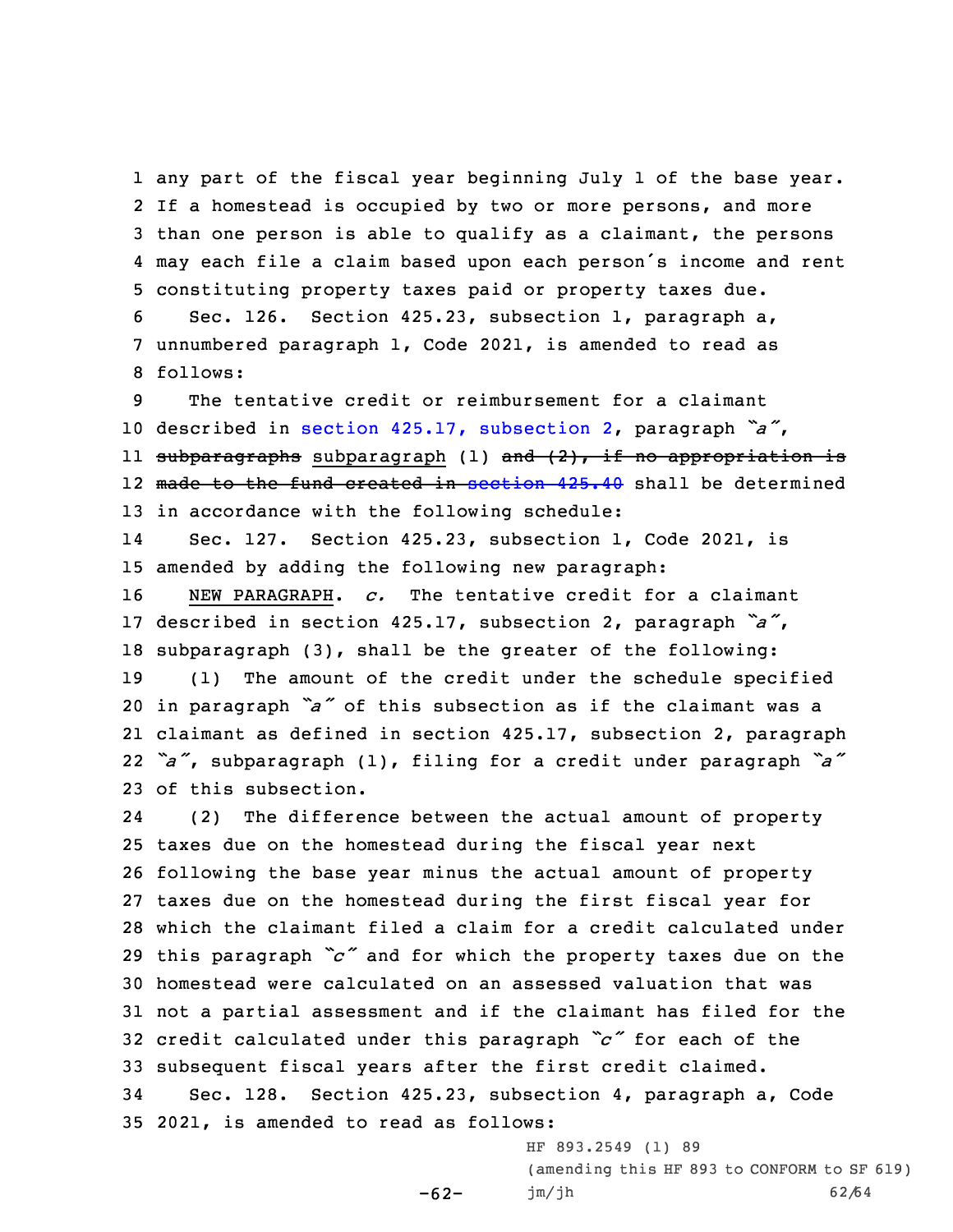1 *a.* For the base year beginning in the 1999 calendar year and for each subsequent base year, the dollar amounts set forth in subsections subsection 1, paragraphs *"a"* and *"b"*, and subsection 3 shall be multiplied by the cumulative adjustment factor for that base year. *"Cumulative adjustment factor"* means the product of the annual adjustment factor for the 1998 base year and all annual adjustment factors for subsequent base years. The cumulative adjustment factor applies to the base year beginning in the calendar year for which the latest annual adjustment factor has been determined.

11 Sec. 129. Section 425.24, Code 2021, is amended to read as 12 follows:

13 **425.24 Maximum property tax for purpose of credit or** 14 **reimbursement.**

15 **In** For claimants under section 425.17, subsection 2,

- <sup>16</sup> paragraph *"a"*, subparagraphs (1) and (2), and for the
- <sup>17</sup> calculation under section 425.23, subsection 1, paragraph *"c"*, 18 subparagraph (1), in any case in which property taxes due or

 rent constituting property taxes paid for any household exceeds one thousand dollars, the amount of property taxes due or rent constituting property taxes paid shall be deemed to have been one thousand dollars for purposes of this [subchapter](https://www.legis.iowa.gov/docs/code//425.pdf).

23 Sec. 130. Section 425.39, subsection 1, as amended by 2021 24 Iowa Acts, House File 368, section 33, is amended to read as 25 follows:

 1. *a.* The elderly and disabled property tax credit fund is created. There is appropriated annually from the general fund of the state to the department of revenue to be credited to the elderly and disabled property tax credit fund, from funds not otherwise appropriated, an amount sufficient to implement this subchapter for credits for property taxes due for claimants described in section 425.17, [subsection](https://www.legis.iowa.gov/docs/code/425.17.pdf) 2, paragraph *"a"*, 33 subparagraph subparagraphs (1) and (3), subject to paragraph 34 *"b"*.

35 *b.* Regardless of the amount of the credit determined under

 $-63-$